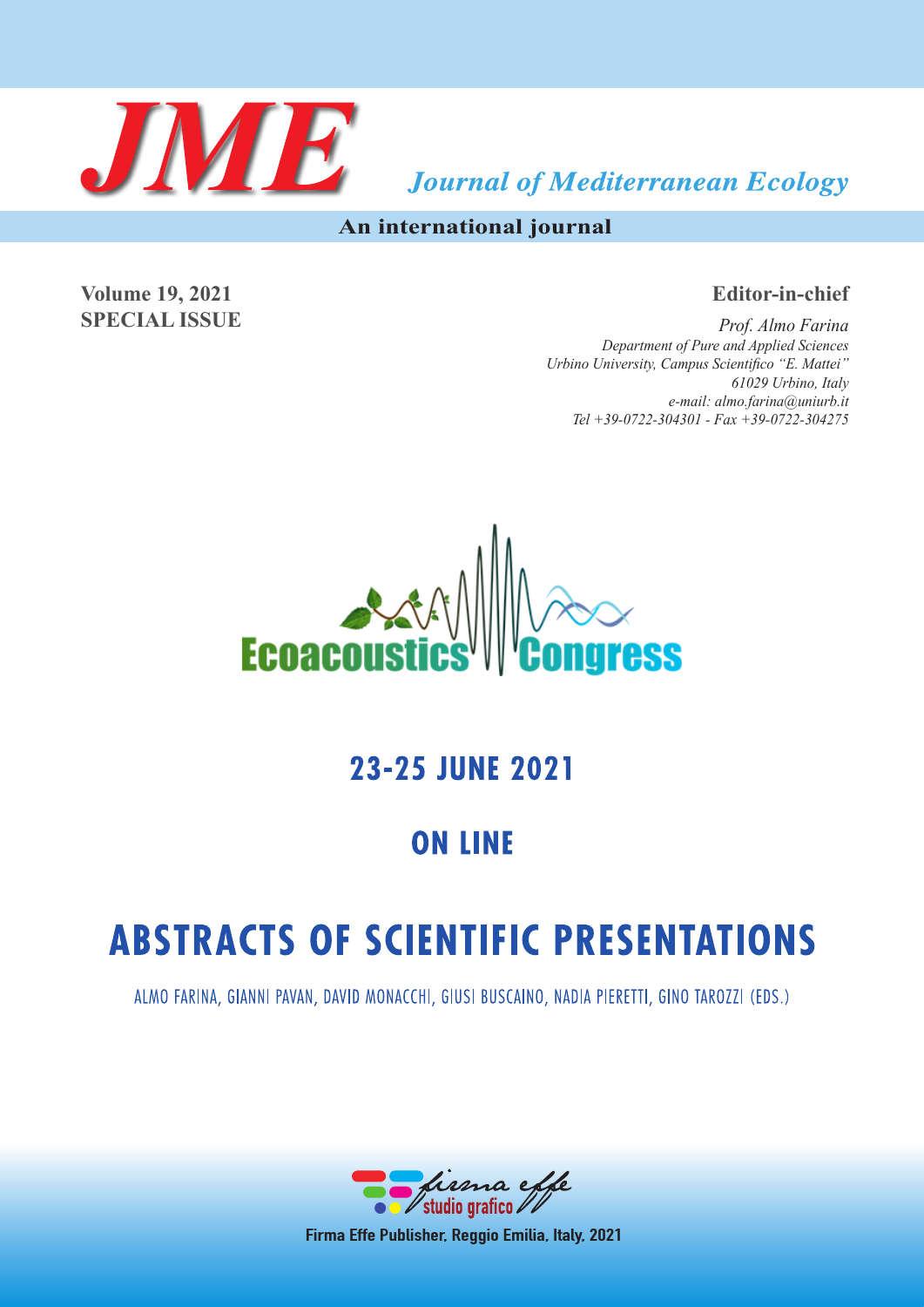**www.jmecology.com**

**Publication programme**, 2021: Volume 19 - Special Issue

Subscriptions should be sent to **Firma Effe Publisher, Via Cefalonia, 4 - 42124 Reggio Emilia - Italy (www.firmaeffe.com - info@firmaeffe.com)** or to any subscription agent.

ISSN 1388-7904

All Rights Reserved, © 2021 Firma Effe s.n.c. Publisher - Aut. Trib. RE No.1070

Production Editor Fazio Ferrari

No part of the material protected by this copyright notice may be reproduced or utilised in any form or by any means, electronic or mechanical, including photocopying, recording or by any information storage and retrieval system, without written permission from the copyright owner.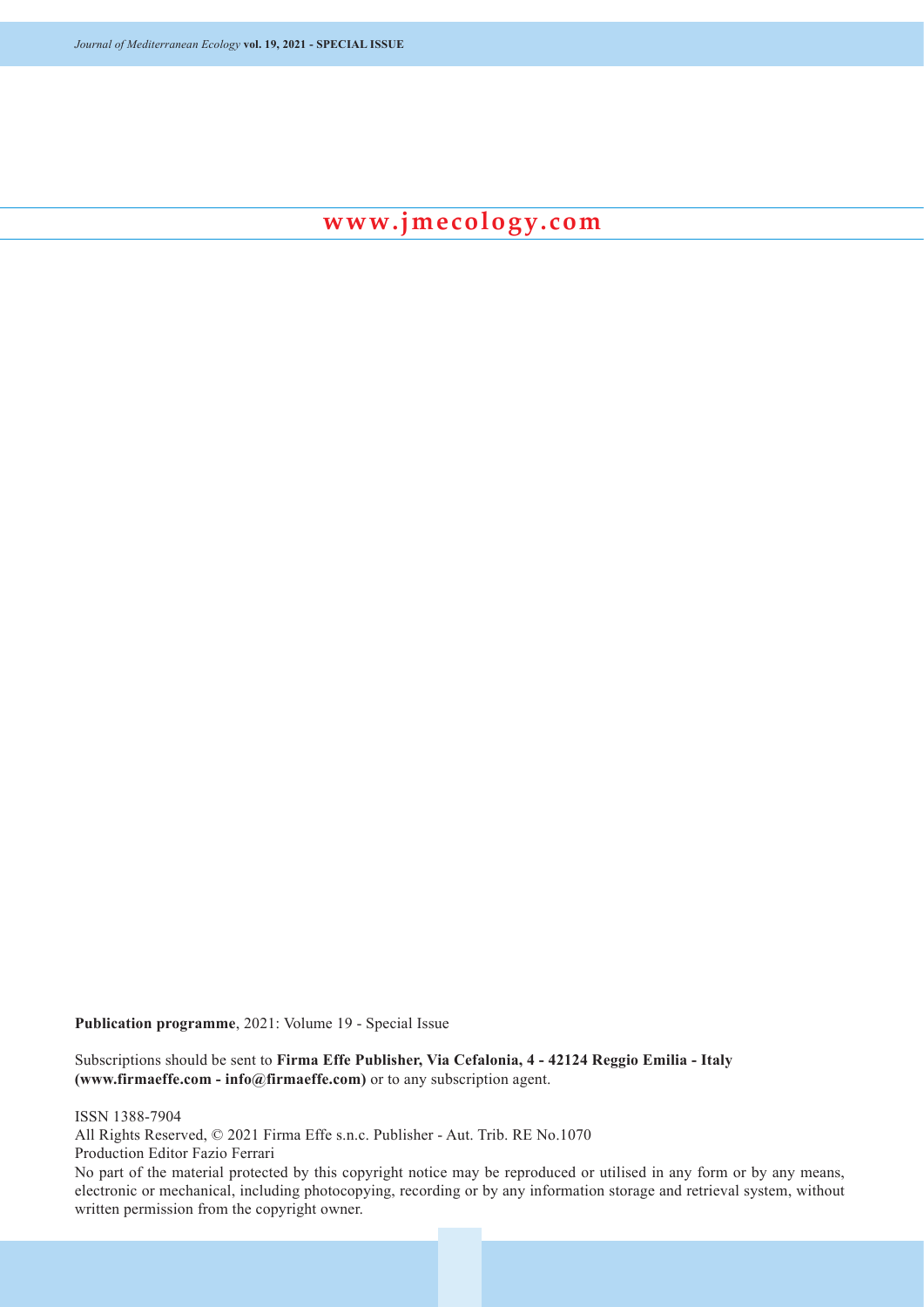# **PROGRAM**

# **WEDNESDAY 23 JUNE**

|               |                       |                 |            | Time<br>zone     |                                                                                                                                                                                                            |
|---------------|-----------------------|-----------------|------------|------------------|------------------------------------------------------------------------------------------------------------------------------------------------------------------------------------------------------------|
| 8.30-9.00     | Welcome               |                 |            |                  |                                                                                                                                                                                                            |
| $9.00 - 9.50$ | <b>Plenary talk 1</b> | Sueur           | Jerome     | $\overline{0}$   | Long-term ecoacoustics. a plea for slow<br>science                                                                                                                                                         |
| 9.50-10.10    | O1                    | Hart            | Patrick J. | $+12$            | Acoustic niche partitioning in two<br>tropical wet forest bird communities                                                                                                                                 |
| 10.10-10.30   | O2                    | Linke           | Simon      | $+10$            | Acoustic monitoring to evaluate<br>environmental watering responses in<br>the Koondrook-Perricoota Forest                                                                                                  |
| 10.30-10.50   | O <sub>3</sub>        | Roe             | Paul       | $+8$             | The Design of the Australian Acoustic<br>Observatory                                                                                                                                                       |
| 10.50-11.20   | Coffee Break          |                 |            |                  |                                                                                                                                                                                                            |
|               |                       |                 |            |                  |                                                                                                                                                                                                            |
| 11.20-11.40   | O <sub>4</sub>        | <b>Brodie</b>   | Sheryn     | $+8$             | Using false-colour spectrograms for<br>survey of long-duration acoustic<br>recordings for ecological studies of frog<br>chorusing                                                                          |
| 11.40-12.00   | O <sub>5</sub>        | Allen-Ankins    | Slade      | $+8$             | Acoustic niche partitioning in frog<br>assemblages                                                                                                                                                         |
| 12.00-12.20   | O <sub>6</sub>        | Alcocer         | Irene      | $\boldsymbol{0}$ | Are acoustic indices effective proxies of<br>biodiversity? A meta-analysis                                                                                                                                 |
| 12.20-12.40   | O7                    | Bolgan          | Marta      | $\theta$         | Passive Acoustic Monitoring of Fishes<br>in the Mediterranean Sea. From<br>single species to whole communities<br>monitoring.                                                                              |
| 12.40-13.00   | O <sub>8</sub>        | Buscaino        | Giuseppa   | $\theta$         | Spatio-temporal distribution and<br>acoustic characterization of the<br>haddock (Melanogrammus aegglefinus,<br>Gadiformes, Gadidae) calls in the arctic<br>fjord Kongsfjorden (Svalbard Island,<br>Norway) |
| 13.00-13.20   | O <sub>9</sub>        | Rocha Goncalves | Francisca  | $-1$             | #switchoffandlisten - acoustic ecology,<br>ecoacoustics and listening practices<br>towards inclusion with nature                                                                                           |
|               |                       |                 |            |                  |                                                                                                                                                                                                            |
| 13.20-15.00   | Lunch                 |                 |            |                  |                                                                                                                                                                                                            |
| 15.00-15.20   | O10                   | Comolet-Tirman  | Jacques    | $\boldsymbol{0}$ | Extreme vocalizations in songbirds . the<br>case of the Mediterranean Flycatcher                                                                                                                           |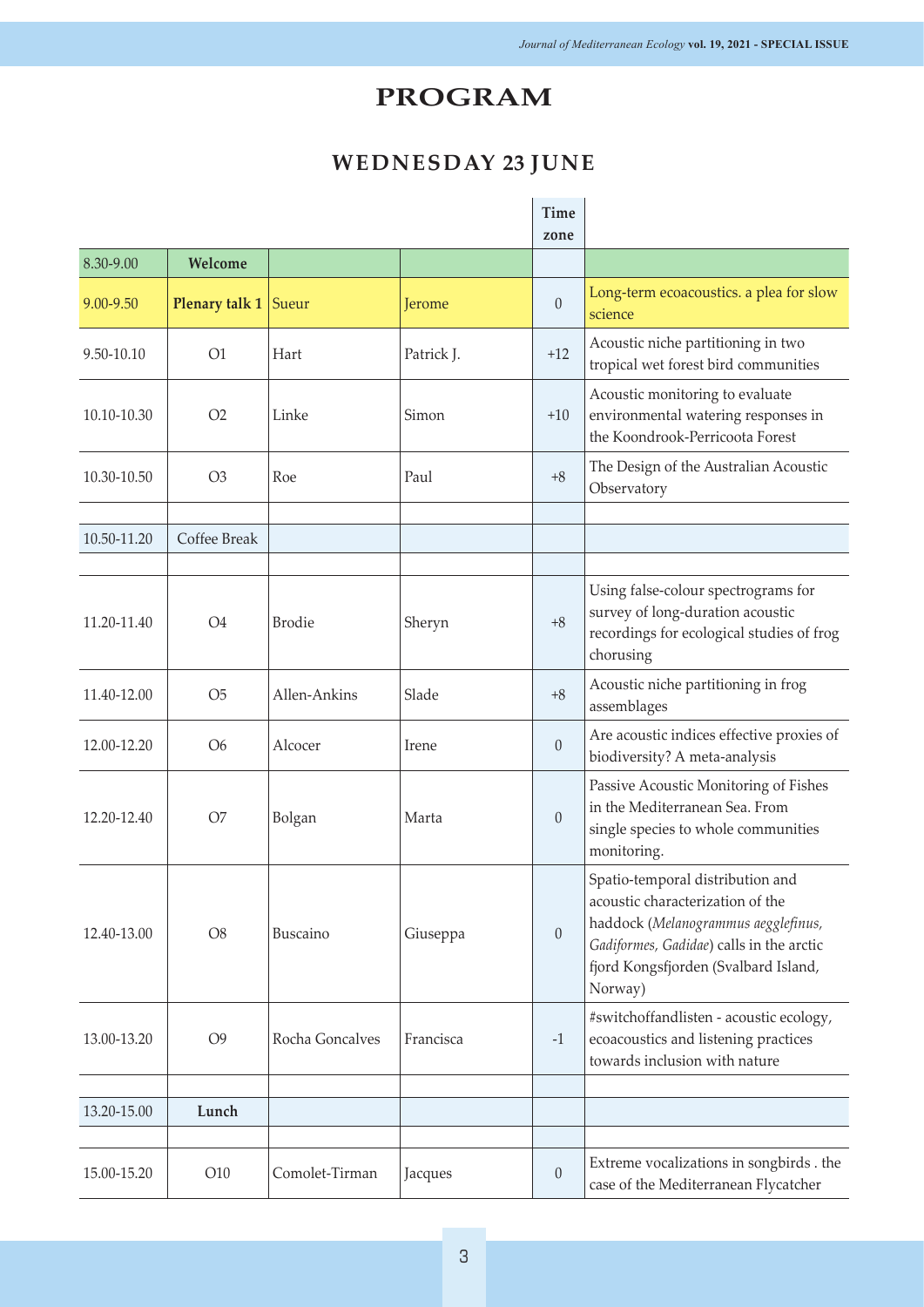| 15.20-15.40 | O11          | Haupert                     | Sylvain       | $\theta$         | How to determine the detection range<br>of acoustic recorders in terrestrial<br>environments?                                                 |
|-------------|--------------|-----------------------------|---------------|------------------|-----------------------------------------------------------------------------------------------------------------------------------------------|
| 15.40-16.00 | O12          | Vieira                      | Manuel        | $-1$             | Can we estimate marine biodiversity<br>using sound recordings? Application of<br>acoustic indices at Mozambique Island<br>coral reefs. Poster |
| 16.00-16.20 | O13          | Kohler                      | Christian     | $\theta$         | SIMON   eco acoustic - Scientific<br>Monitoring Data Management and<br>Online Repository for Eco Acoustics                                    |
| 16.20-16.50 | Coffee Break |                             |               |                  |                                                                                                                                               |
|             |              |                             |               |                  |                                                                                                                                               |
| 16.50-17.10 | O14          | Sanchez-Giraldo             | Camilo        | $-7$             | Soundscape and landscape relationship<br>in the tropical Andes. Can acoustic<br>complexity reflect the landscape<br>ecological integrity?     |
| 17.10-17.30 | O15          | Almedia                     | Juan Ernesto  | $-8$             | Application of a sample space for<br>the characterization of shaded coffee<br>plantation soundscape                                           |
| 17.30-17.50 | O16          | Mullet                      | Timothy       | $-8$             | Walking in the Footsteps of Stuart Gage.<br>My Transformation into Ecoacoustics                                                               |
| 17.50-18.10 | O17          | Retamosa Izaguirre   Monica |               | $-8$             | Acoustic indices applied to biodiversity<br>monitoring in a tropical rainforest of<br>Costa Rica                                              |
| 18.10-18.30 | O18          | Sanchez                     | Natalie V.    | $-8$             | Does vegetation structure shape the<br>acoustic features of Lincoln's Sparrow<br>songs?                                                       |
| 18.30-18.50 | O19          | Hellier                     | Ruth          | $-9$             | Eco-acoustic-arts. teaching qualitative<br>ecoacoustics through sonic arts, birds &<br>environmental sensitivities                            |
| 18.50-19.10 | O20          | Buzzetti                    | Filippo Maria | $\boldsymbol{0}$ | Zeuneriana marmorata and Uromenus<br>annae (Insecta. Orthoptera). Songs from<br>the verge of extinction                                       |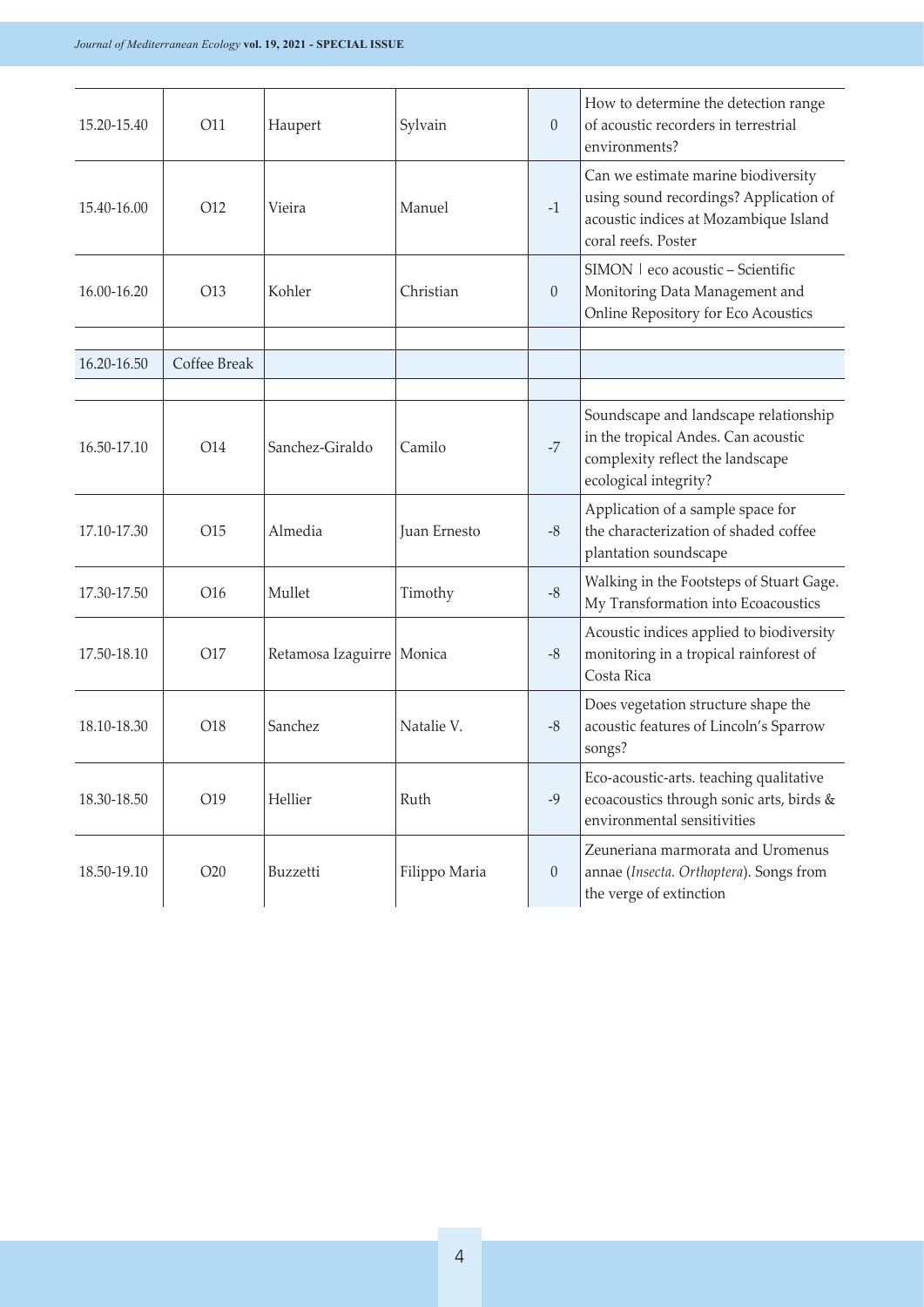# **THURSDAY 24 JUNE**

|               |                  |           |         | <b>Time</b><br>zone |                                                                                                                                                                                                                               |
|---------------|------------------|-----------|---------|---------------------|-------------------------------------------------------------------------------------------------------------------------------------------------------------------------------------------------------------------------------|
| 8.30-9.20     | Plenary talk 2   | Eldridge  | Alice   | $-1$                | N-Eared Listening: Transdisciplinary<br>Ecoacoustics at human-environment<br>interfaces                                                                                                                                       |
| $9.20 - 9.40$ | O <sub>21</sub>  | De Rosa   | Alberto | $+10$               | Miniature recorders embedded in<br>radio transmitters help to elucidate<br>behaviours and inform monitoring<br>practices in a New Zealand endemic<br>flightless bird                                                          |
| 9.40.10.00    | O <sub>22</sub>  | Juodakis  | Julius  | $+10$               | Sound event detection in long-term<br>recordings using changepoints                                                                                                                                                           |
| 10.00-10.20   | O <sub>2</sub> 3 | Moran     | Ines G. | $+10$               | Individual recognition in rifleman,<br>Acanthisitta chloris: Machine learning<br>classification helps identify individual<br>bird calls from audio recordings                                                                 |
| 10.20-10.40   | O <sub>24</sub>  | Fuller    | Susan   | $+8$                | Diversity favours the old: Metrics<br>of avian diversity increase in aging<br>regrowth Acacia woodlands of semi-<br>arid eastern Australia.                                                                                   |
| 10.40-11.10   | Coffee Break     |           |         |                     |                                                                                                                                                                                                                               |
|               |                  |           |         |                     |                                                                                                                                                                                                                               |
| 11.10-11.30   | O <sub>25</sub>  | Chae      | Soyeon  | $+7$                | The soundscape patterns of urban<br>spaces with varying degrees of<br>connectivity in metropolitan Seoul                                                                                                                      |
| 11.30-11.50   | O <sub>26</sub>  | Mazzoni   | Valerio | $\boldsymbol{0}$    | Biotremology as a new tool of<br>ecoacoustics                                                                                                                                                                                 |
| 11.50-12.10   | O27              | Monacchi  | David   | $\boldsymbol{0}$    | Sonosphere - An ecoacoustic theatre for<br>science-based listening experiences                                                                                                                                                |
| 12.10-12.30   | O28              | Mueller   | Sandra  | $\boldsymbol{0}$    | Polycultures show higher acoustic<br>diversity than monocultures in a<br>Panamanian tree diversity experiment                                                                                                                 |
| 12.30-12.50   | O29              | Portaccio | Alessia | $\boldsymbol{0}$    | Assessing the presence and species<br>richness of owls and woodpeckers<br>through bioacoustics in two differently<br>managed Alpine forests                                                                                   |
| 12.50-13.10   | O30              | Picciulin | Marta   | $\boldsymbol{0}$    | Does noise matter? Passive Acoustic<br>Monitoring reveals the co-occurring<br>presence of two threatened sympatric<br>vocal species (Sciaena umbra and<br>Umbrina cirrosa; Sciaenidae) in highly<br>anthropized Venice inlets |
|               |                  |           |         |                     |                                                                                                                                                                                                                               |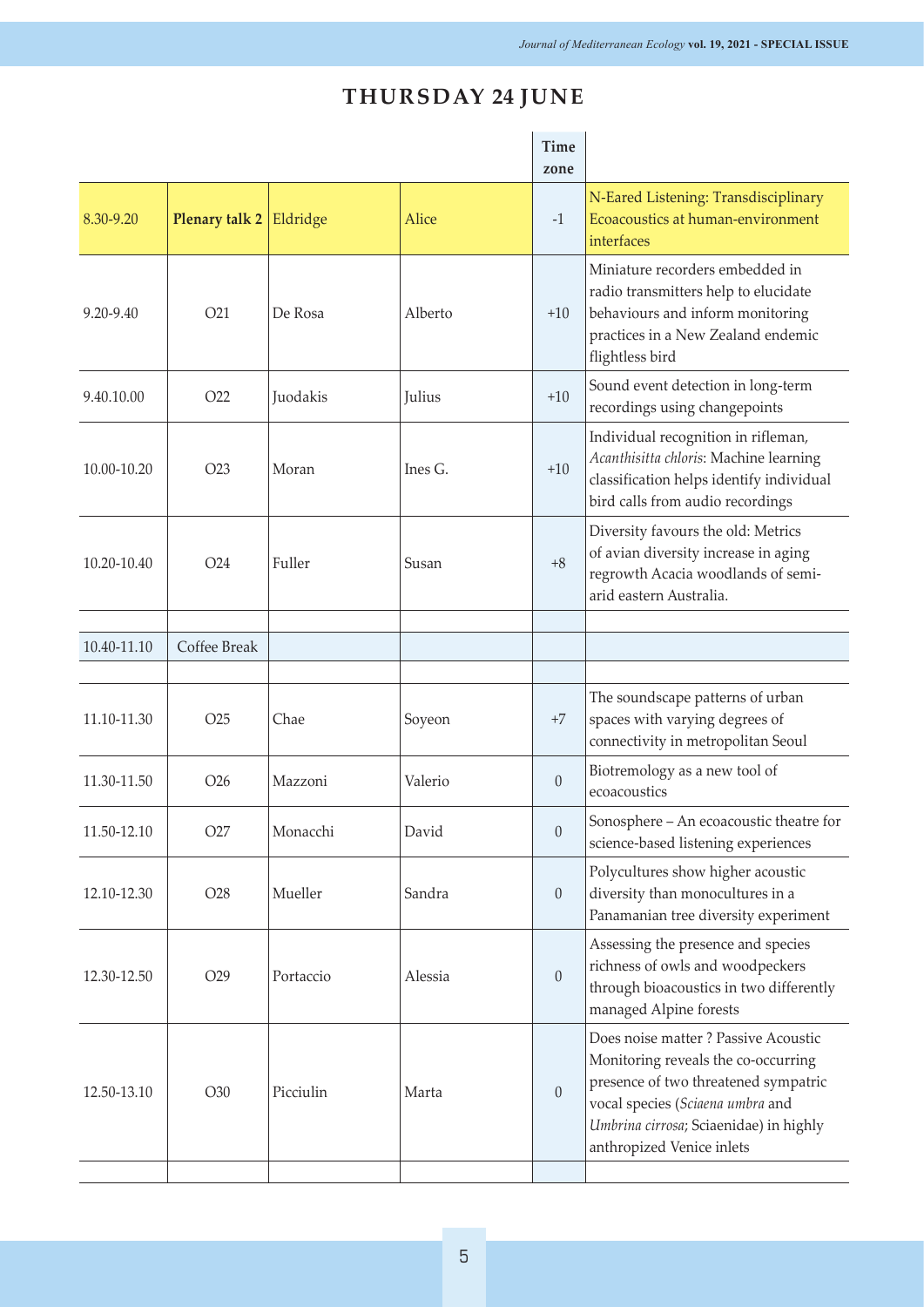| 13:10-14:10 | Workshop        | <b>Wildlife Acoustics</b> |                   |                  | Using Wildlife Pro to Analyse Bird and<br>Other sounds                                                                                                       |
|-------------|-----------------|---------------------------|-------------------|------------------|--------------------------------------------------------------------------------------------------------------------------------------------------------------|
|             |                 |                           |                   |                  |                                                                                                                                                              |
| 14.10-14.30 | O31             | Riede                     | Klaus             | $\theta$         | Data-mining soundscapes for<br>Orthoptera monitoring: challenges and<br>opportunities                                                                        |
| 14.30-14.50 | O32             | Shaw                      | Taylor            | $\theta$         | Hybrid bioacoustic and ecoacoustic<br>analyses provide new links between<br>bird assemblages and habitat quality in<br>a winter boreal forest                |
| 14.50-15.10 | O33             | Tietze                    | Thomas            | $\boldsymbol{0}$ | Trade-off between song complexity and<br>colorfulness in parid birds                                                                                         |
| 15.10-15.30 | O34             | Wallis                    | David             | $\boldsymbol{0}$ | The application of direction of arrival<br>methods for animal localisation                                                                                   |
| 15.30-16.20 | Plenary talk 3  | Krause                    | <b>Bernie</b>     | $-9$             | The future belongs to those who can<br>hear it coming (a paraphrase of a David<br>Bowie aphorism)                                                            |
|             |                 |                           |                   |                  |                                                                                                                                                              |
| 16.20-16.50 | Coffee Break    |                           |                   |                  |                                                                                                                                                              |
| 16.50-17.10 | O35             | Arias Aguilar             | Adriana Patricia  | $-5$             | Songs of a fishing bat: echolocation<br>call variation of the greater bulldog bat<br>across the Neotropics                                                   |
| 17.10-17.30 | O36             | da Costa                  | Cintia Fernanda   | $-5$             | Bats of the neglected Brazilian-<br>Uruguayan savanna: occupancy,<br>diversity and conservation                                                              |
| 17.30-17.50 | O37             | Cahalan                   | Gabriel           | $-6$             | Acoustic measures of bird communities<br>in a thinned and burned coastal plain<br>pine forest                                                                |
| 17.50-18.10 | O38             | McCordic                  | Jessica A         | $-6$             | Monitoring vessel use and<br>characterizing acoustic species<br>assemblages in the soundscapes of two<br>Australian marine parks                             |
| 18.10-18.30 | O39             | Doser                     | Jeffrey           | $-6$             | Assessing soundscape disturbance<br>through hierarchical models and<br>acoustic indices: a case study on a<br>shelterwood logged northern Michigan<br>forest |
| 18.30-18.50 | O <sub>40</sub> | Munoz Duque               | Sebastian Eduardi | $-7$             | Passive acoustic monitoring for<br>identification and location of a<br>migratory fish spawning areas in a<br>tropical Andean river                           |
| 18.50-1910  | O41             | Supervie                  | Armelle           | $\boldsymbol{0}$ | Musical use of nature sounds -<br>Perspectives from the second part of the<br>20th century                                                                   |
| 19.10-19.30 | O42             | Sugai                     | <b>LSM</b>        | $\theta$         | The rise and fall of Biophony and the<br>drivers of the acoustic space                                                                                       |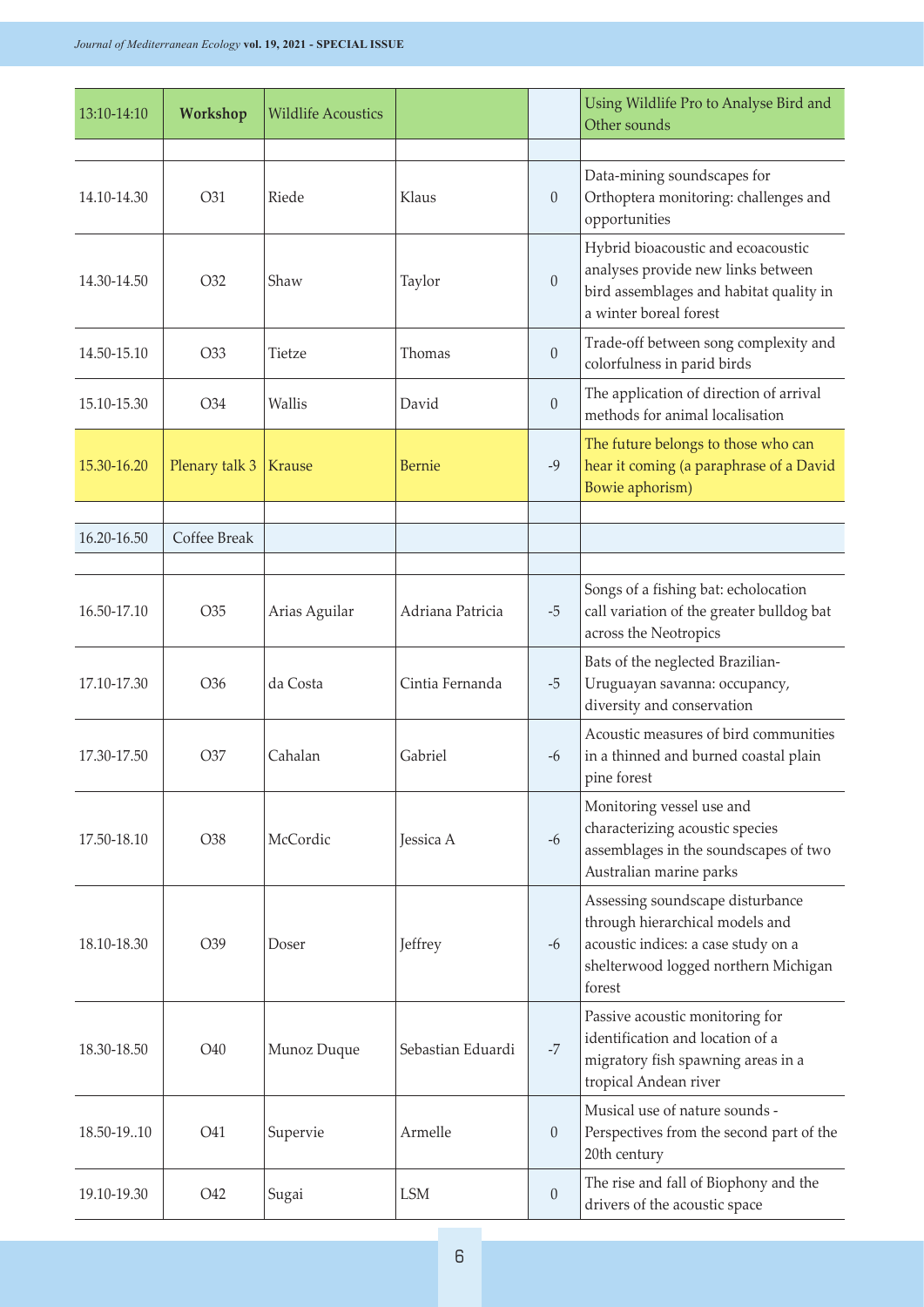# **FRIDAY 25 JUNE**

|             |                  |                    |             | <b>Time</b><br>zone |                                                                                                                                                                    |
|-------------|------------------|--------------------|-------------|---------------------|--------------------------------------------------------------------------------------------------------------------------------------------------------------------|
| 8.30-9.20   | <b>Plenary 3</b> | Pavan              | Gianni      | $\boldsymbol{0}$    | Connecting bioacoustics to ecoacoustics<br>to ecology. A new challenge for<br>environmental monitoring through<br>acoustics                                        |
| 9.20-9.40   | O <sub>43</sub>  | Girola             | Elisa       | $+8$                | Singing in a noisy ocean: can male<br>humpback whales cope with natural and<br>anthropogenic noise?                                                                |
| 9.40.10.00  | O44              | Scarpelli          | Marina D.A. | $+8$                | Developing a fine-scale soundscape spatial<br>model for measuring biodiversity in a semi-<br>arid landscape                                                        |
| 10.00-10.20 | O <sub>45</sub>  | Scarpelli          | Marina D.A. | $+10$               | What does Atlantic Forest soundscapes can<br>tell us about landscape?                                                                                              |
| 10.20-10.30 | O46              | Listanti           | Virginia    | $+10$               | What can Mathematics teach us about<br>spectrogram?                                                                                                                |
| 10.30-11.00 | Coffee Break     |                    |             |                     |                                                                                                                                                                    |
| 11.00-11.20 | O47              | McGregor           | Anna        | $-1$                | Exploring phenological asynchrony<br>between avian diversity and vegetation<br>in temperate deciduous forests through<br>acoustic monitoring and camera trapping   |
| 11.20-11.40 | O48              | Gamba              | Marco       | $\boldsymbol{0}$    | The acoustic diversity and complexity<br>of the Maromizaha Forest Reserve,<br>Madagascar                                                                           |
| 11.40-12.00 | O <sub>49</sub>  | da Silva Cerqueira | Aline       | $-1$                | At-sea acoustic tracking of seabirds:<br>exploring the soundscapes of highly mobile<br>predators during foraging                                                   |
| 12.00-12.10 | O <sub>50</sub>  | Obaid              | Sara        | $\mathbf{1}$        | Acoustic monitoring of wetland habitats<br>in dry regions (Kuwait): bird community<br>dynamics related to migration                                                |
| 12.10-12.30 | O <sub>51</sub>  | Nieri              | Rachele     | $\theta$            | Semiochemicals, semiophysicals and<br>their integration for the development<br>of innovative multi-modal systems for<br>agricultural pests' monitoring and control |
| 12.30-12.50 | O <sub>52</sub>  | Borkar             | Shashank    | $+3$                | Elucidating the acoustic dynamics of<br>Indirana chiravasi with special emphasis<br>on temperature and humidity                                                    |
| 12.50-13.10 | O <sub>53</sub>  | Lamount            | Andrea      | $\boldsymbol{0}$    | Preserving the sounds of the earth and<br>supporting scientific projects through sonic,<br>music and digital experiences                                           |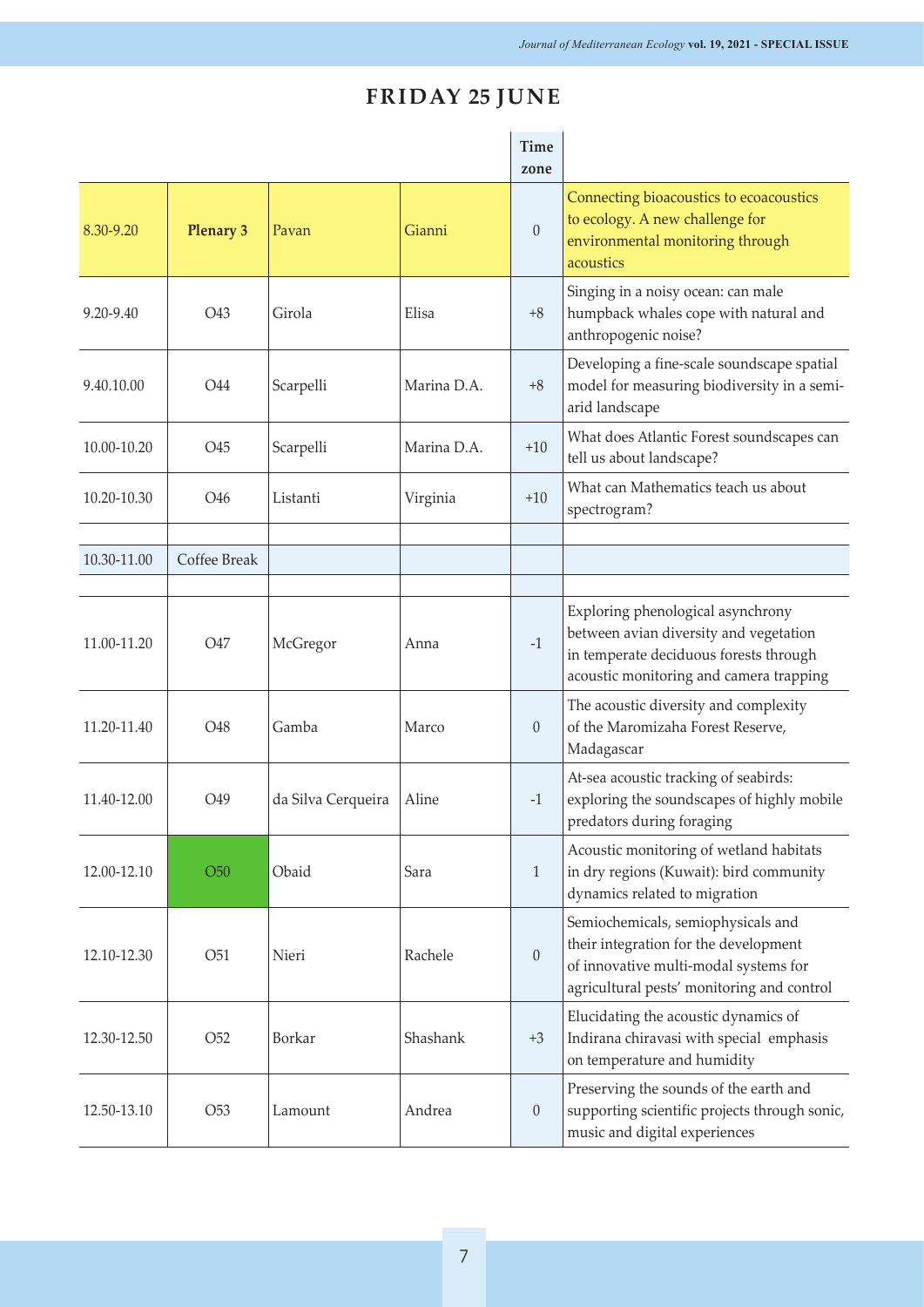| 13.10-13.30 | O <sub>54</sub>     | Rok                         | Sturm          | $\theta$         | Ecotremology - new insights into hidden<br>ecosystems: a pioneer study in meadow<br>habitats                                 |
|-------------|---------------------|-----------------------------|----------------|------------------|------------------------------------------------------------------------------------------------------------------------------|
| 13.30-15.00 | Lunch               |                             |                |                  |                                                                                                                              |
|             |                     |                             |                |                  |                                                                                                                              |
| 15.00-15.20 | O <sub>55</sub>     | Greenhalgh                  | Jack           | $-1$             | Ecoacoustics as a novel tool for assessing<br>pond restoration success: Results of a pilot<br>study                          |
| 15.20-15.40 | O <sub>56</sub>     | Minghim                     | Rosane         | $-1$             | Visualization and data science advances in<br>soundscape ecology                                                             |
| 15.40-15.50 | O <sub>57</sub>     | Vieira                      | Manuel         | $-1$             | Automatic detection of Meagre's<br>(Argyrosomus regius) chorusing activity<br>reveals natural rhythms and noise impacts      |
| 15.50-16.10 | O <sub>58</sub>     | Ferri                       | Vincenzo       | $\boldsymbol{0}$ | Bats on Waterways inside a City: Bioacustic<br>Research in Brescia (Lombardy, Italy)                                         |
| 16.10-16.30 | O <sub>59</sub>     | Llusia                      | Diego          | $\theta$         | Listening to climate change: a framework<br>to forecast species spatial and phenological<br>shifts using acoustic monitoring |
|             |                     |                             |                |                  |                                                                                                                              |
| 16.30-16.40 | Coffee Break        |                             |                |                  |                                                                                                                              |
| 16.40-17.00 | O60                 | Di Iorio                    | Lucia          | $\boldsymbol{0}$ | Biogeography of fish sounds: Acoustic<br>communities are tuned by the habitat                                                |
| 17.00-17.10 | O61                 | Tsaligopoulos               | Aggelos        | $+1$             | Ecoacoustic in support of quiet area<br>ecological connectivity plans                                                        |
| 17.10-17.30 | O62                 | Retamosa Izaguirre   Monica |                | $-8$             | Soundscape and bird community at the<br>Braulio Carrillo National Park, Cost Rica,<br>related to highway 32                  |
| 17.30-17.40 | O63                 | Manzano                     | Maria Carolina | $\boldsymbol{0}$ | Tuning acoustic communities: phylogenetic,<br>functional and acoustic beta diversity                                         |
| 17.40-18.00 | O <sub>64</sub>     | Grinfeder                   | Elie           | $\boldsymbol{0}$ | What is soundscape?: New perspectives<br>based on functional representation                                                  |
| 18.00-18.10 | O <sub>65</sub>     | Jaswal                      | Akash          | $+3$             | An ecoacoustic study of urban forest<br>landscape of National Capital Region of<br>Delhi                                     |
| 18.10-18.20 | O <sub>66</sub>     | Ducrettet                   | Manon          | $\theta$         | Tropical acoustic diversity: monitoring of a<br>seed disperser, the White throated toucan                                    |
| 18.20-18.40 | O67                 | Metcalf                     | Oliver         | $+1$             | Acoustic indices perform better when<br>applied at ecologically meaningful time<br>and frequency scales                      |
| 18.40-19.10 | Closing<br>ceremony |                             |                |                  |                                                                                                                              |
|             |                     |                             |                |                  |                                                                                                                              |
|             | Poster              |                             |                |                  |                                                                                                                              |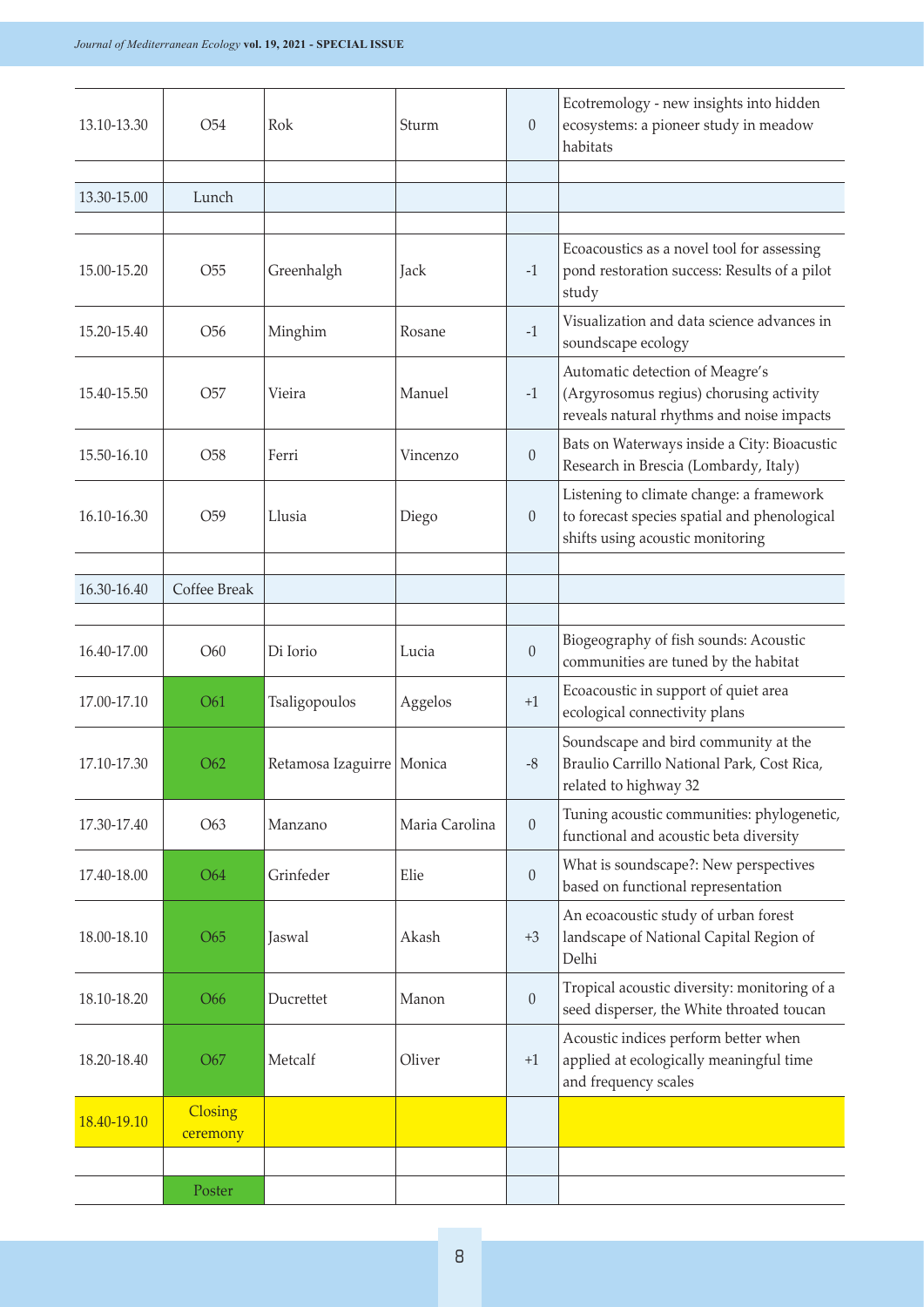# **CONTENTS**

## **Plenaries**

| Long-term ecoacoustics: a plea for slow science                                                                                                                                                   |  |
|---------------------------------------------------------------------------------------------------------------------------------------------------------------------------------------------------|--|
|                                                                                                                                                                                                   |  |
| N-Eared Listening: Transdisciplinary Ecoacoustics at human-environment interfaces                                                                                                                 |  |
|                                                                                                                                                                                                   |  |
| The future belongs to those who can hear it coming (a paraphrase of a David Bowie aphorism.)                                                                                                      |  |
|                                                                                                                                                                                                   |  |
| Connecting bioacoustics to ecoacoustics to ecology. A new challenge for environmental monitoring and<br>conservation through acoustics                                                            |  |
|                                                                                                                                                                                                   |  |
| Communications                                                                                                                                                                                    |  |
| O1- Acoustic niche partitioning in two tropical wet forest bird communities                                                                                                                       |  |
|                                                                                                                                                                                                   |  |
| O2- Acoustic monitoring to evaluate environmental watering responses in the Koondrook-Perricoota Forest                                                                                           |  |
|                                                                                                                                                                                                   |  |
| O3- The Design of the Australian Acoustic Observatory                                                                                                                                             |  |
| Paul Roe, Richard Fuller, Paul McDonald, Lin Schwarzkopf, David Tucker, Anthony Truskinger, David Watson University  p. 18                                                                        |  |
| O4- Using false-colour spectrograms for survey of long-duration acoustic recordings                                                                                                               |  |
| for ecological studies of frog chorusing                                                                                                                                                          |  |
| O5-Acoustic niche partitioning in frog assemblages                                                                                                                                                |  |
|                                                                                                                                                                                                   |  |
| O6- Are acoustic indices effective proxies of biodiversity? A meta-analysis                                                                                                                       |  |
|                                                                                                                                                                                                   |  |
| O7- Passive Acoustic Monitoring of Fishes in the Mediterranean Sea: from single species to whole communities<br>monitoring                                                                        |  |
|                                                                                                                                                                                                   |  |
| O8-Spatio-temporal distribution and acoustic characterization of the haddock (Melanogrammus aeglefinus,<br>Gadiformes, Gadidae) calls in the arctic fjord Kongsfjorden (Svalbard Islands, Norway) |  |
|                                                                                                                                                                                                   |  |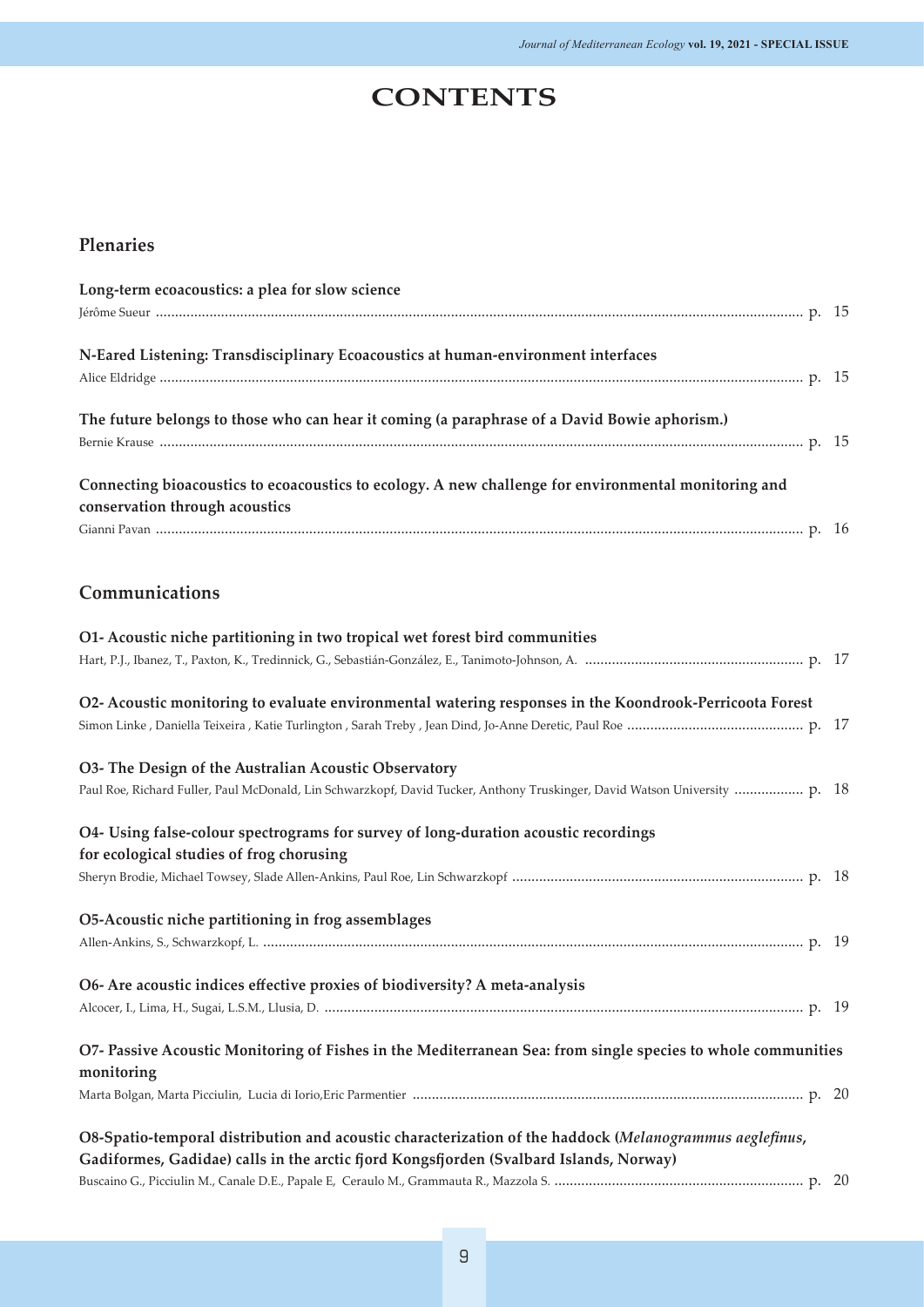| O9- #switchoffandlisten - acoustic ecology, ecoacoustics and listening practices                                                                             |  |
|--------------------------------------------------------------------------------------------------------------------------------------------------------------|--|
| towards inclusion with nature                                                                                                                                |  |
|                                                                                                                                                              |  |
| O10- Extreme vocalizations in songbirds : the case of the Mediterranean Flycatcher Muscicapa tyrrhenica                                                      |  |
|                                                                                                                                                              |  |
| O11- How to determine the detection range of acoustic recorders in terrestrial environments?                                                                 |  |
|                                                                                                                                                              |  |
|                                                                                                                                                              |  |
| O12- Automatic detection of Meager's (Argyrosomus regius) chorusing activity reveals                                                                         |  |
| natural rhythms and noise impacts                                                                                                                            |  |
|                                                                                                                                                              |  |
| O13- SIMON   eco acoustic - Scientific Monitoring Data Management                                                                                            |  |
| and Online Repository for Eco Acoustics                                                                                                                      |  |
|                                                                                                                                                              |  |
| O14- Soundscape and landscape relationship in the tropical Andes. Can acoustic complexity reflect the                                                        |  |
| landscape ecological integrity?                                                                                                                              |  |
|                                                                                                                                                              |  |
|                                                                                                                                                              |  |
| O15-Application of a sample space for the characterization of shaded coffee plantation soundscape                                                            |  |
|                                                                                                                                                              |  |
| O16- Walking in the footsteps of Stuart Gage: My transformation into Ecoacoustics                                                                            |  |
|                                                                                                                                                              |  |
|                                                                                                                                                              |  |
| O17- Acoustic indices applied to biodiversity monitoring in a tropical rainforest of Costa Rica                                                              |  |
| Mónica Retamosa Izaguirre, David Segura Sequeira, Jimy Barrantes Madrigal, Manuel Spínola Parallada, Oscar Ramírez Alán  p. 25                               |  |
| O18- Does vegetation structure shape the acoustic features of Lincoln's Sparrow songs?                                                                       |  |
|                                                                                                                                                              |  |
|                                                                                                                                                              |  |
| O19- Eco-acoustic-arts: teaching qualitative ecoacoustics through sonic arts, birds & environmental sensitivities                                            |  |
|                                                                                                                                                              |  |
| O20- Zeuneriana marmorata and Uromenus annae (Insecta: Orthoptera): songs from the verge of extinction                                                       |  |
|                                                                                                                                                              |  |
|                                                                                                                                                              |  |
| O21- Miniature recorders embedded in radio transmitters help to elucidate behaviours and inform monitoring                                                   |  |
| practices in a New Zealand endemic flightless bird                                                                                                           |  |
|                                                                                                                                                              |  |
| O22- Sound event detection in long-term recordings using changepoints                                                                                        |  |
|                                                                                                                                                              |  |
|                                                                                                                                                              |  |
| O23- Individual recognition in rifleman, Acanthisitta chloris: Machine learning classification helps identify<br>individual bird calls from audio recordings |  |
|                                                                                                                                                              |  |
|                                                                                                                                                              |  |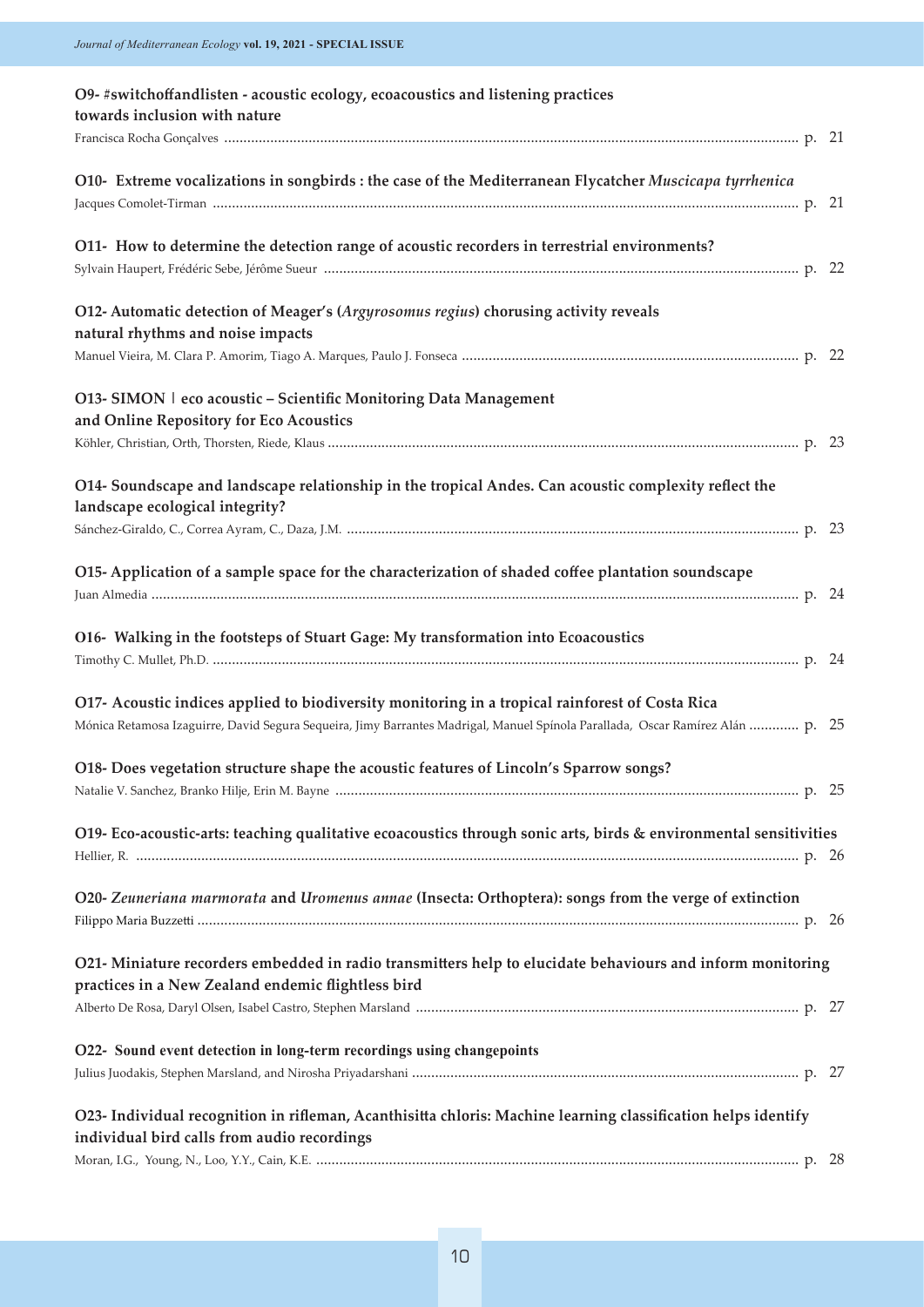| O24- Diversity favours the old: metrics of avian diversity increase in aging regrowth Acacia woodlands<br>of semi-arid eastern Australia.                                                                                                                              |  |
|------------------------------------------------------------------------------------------------------------------------------------------------------------------------------------------------------------------------------------------------------------------------|--|
|                                                                                                                                                                                                                                                                        |  |
| O25- The soundscape patterns of urban spaces with varying degrees of connectivity in metropolitan Seoul                                                                                                                                                                |  |
| O26- Biotremology as a new tool of ecoacoustics                                                                                                                                                                                                                        |  |
| O27- Sonosfera - An ecoacoustic theatre for science-based listening experiences                                                                                                                                                                                        |  |
| O28- Polycultures show higher acoustic diversity than monocultures in a Panamanian tree diversity experiment.                                                                                                                                                          |  |
| O29- Assessing the presence and species richness of owls and woodpeckers through bioacoustics in two<br>differently managed Alpine forests                                                                                                                             |  |
|                                                                                                                                                                                                                                                                        |  |
| O30- Does noise matter ? Passive Acoustic Monitoring reveals the co-occurring presence of two threatened<br>sympatric vocal species (Sciaena umbra and Umbrina cirrosa; Sciaenidae) in highly anthropized Venice inlets                                                |  |
|                                                                                                                                                                                                                                                                        |  |
| O31- Data mining soundscapes for Orthoptera monitoring: challenges and opportunities                                                                                                                                                                                   |  |
| O32- Using acoustic monitoring to measure the effect of forest management intensity on bird and bat<br>communities                                                                                                                                                     |  |
|                                                                                                                                                                                                                                                                        |  |
| O33- Trade-off between song complexity and colorfulness in parid birds                                                                                                                                                                                                 |  |
| O34- The application of Direction Of Arrival methods for animal localisation                                                                                                                                                                                           |  |
| O35- Songs of a fishing bat: echolocation call variation of the greater bulldog bat across the Neotropics                                                                                                                                                              |  |
| O36- Bats of the neglected Brazilian-Uruguayan savanna: occupancy, diversity and conservation                                                                                                                                                                          |  |
| O37-Acoustic measures of bird communities in a thinned and burned coastal plain pine forest                                                                                                                                                                            |  |
| O38- Monitoring vessel use and characterizing acoustic species assemblages in the soundscapes of two<br>Australian marine parks<br>Jessica A. McCordic, Annamaria I. DeAngelis, Logan Kline, Candace McBride, Giverny Rodgers, Timothy J. Rowell1, Jeremy Smith, Jenni |  |
|                                                                                                                                                                                                                                                                        |  |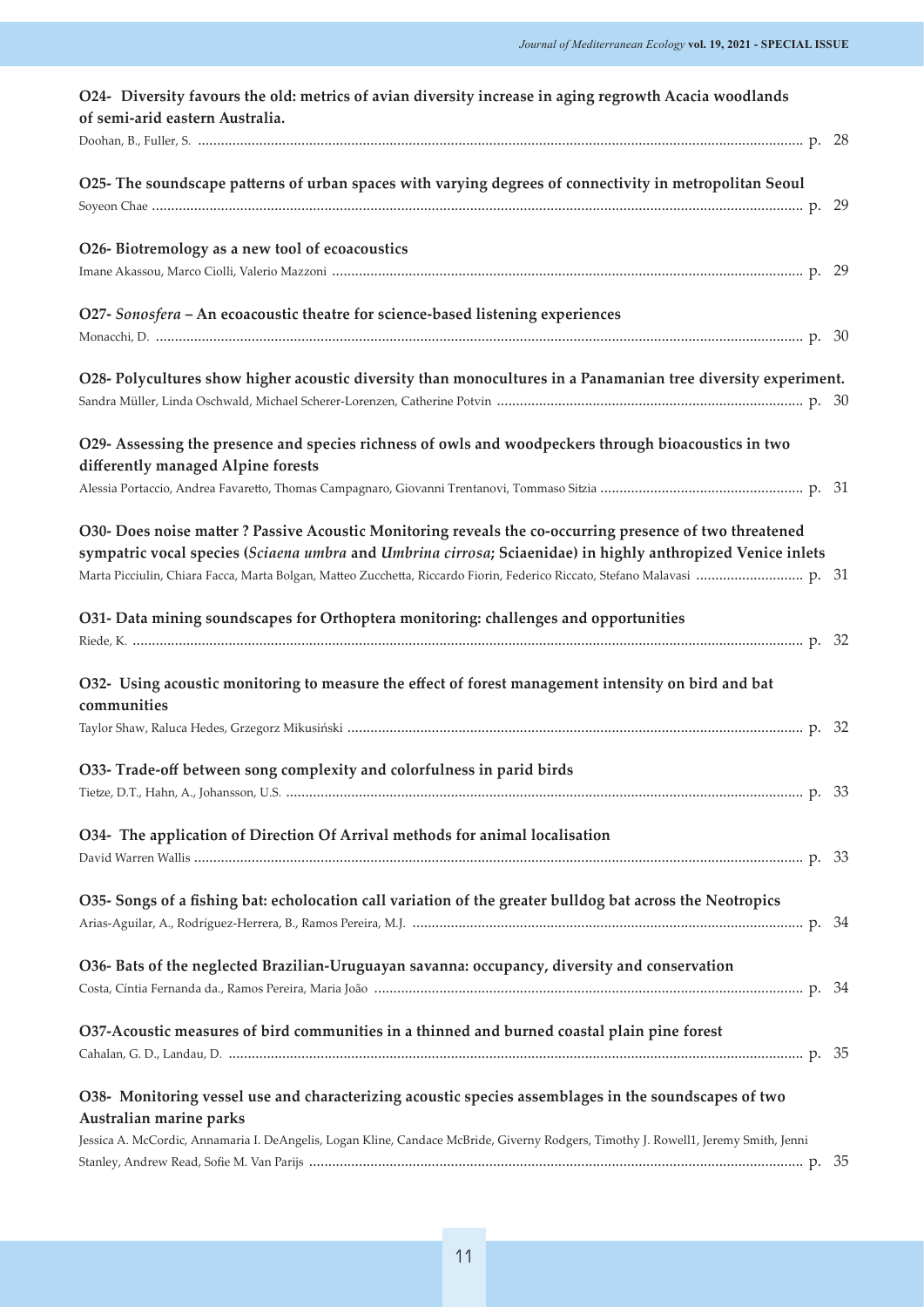| O39- Assessing soundscape disturbance through hierarchical models and acoustic indices: a case study on a<br>shelterwood logged northern Michigan forest            |  |
|---------------------------------------------------------------------------------------------------------------------------------------------------------------------|--|
|                                                                                                                                                                     |  |
| O40- Passive acoustic monitoring for identification and location of a migratory fish spawning areas in a tropical                                                   |  |
| Andean river.                                                                                                                                                       |  |
|                                                                                                                                                                     |  |
| O41- Musical use of nature sounds - Perspectives from the second part of the 20th century                                                                           |  |
| O42- The rise and fall of Biophony and the drivers of the acoustic space                                                                                            |  |
| O43- Singing in a noisy ocean: can male humpback whales cope with natural and anthropogenic noise?                                                                  |  |
| O44- Developing a fine-scale soundscape spatial model for measuring biodiversity in a semi-arid landscape                                                           |  |
| O45- What does Atlantic Forest soundscapes can tell us about landscape?                                                                                             |  |
|                                                                                                                                                                     |  |
| O46- What can Mathematics teach us about the spectrogram?                                                                                                           |  |
| O47- Exploring phenological asynchrony between avian diversity and vegetation in temperate deciduous forests<br>through bioacoustic monitoring and camera trapping. |  |
|                                                                                                                                                                     |  |
| O48- The acoustic diversity and complexity of the Maromizaha Forest Reserve, Madagascar                                                                             |  |
| Marco Gamba, Valeria Torti, Chiara De Gregorio, Daria Valente, Longo Miaretsoa, Rose Marie Randrianarison, Teresa Raimondi, Olivier Friard,                         |  |
| O49- At-sea acoustic tracking of seabirds: exploring the soundscapes of highly mobile predators during foraging                                                     |  |
| O50- Acoustic monitoring of wetland habitats in dry regions (Kuwait): bird community dynamics related to<br>migration                                               |  |
|                                                                                                                                                                     |  |
| O51- Semiochemicals, semiophysicals and their integration for the development of innovative multi-modal<br>systems for agricultural pests' monitoring and control   |  |
|                                                                                                                                                                     |  |
| O52- Elucidating the acoustic dynamics of Indirana chiravasi with special emphasis on temperature and humidity                                                      |  |
|                                                                                                                                                                     |  |
| <b>053- SOUND EARTH LEGACY</b>                                                                                                                                      |  |
|                                                                                                                                                                     |  |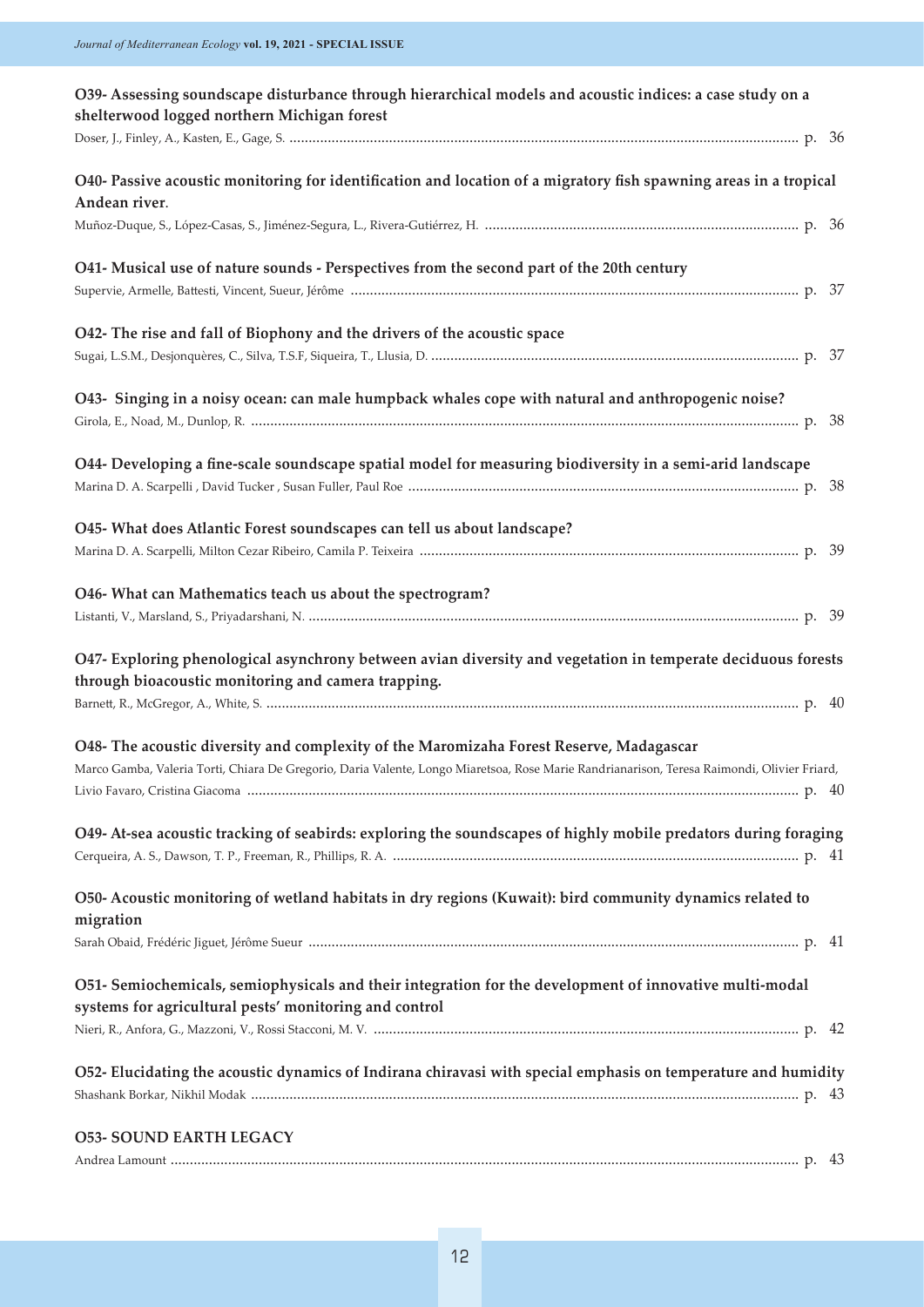| O54- Ecotremology - new insights into hidden ecosystems: a pioneer study in meadow habitats                                          |  |
|--------------------------------------------------------------------------------------------------------------------------------------|--|
|                                                                                                                                      |  |
| O55- Ecoacoustics as a novel tool for assessing pond restoration success: Results of a pilot study                                   |  |
|                                                                                                                                      |  |
| O56- Visualization and Data Science Advances in Soundscape Ecology                                                                   |  |
|                                                                                                                                      |  |
| O57- Can we estimate marine biodiversity using sound recordings? Application of acoustic indices at<br>Mozambique Island coral reefs |  |
|                                                                                                                                      |  |
| O58- Bats on Waterways inside a City: Bioacustic Research in Brescia (Lombardy, Italy)                                               |  |
|                                                                                                                                      |  |
| O59-Listening to climate change: a framework to forecast species spatial and phenological shifts using acoustic<br>monitoring        |  |
|                                                                                                                                      |  |
| O60- Biogeography of fish sounds: Acoustic communities are tuned by the habitat                                                      |  |
|                                                                                                                                      |  |
| O61-POSTER- Ecoacoustics in Support of Quiet Area Ecological Connectivity Plans                                                      |  |
| Aggelos Tsaligopoulos, Stella Kyvelou, Aimilia Karapostoli, Antonella Radicchi, Chris Economou, Yiannis G. Matsinos  p. 49           |  |
| O62- Soundscape and bird community at the Braulio Carrillo National Park, Costa Rica, related to highway 32                          |  |
| Mónica Retamosa Izaguirre, David Segura Sequeira, Jimy Barrantes Madrigal, Manuel Spínola Parallada, Oscar Ramírez Alán  p. 49       |  |
| O63-Tuning acoustic communities: phylogenetic, functional and acoustic beta diversity                                                |  |
|                                                                                                                                      |  |
| O64- What is soundscape?: New perspectives based on functional representation                                                        |  |
| O65- An ecoacoustic study of urban forest landscape of National Capital Region of Delhi                                              |  |
|                                                                                                                                      |  |
| O66- Tropical acoustic diversity: monitoring of a seed disperser, the White throated toucan                                          |  |
|                                                                                                                                      |  |
| O67- Acoustic indices perform better when applied at ecologically meaningful time and frequency scales                               |  |
|                                                                                                                                      |  |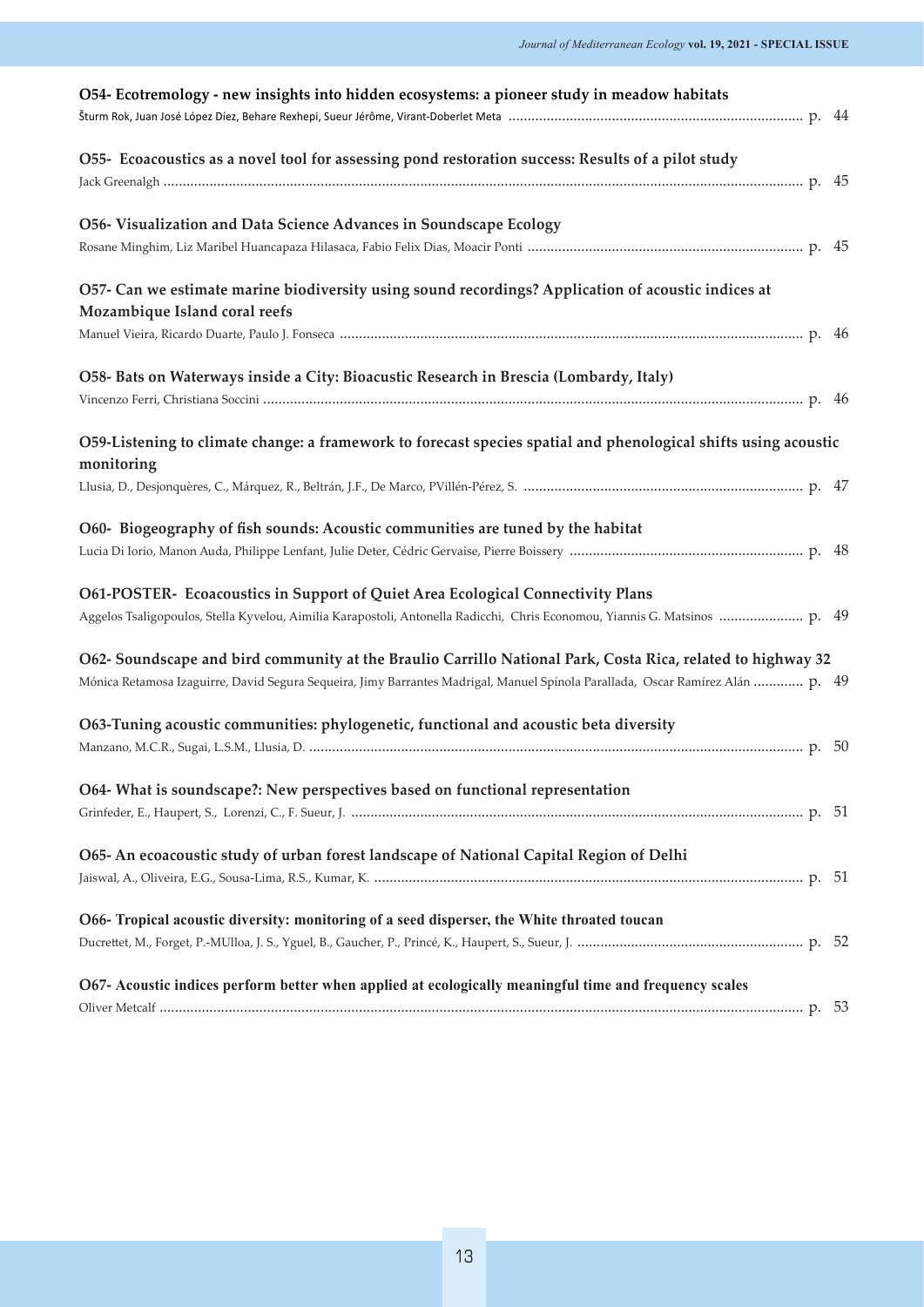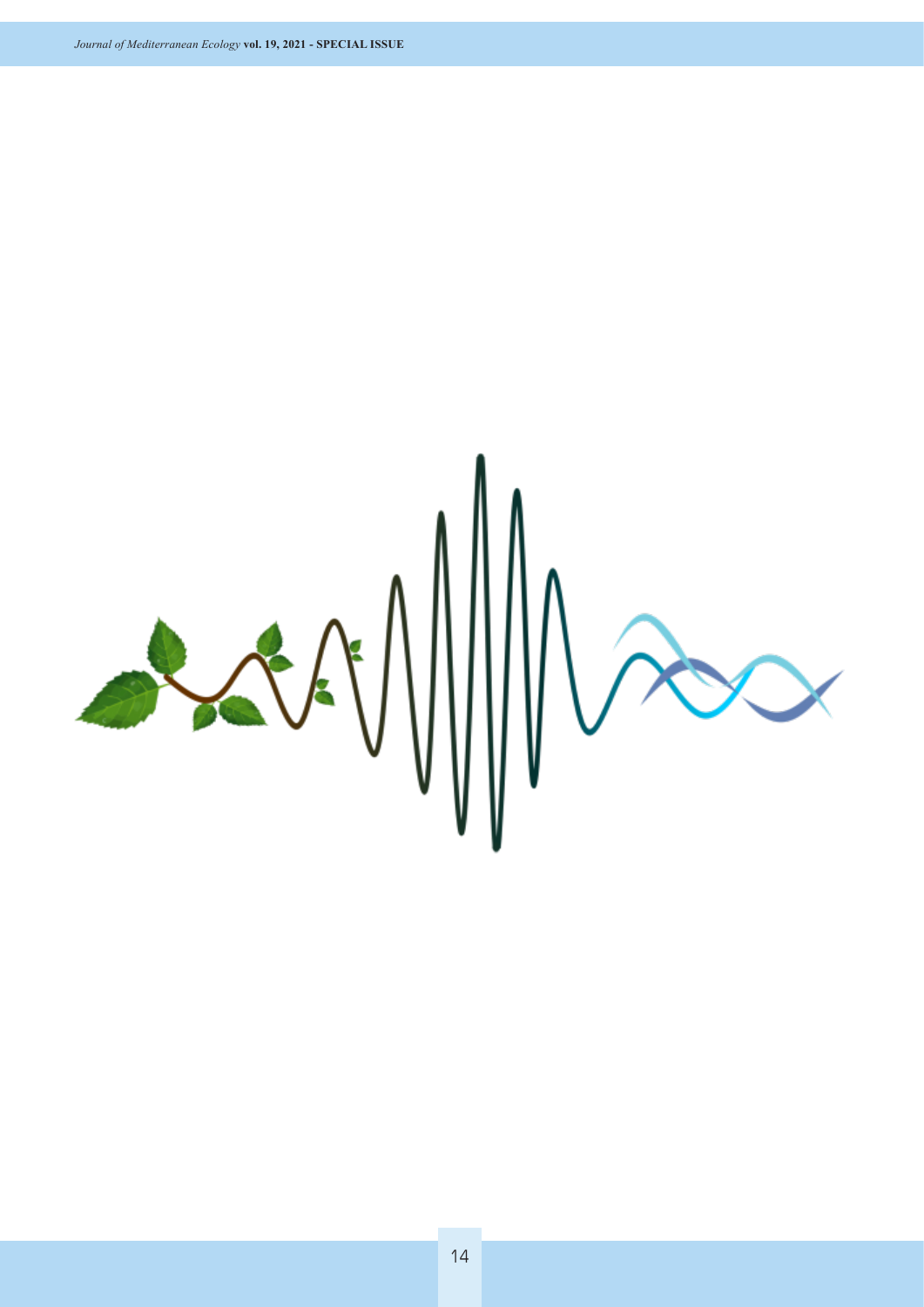### **PLENARY 1 - Wednesday 23**

#### **Long-term ecoacoustics: a plea for slow science**

Jérôme Sueur, Institut de Systématique, Évolution, Biodiversité (ISYEB), Muséum national d'Histoire naturelle, CNRS, Sorbonne Université, EPHE, 57 rue Cuvier, 75005 Paris, France

Climate change is a fast event at the scale of geological times but a slow phenomenon at the scale of a researcher career. Assessing the impacts of climate change on natural systems requires an extensive amount of time over years to collect meaningful ecological data. Long-term remote monitoring is one mainstay of ecoacoustics. However, running ecoacoustic research programs over years is a challenge in terms of human resources, financial support, equipment maintenance, data saving, and results analysis. Here, I will introduce two long-term programs that we started at the same time in a cold forest in France mainland (Jura) and in a tropical forest in France overseas (Guyane). I will describe the local ecological context, the research framework, the field sampling protocol, data management, some preliminary results and future analysis. This will be the occasion of a plea for slow, relaxed, and aesthetical ecoacoustics.

#### **PLENARY 2 - Thursday 24**

#### **N-Eared Listening: Transdisciplinary Ecoacoustics at human-environment interfaces**

Alice Eldridge, Sussex Humanities Lab & Sussex Sustainability Research Programme, University of Sussex, Falmer, Brighton. UK

Understanding, managing and improving human-environment interactions is amongst the most pressing challenges of our time. However, this is a wicked problem that we need to approach from multiple perspectives. I will outline a series of case-studies in inter- and transdisciplinary soundscape research: from validating ecoacoustic metrics in temperate UK woodlands, through wilderness mapping in the Swedish Arctic and community-led reef restoration in Indonesia to indigenous-led cultural heritage projects in the Ecuadorian Amazon. In doing so I aim to illustrate the value of integrating different forms of knowledge across disciplines, everyday and indigenous practices and speculate that triangulating ecological theory and computational methods with human experience might point to valuable new approaches to ecoaoustic analysis and even inspire fresh consideration of core conservation imperatives, in order to better align the anthroposphere and biosphere for the benefit of all.

### **PLENARY 3 - Thursday 24**

#### **The Future Belongs to Those Who Can Hear It Coming (a paraphrase of a David Bowie aphorism.)**

Bernie Krause, Wild Sanctuary - PO Box 536, Glen Ellen, CA

Since I first engaged with the ecology of sound fifty-three years ago, the density and diversity of wildlife acoustic signatures has diminished markedly. At some sites, as a direct consequence of anthropogenic climate change and other exploitive human endeavor, the biophony can no longer be heard in any form. This essay of personal thoughts on my evolution to ecoacoustics is framed by the title, a paraphrase of the late David Bowie aphorism. Bowie's deeply profound observation speaks to a host of insights that flow from it. Most important, we can no longer disregard the cries of wild organisms and human ensembles living closely connected to the natural world, those begging for relief from the relentless corporate assault on the earth's finite resources that have otherwise sustained them from the beginning. It is an onslaught now transmitted all too eloquently through the otherwise life-affirming voices of the natural world, its biophonies and geophonies, as these critters struggle for purchase. Will this descent toward silence be the world-wide outcome of Bowie's prediction? What can be done to alter this course? And who among us will take the lead?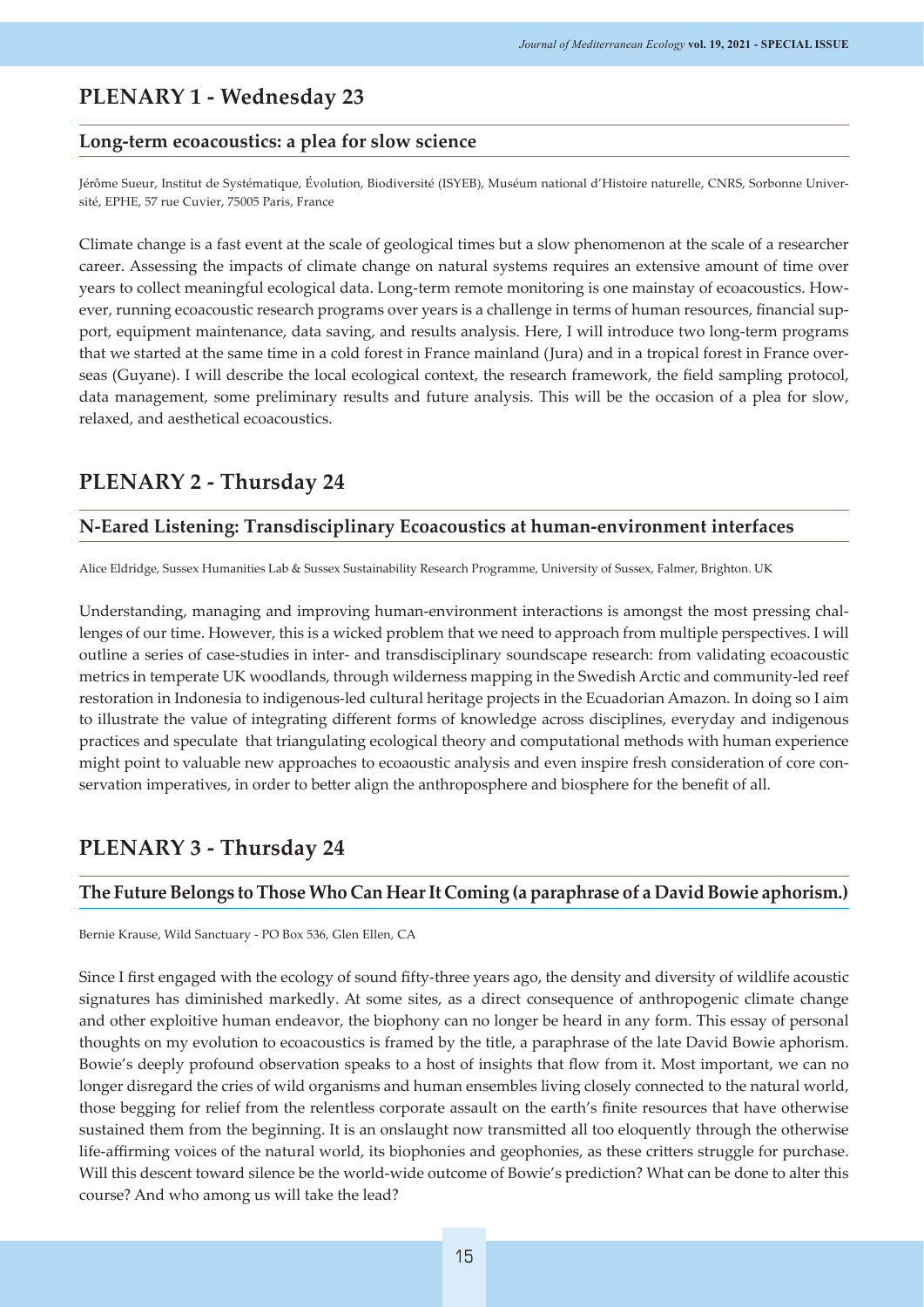# **PLENARY 4 - Friday 25**

#### **Connecting bioacoustics to ecoacoustics to ecology. A new challenge for environmental monitoring and conservation through acoustics.**

Gianni Pavan, Centro Interdisciplinare di Bioacustica e Ricerche Ambientali, Dipartimento di Scienze della Terra e dell'Ambiente, Università degli Studi di Pavia - Via Taramelli 24, 27100 Pavia, Italy - Email gianni.pavan@unipv.it

Besides his anthropocentric view, Schafer was a pioneer in highlighting the need for soundscape research and management. In his book, *The New Soundscape*, Schafer (1969) documents rapid changes in soundscapes with the course of human civilization. However, Rachel Carson, in her book *Silent Spring* (1962), was the first to recognize the biophony as the natural expression of an ecosystem and to forecast its degradation in response to human impacts. She expressed her concern for the massive use of chemicals and pesticides in agriculture and their impact on fauna and soil microfauna. She foresaw a silent world without the beautiful songs of birds, frogs, and insects killed by chemicals produced by industries and used in intensive agriculture, or these vocal animals disappearing because of dramatic habitat transformation imposed by industrial and urban development.

Following the development of Bioacoustics and Acoustic Ecology, now consolidated in the emerging field of Ecoacoustics, natural and anthropogenic sounds are recognized as ecological indicators and as essential drivers of several ecological processes in terrestrial and aquatic ecosystems. Now we consider the *soundscape*, in its strict description, as the result of human perception, and the *acoustic environment*, that exceeds the human hearing limits, extending into the realm of vibrations, infrasounds, and ultrasounds, even in water and below the threshold level of human perception. However, the term soundscape is often used in its broadest significance, largely exceeding human hearing and interpretation.

This discipline still requires continuous development, in theory, models, and methods, to connect Bioacoustics to Ecoacoustics and Ecology for environment management by providing robust ecological indicators in both the short and long time, in small areas as well as in wide ecological regions.

The use of ecoacoustic indicators, or indices, is still in its infancy. The emerging computational bioacoustics/ ecoacoustics is slowly providing new tools to recognize specific sounds (species identification) and to generate global indices to robustly describe ecosystem by identifying sonotopes and acoustic communities.

However, a widely accepted protocol for data acquisition and processing is still undefined, as well as it is not clear how to connect some indices to ecosystem structures and processes.

All these advances support the development of the soundscape conservation issue and the study of the noise pollution effects on the health of ecosystems and of human beings.

The acoustic quality of the environment in wild and remote ecosystems, and in human-impacted areas, represents a value to be preserved and improved for the well-being of animals and humans. To conclude, we need to establish largely accepted and robust protocols to describe the evolution of sonosystems locally and globally to support nature conservation.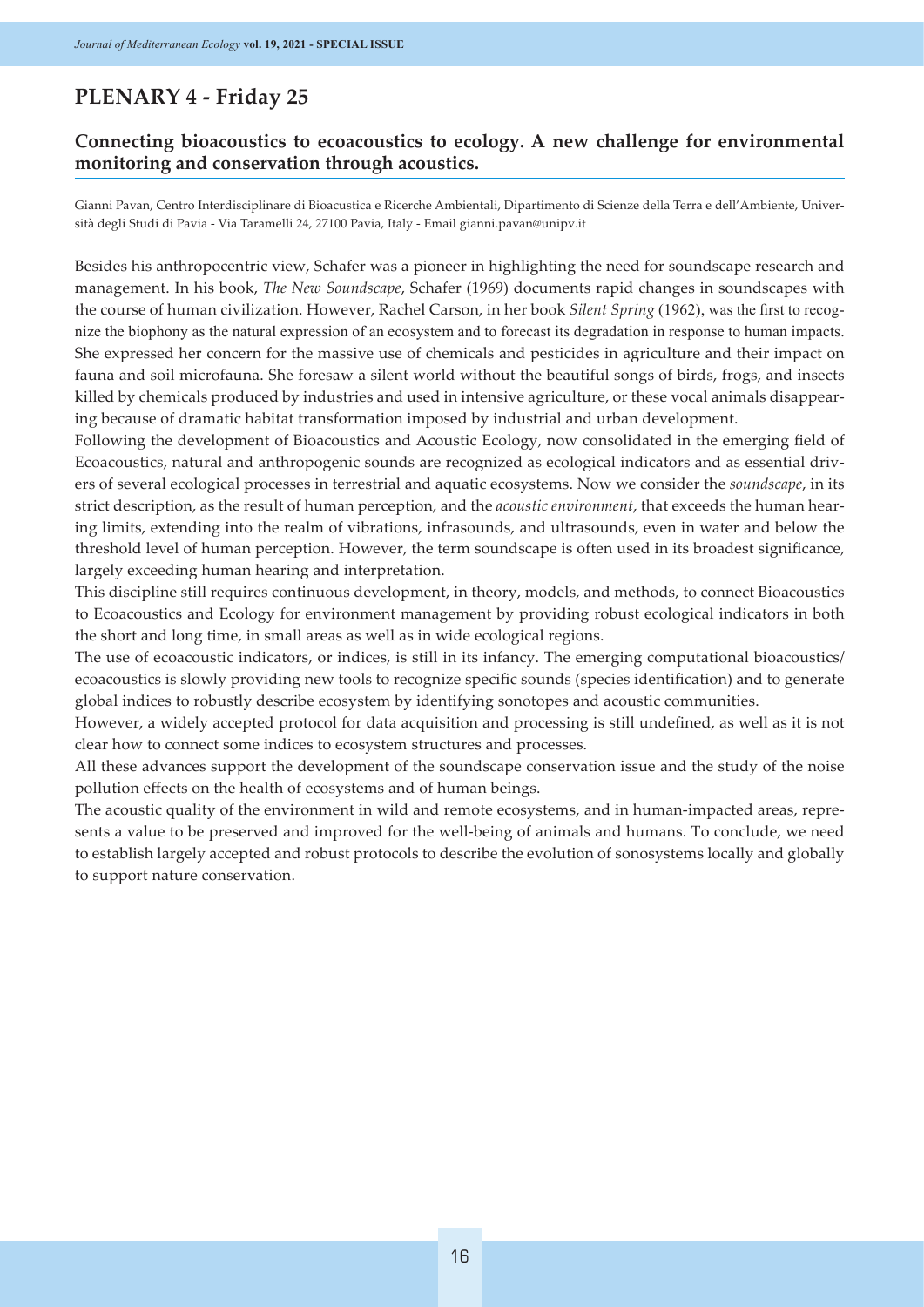### **COMMUMICATIONS AND POSTERS**

### **Wednesday 23**

#### **O1- Acoustic niche partitioning in two tropical wet forest bird communities**

Hart, P.J., Department of Biology, University of Hawaii at Hilo, USA Ibanez, T. Department of Biology, University of Hawaii at Hilo, USA Paxton, K.,Department of Biology, University of Hawaii at Hilo, USA Tredinnick, G.,Department of Biology, University of Hawaii at Hilo, USA Sebastián-González, E., Departamento de Biologia Aplicada, Universidad Miguel Hernández, Elche, Spain Tanimoto-Johnson, A. Department of Biology, University of Hawaii at Hilo, USA

When acoustic signals sent from individuals overlap in frequency and time, acoustic interference and signal masking may occur. Under the acoustic niche hypothesis (ANH), signaling behavior has evolved to minimize overlap with heterospecific calling individuals through selection on signal structure and the sender's ability to adjust the timing of signals. In this study, we examine the fine-scale use of acoustic space and the relevance of the acoustic niche hypothesis in two montane tropical wet forest bird communities (Costa Rica and Hawaii) that vary in bird species richness but have similar overall bird abundance. We used a null model approach to test the prediction that there are differences between observed and expected signal overlap in both communities and also that acoustic niche partitioning is greater in the species-rich community (Costa Rica) due to greater selection to reduce inter-specific signal overlap. As predicted under ANH, we found much lower overlap of acoustic signals in both bird communities than expected by chance. In addition, spectral and temporal overlap between different signals was very rare within one-second sound-slices examined for Costa Rica but occurred within approximately 37 % of those examined for Hawaii. These findings constitute the strong support to that there is competition for acoustic space in signaling communities, and this has resulted in temporal and spectral partitioning of the soundscape.

#### **O2- Acoustic monitoring to evaluate environmental watering responses in the Koondrook-Perricoota Forest**

Simon Linke <sup>1</sup> , Daniella Teixeira <sup>1</sup> , Katie Turlington <sup>1</sup> , Sarah Treby <sup>2</sup> , Jean Dind <sup>2</sup> , Jo-Anne Deretic <sup>3</sup>, Paul Roe <sup>4</sup> Griffith University, Nathan, QLD, Australia Forestry Corporation of NSW, Deniliquin Goulburn-Broken CMA, Shepparton QUT, Brisbane

This project successfully developed, tested and implemented call recognisers for eight species of frog in the Murray-Darling Basin. Recognisers for all but one species performed well and substantially better than many species recognisers reported in the literature .We achieved this through a comprehensive development phase, which carefully considered and refined the representativeness of training data, as well as the construction (amplitude cut-off) and the similarity thresholds (score cut-offs) of each call template used. We demonstrated the utility of automated frog call detection to monitor ecosystem response at all watered sites. At most sites the response was almost instant – calls were close to a peak around one week after watering. The sharp response curves by the recognisers demonstrate the utility of multi-species call recognisers. This is demonstrated in the diagram below – as soon as water reaches a site, frog calls increase significantly. We tested this using a Linear Mixed Model, in which we contrasted watered and control sites – showing that only watered sites increase in activity. While slightly more involved than building recognisers using commercial packages, the workflows ensure that a high quality recogniser can be built for which the performance can be fine-tuned using multiple parameters. Using the same framework, recognisers can be fine-tuned in future iterations. We believe that multi-species recognisers are a highly effective and precise way to detect the effects of ecosystem restoration – in this case environmental watering - delivering a much sharper response signal than previous index based analyses.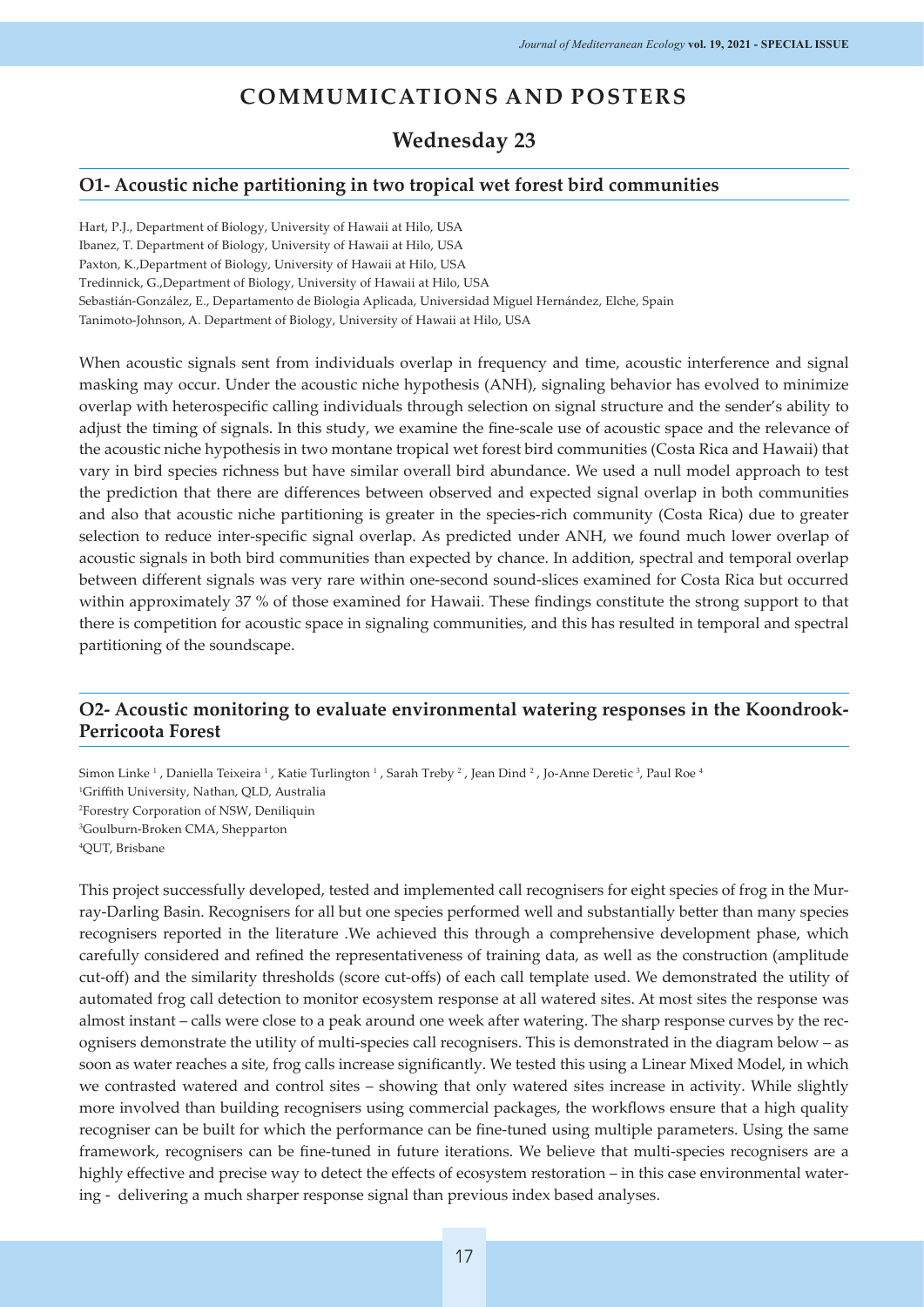#### **O3- The Design of the Australian Acoustic Observatory**

Paul Roe, QUT Richard Fuller, University of Queensland Paul McDonald, University of New England Lin Schwarzkopf, James Cook University David Tucker, QUT Anthony Truskinger, QUT David Watson, Charles Sturt University

The Australian Acoustic Observatory is a unique piece of infrastructure which will ultimately collect ecoacoustic data from 400 sensors around Australia. It is the first long term terrestrial acoustic observatory, and the only continental-scale acoustic array. Deployments have started and data is being collected. Sound data is continuously recorded and all data are being made freely available; the resulting dataset will be the largest ecoacoustic data set ever collected, 400 sensors by a five year initial project lifetime resulting in two millennia, two Petabytes, of sound. Unlike bioacoustics and single species studies, the research questions driving the observatory and associated data collection are broad-based and open-ended: to monitor biodiversity, phenology and species distribution, and to catalyse ecoacoustics research. The acoustic dataset represents a baseline data collection: the overall spatial temporal distribution of species is simply unknown. Given the general research questions and continental deployment there are many possible design options for such a unique infrastructure. This talk will outline the issues and challenges faced with designing an acoustic observatory and the reasons for the particular design decisions taken, including hardware, software, protocols, sensor location and people.

#### **O4- Using false-colour spectrograms for survey of long-duration acoustic recordings for ecological studies of frog chorusing**

Sheryn Brodie<sup>1</sup>\*, Michael Towsey<sup>2</sup>, Slade Allen-Ankins<sup>1</sup>, Paul Roe<sup>2</sup>, Lin Schwarzkopf<sup>1</sup>.

<sup>1</sup>College of Science and Engineering, James Cook University, Townsville Qld Australia.

2 QUT Ecoacoustics Research Group, Science and Engineering Faculty, Queensland University of Technology, Brisbane Qld Australia.

\* Corresponding author email: sheryn.brodie@my.jcu.edu.au

Continuous recording of environmental sounds could allow long-term monitoring of vocal wildlife, and scaling of ecological studies to large temporal and spatial scales. However, such opportunities are currently limited by constraints in the analysis of large acoustic data sets. Computational methods and automation of call detection require specialist expertise and are time consuming to develop, therefore most biological researchers continue to use manual listening and inspection of spectrograms to analyse their sound recordings. False-colour spectrograms were recently developed as a tool to allow visualisation of long-duration sound recordings, intending to aid ecologists in navigating their audio data, and detecting species of interest. This paper explores the efficacy of using this visualisation method to identify multiple frog species in a large set of continuous sound recordings and gather data on the chorusing activity of the frog community. We found that, after a learning process, frog choruses could be visually identified to species with high accuracy. We present a simple R routine to interactively select short segments on the false-colour spectrogram for rapid manual checking of visually identified sounds. We contend these methods could be applied to analyse calling patterns in other chorusing species.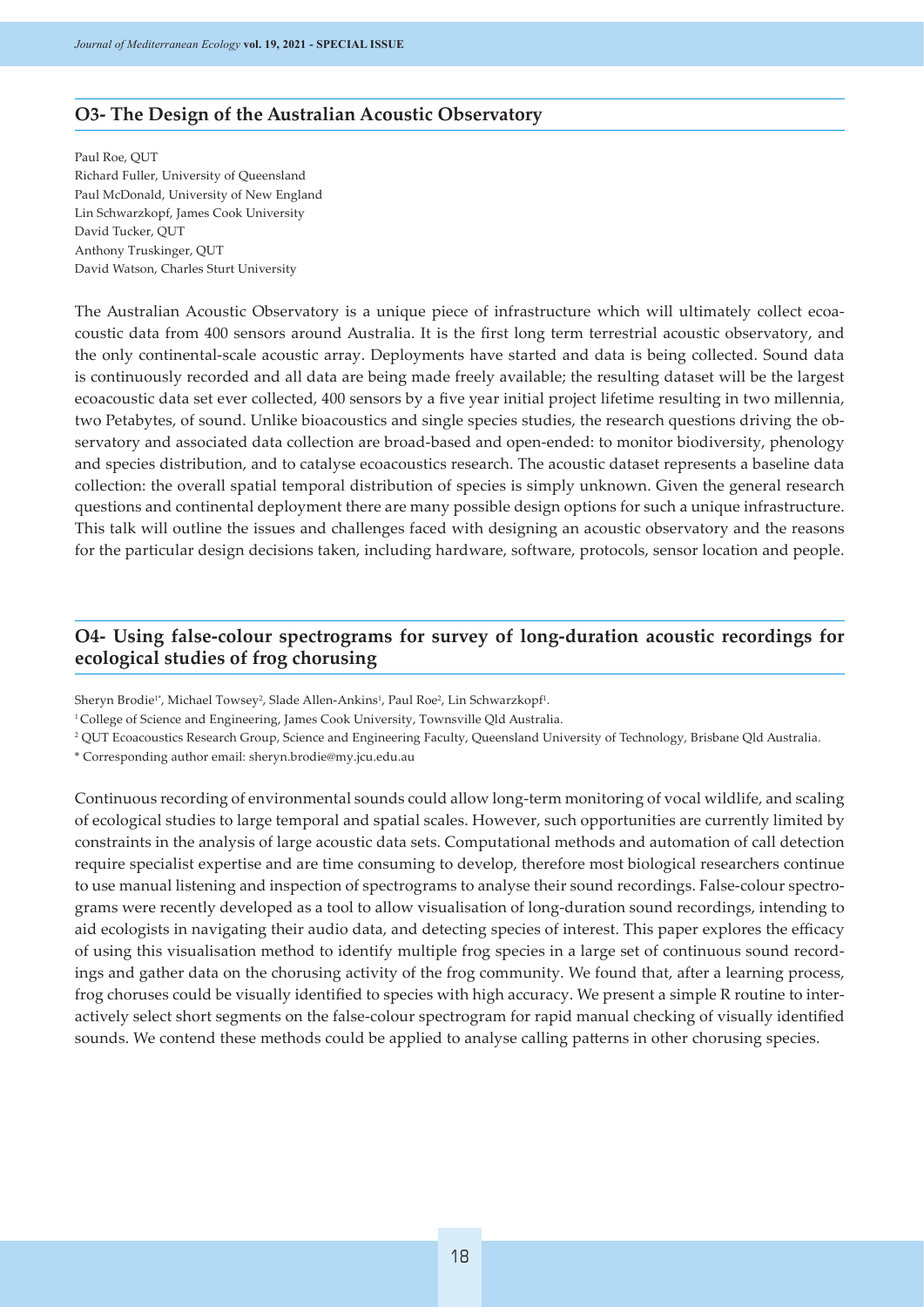#### **O5- Acoustic niche partitioning in frog assemblages**

Allen-Ankins, S., College of Science & Engineering, James Cook University, Townsville, Australia. Schwarzkopf, L., College of Science & Engineering, James Cook University, Townsville, Australia.

Acoustic signaling is an important communication method for many animal species. Given this, species usually occur in environments surrounded by many interspecific signals. These signals may interfere acoustically with one another, impeding the detection and localisation of conspecific signals. To avoid these costs, it has been suggested that animals should partition the acoustic niche to reduce acoustic competition. The aim of this study was to determine whether frog assemblages display evidence of acoustic niche partitioning. We used a null model approach to compare observed and expected levels of interspecific acoustic similarity in frog assemblages recorded across Australia over a one year period. We examined species 95% call frequency bandwidths, dominant call frequencies, and a combination of spectral and temporal call features. If frog assemblages are randomly assembled with regard to the spectral properties of their calls, then we would expect there to be no difference in acoustic similarity between observed assemblages and random assemblages. However, if they are partitioning the acoustic space, then we expect lower acoustic similarity between species calls in observed assemblages when compared to random assemblages. We found that most assemblages had lower acoustic similarity than random assemblages. Specifically, their 95% call frequency bandwidths overlapped less than expected, there was greater distance between their dominant call frequencies than expected, and there was greater distance between their calls when considering multiple call features than expected. These results are consistent with the acoustic niche hypothesis, suggesting that frogs partition the acoustic space to reduce competition.

#### **O6- Are acoustic indices effective proxies of biodiversity? A meta-analysis**

Alcocer, I., Terrestrial Ecology Group, Science Faculty, Universidad Autónoma de Madrid, Madrid, Spain Lima, H., Global Change Ecology and Evolution group, Department of Life Sciences, University of Alcalá, Alcalá de Henares, Spain Sugai, L.S.M., Terrestrial Ecology Group, Science Faculty, Universidad Autónoma de Madrid, Madrid, Spain Llusia, D., Terrestrial Ecology Group, Science Faculty, Universidad Autónoma de Madrid, Madrid, Spain

As biodiversity decreases worldwide, the development of efficient tools to detect environmental changes becomes an urgent challenge for scientists. In this regard, the use of animal sounds has been suggested to be an important source to understand biodiversity along with its spatial and temporal changes. To extract biodiversity patterns from a massive quantity of passive acoustic recordings, acoustic indices emerged as a promising tool to characterize populations and communities. Since the development of the first acoustic indices, the efficiency of acoustic indices as a proxy of biodiversity have been explored for multiple taxa and ecosystems. However, we still lack a general synthesis that answers i) are acoustic indices good indicators of biodiversity, and if so ii) which acoustic indices perform better, iii) and in what circumstances. To shed light on these questions we collected data available in the literature and conducted a meta-analysis to evaluate how acoustic indices perform in estimating biological diversity. We found that acoustic indices exhibit a moderate but positive correlation with biodiversity. Sub-group analysis using the 7 alpha acoustic indices present on our dataset, revealed marked differences in their correlation with biodiversity. In addition, we explored the correlation variability across environments and different biodiversity metrics. Our findings highlight the limits and potential of synthesizing species diversity from environmental sound recordings and promote a debate on the generalization of acoustic diversity as a biological component.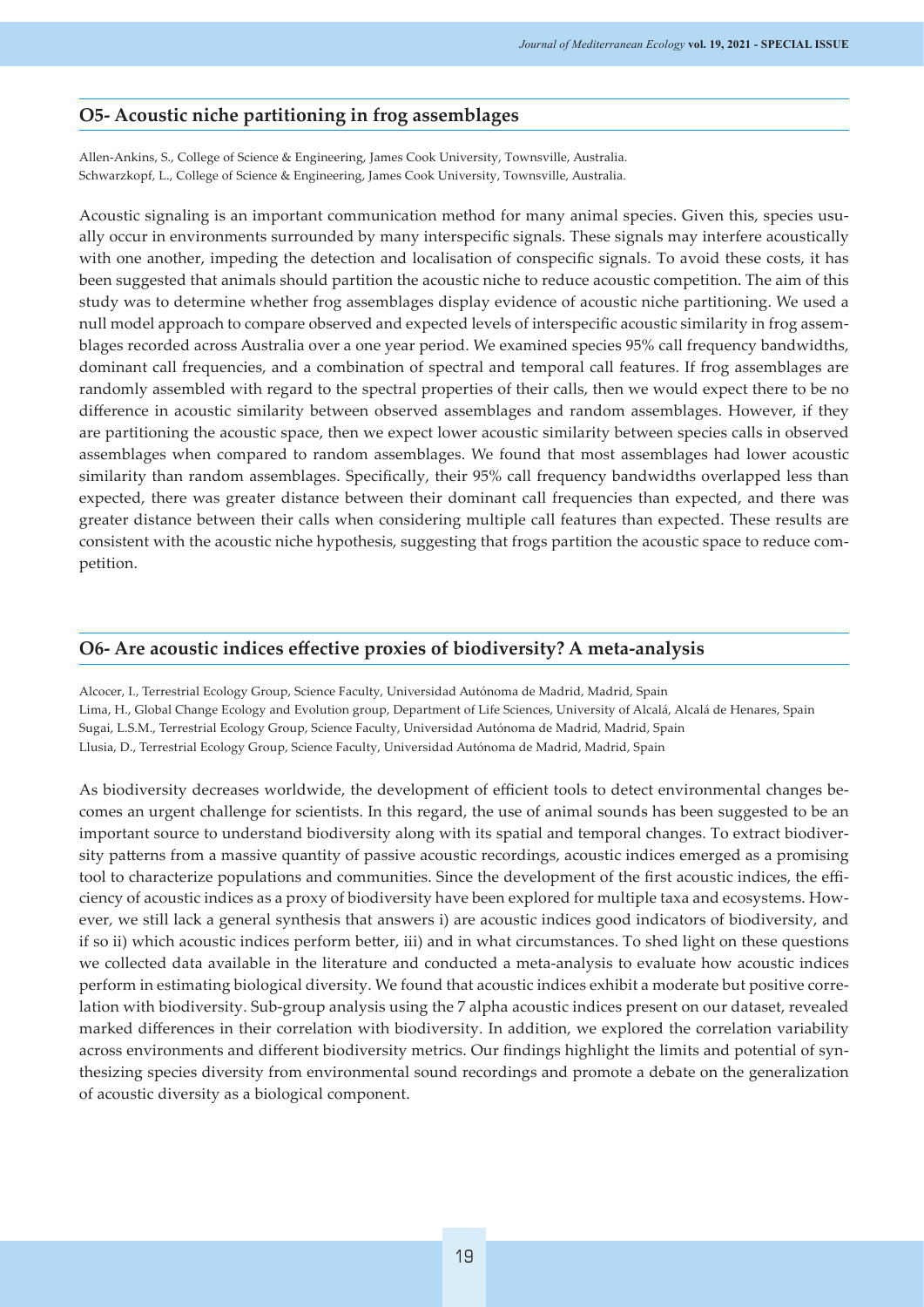#### **O7- Passive Acoustic Monitoring of Fishes in the Mediterranean Sea: from single species to whole communities monitoring**

Marta Bolgan<sup>1</sup>, Marta Picciulin<sup>2</sup>, Lucia di Iorio<sup>3</sup> and Eric Parmentier<sup>1</sup>

1 Laboratory of Functional and Evolutionary Morphology (Freshwater and Oceanic sCience Unit of reSearch), Institut de Chimie B6c, University of Liège, Liège, Belgium.

2 Department of Environmental Sciences, Informatics and Statistics, Ca' Foscari; University of Venice, Venice, Italy

3 CHORUS Institute, 115 rue des Alliés, Grenoble, France.

In the Mediterranean Sea, Passive Acoustic Monitoring of fish populations has been carried out since 2002; studies have focused on single species monitoring (mainly *Sciaena umbra* and *Ophidion rochei*), as well as on the monitoring of whole fish communities in a wide range of coastal environments. These studies have proved that the same species can be monitored over wide geographical and temporal scales thanks to the consistency of its acoustic signature, which can also be used to identify cryptic species which would otherwise go undetected. Recently, the monitoring of whole vocal fish communities has provided high resolution information on fish taxonomic richness and diversity. Furthermore, the allocation of acoustic resources within the community signal space and fish realised acoustic niches were found to change in relation with acoustic diversity and sonic-system morphology, introducing the concept of Acoustic Niche plasticity in acoustic fish communities. Recent investigations have started to shed lights on the possibility of extending the monitoring of vocal fish populations at depth greater than those usually considered. In this presentation, past and present studies are discussed at the light of future perspectives and recommendations for fostering the monitoring of vocal fish populations in our rapidly changing seas.

#### **O8 -Spatio-temporal distribution and acoustic characterization of the haddock (***Melanogrammus aeglefinus***, Gadiformes, Gadidae) calls in the arctic fjord Kongsfjorden (Svalbard Islands, Norway)**

Buscaino G $^{1*}$ , Picciulin M², Canale DE½, Papale E½, Ceraulo M½, Grammauta R½, Mazzola S½.

1 Bioacousticslab, National Research Council, via del Mare, 6, Torretta granitola (TP), Italy.

2 Indipendent scholar.

\*giuseppa.buscaino@cnr.it

In this study we analyzed the acoustic properties and the presence of haddock calls in the Arctic fjord Kongsfjorden (79° N – 12° E, Svalbard Islands, Norway) during one year. Data were collected with three autonomous acoustic recorders located in the inner, middle, and outer part of the fjord. The fjord is characterized by a gradient in the oceanographic conditions, from the inner to the outer parts of the fjord, reflecting changes from Arctic to Atlantic waters. Haddock sounds were more abundant in the outer compared to the middle fjord, whereas they were absent in the inner site. They were recorded from July to October, that is out of the spawning period. The call abundance revealed a strong periodicity and correlation with the cycles of neap tide (15 day) and tide (12 hour) in July and August, with a clear diel cycle (24 hour) in September and October. This result suggests that in this extreme enviroment, with 24 hour of light during summer, haddocks regulate their acoustic activity over the main available oscillating physical external driver, such as the tide during the polar summer; while, when the alternation light/dark starts, they shift the periodicity of their call to a diel cycle.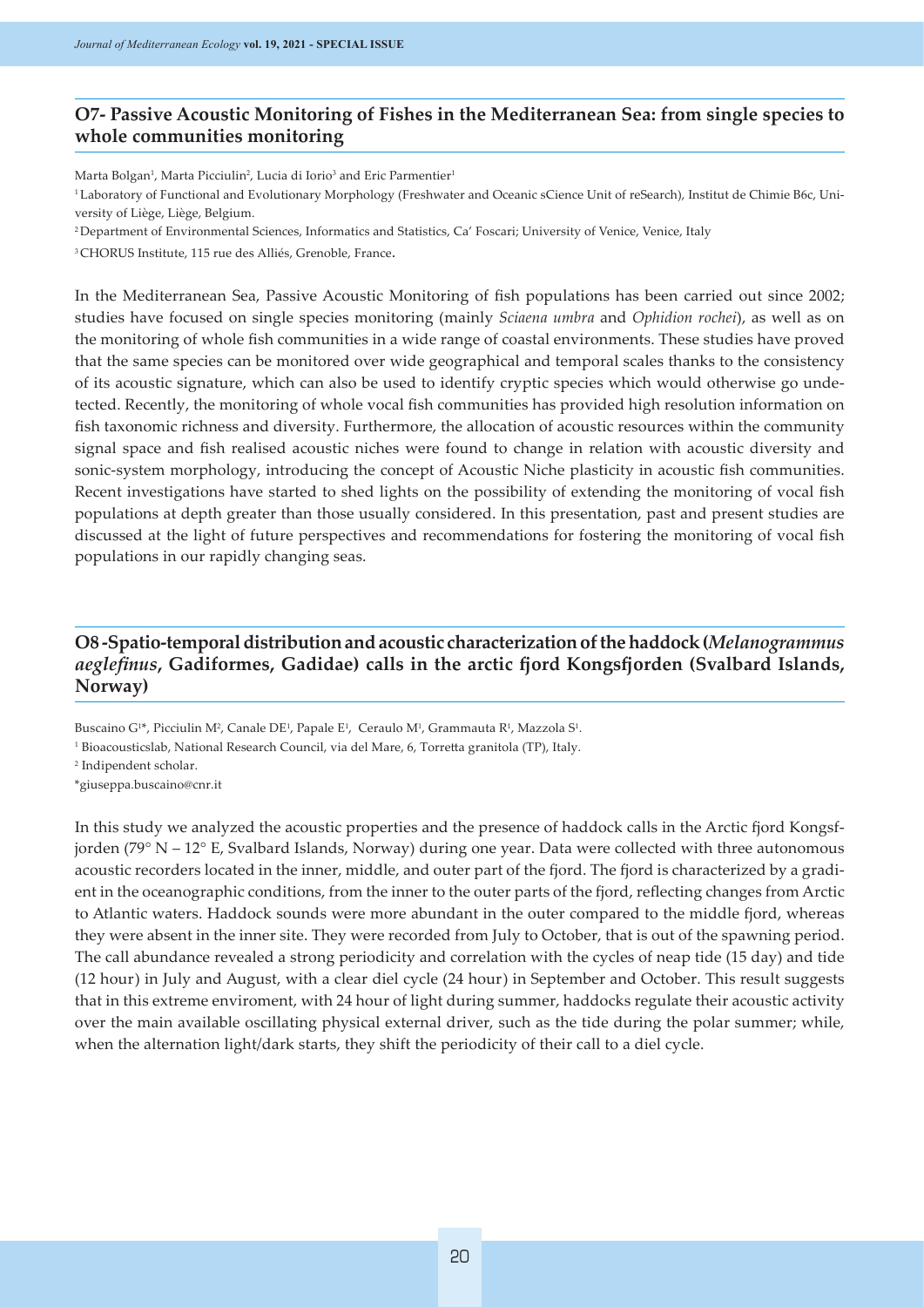#### **O9- #switchoffandlisten - acoustic ecology, ecoacoustics and listening practices towards inclusion with nature**

Francisca Rocha Gonçalves, FEUP (Faculty of Engineering of the University of Porto) INESC TEC (Institute for Systems and Computer Engineering, Technology and Science) Supported by FCT - Foundation for Science and Technology

Acoustic ecology and ecoacoustics can be powerful tools to develop artistic approaches towards nature-connectedness. The psychological model for human inclusion with nature argues that individuals' connection with nature will dictate their behaviours towards protecting it. In this sense, emotion is crucial when understanding environmental attitudes and behaviours. Moreover, an emotional affinity defined by the individual's bond with nature is considered the basis for developing pro-environmental actions and commitments. The more time a person spends in nature, the more intimate their relationship becomes. This paper details artistic strategies for creating an underwater noise awareness campaign #switchoffandlisten. It explores listening strategies as tools to tune into a place. The goal is to reinforce emotional affinity and connectedness to nature through underwater listening workshops. We took the audience on boat tours for underwater listening while doing ocean soundscape recordings. By listening to ocean soundscapes with and without anthropogenic influence, the audience could feel the problem of noise pollution in a more grasping way while connecting emotionally to the underwater environment and their species. The outcome was a collaborative performance.

#### **O10- Extreme vocalizations in songbirds : the case of the Mediterranean** *Flycatcher Muscicapa tyrrhenica*

Jacques COMOLET-TIRMAN

UMS PatriNat (OFB - CNRS - MNHN), Muséum national d'Histoire naturelle, CP41, 36 rue Geoffroy Saint-Hilaire, 75005 Paris, France

Several kinds of vocalizations have been described in songbirds, including the following:

- Territorial songs, meant to carry as far as possible  $(\rightarrow$  soundscapes)
- Alarm calls, also meant to carry some distance, with a supra-specific message
- Vocalizations with a more intimate purpose  $(\rightarrow$  sonotope) such as subsongs and nuptial songs

Territorial songs tend to be louder and often play a major role in soundscapes, whereas subsongs may be heard at close range only.

Most songbirds vocalizations remain well below 10 kHz. Among songbirds reaching high frequencies (for instance above 7 kHz), a classification test can be proposed, introducing the categories above further divided according to the regularity with which high frequency sounds are emitted, for instance (territorial songs):

- Songs remarkable for their narrow frequency range such as *Dendroica striata* in North America or *Regulus ignicapillus* in Europe (note that both remain under 10 kHz).
- Songs covering a wide frequency range and occasionally reaching high notes (13 kHz : *Molothrus ater* in North America).

Using these categories, we will discuss the song of the Spotted Flycatcher *Muscicapa striata* and the song of its sister species the Mediterranean Flycatcher *Muscicapa tyrrhenica* (recently split from the Spotted Flycatcher) which I had the opportunity to study in Corsica and in the Balearic Islands.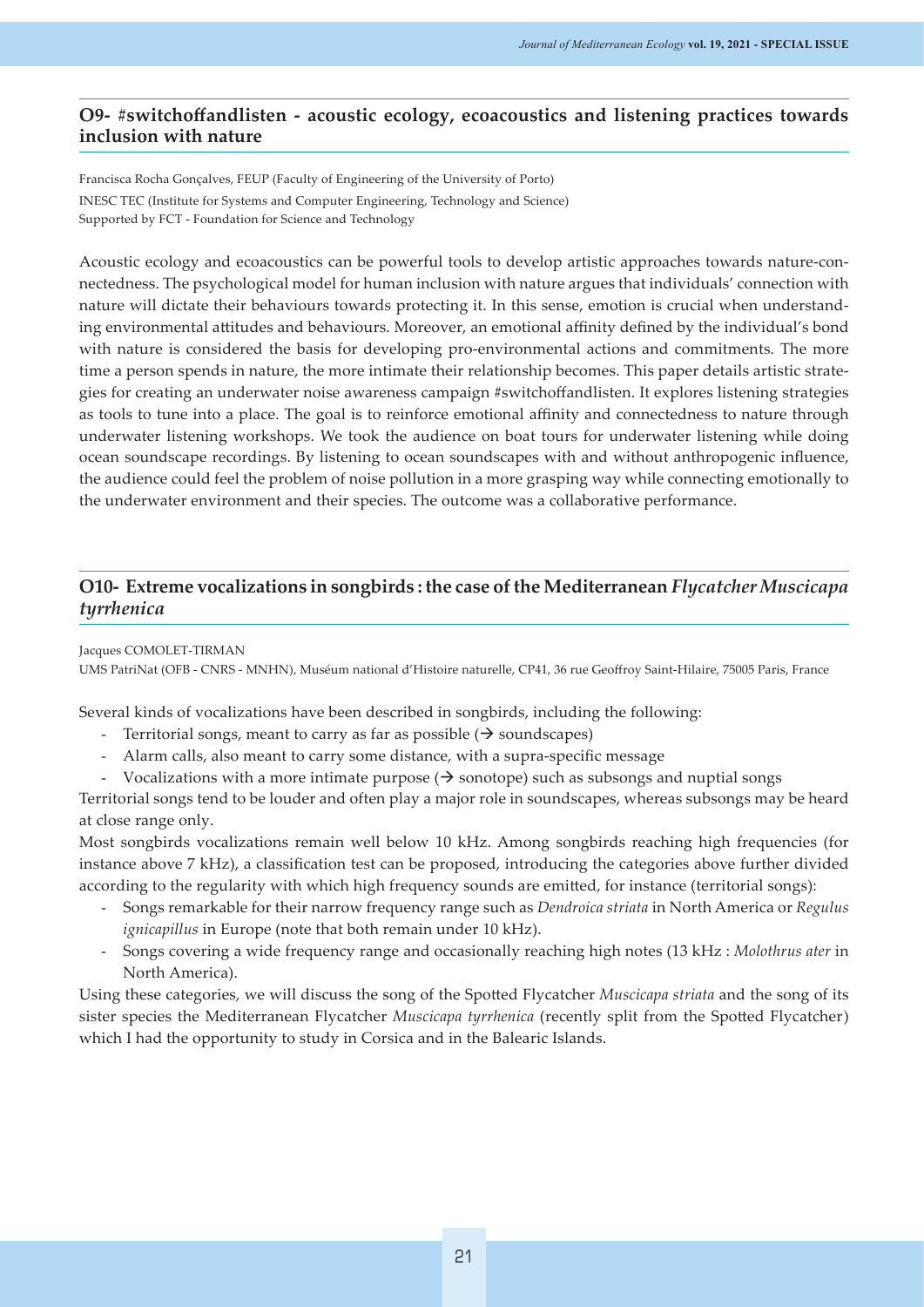#### **O11- How to determine the detection range of acoustic recorders in terrestrial environments?**

Sylvain HAUPERTª, Frédéric SEBEʰ, Jérôme SUEUR<sup>c</sup>

- b Université Jean Monnet, Laboratoire de neuro-éthologie sensorielle, Saint-Etienne, France.
- c Muséum national d'Histoire naturelle, CNRS UMR 7205 ISYEB, Sorbonne Université, Paris, France, http://ear.cnrs.fr

Ecoacoustic research mainly relies on the use of passive recording devices which are deployed in complex natural environments. The detection range associated with each acoustic recorder should be evaluated 1) to avoid pseudo-replication and 2) to provide relevant proxies of biodiversity information such as species occupancy, species richness or evenness. To address this issue, we use a field-based protocol to determine the detection range of acoustic recorders in terrestrial environments. The method consists in a recording session of the ambient sound directly followed by a propagation test using a calibrated loudspeaker which is positioned away from the recording along a 100 m long transect by a 10 m step. The loudspeaker is used to play back a 80 dB SPL white noise sound. In addition a sound meter level is positioned at the recorder position to work as a calibrated reference. Such protocol was tested in a neotropical lowland rainforest (French Guiana, France) and in temperate cold mountain forest (Jura, France). The results show that the sound pressure level (SPL) of the soundscape plays a key role in the determination of the recorder detection range. The soundscape SPL varies significantly with frequencies and terrestrial environments. Sound attenuation process has been modeled as an exponential decay with two parameters depending on the propagation distance and the frequency band. Such model fit with the experimental data. Then, knowing the attenuation due to the spreading losses and the atmospheric absorption, it is possible to assess the part of the attenuation due to the environment (e.g. vegetation, ground and topography). Finally, combining the soundscape SPL with the attenuation model corresponding to the terrestrial environment, the utmost detection range could be estimated for a given frequency band and initial SPL of the source.

#### **O12- Automatic detection of Meager's (Argyrosomus regius) chorusing activity reveals natural rhythms and noise impacts**

Manuel Vieira, Departamento de Biologia Animal and cE3c - Centre for Ecology, Evolution and Environmental Changes, Faculdade de Ciências, Universidade de Lisboa, Portugal; MARE – Marine and Environmental Sciences Centre, ISPA-Instituto Universitário, Lisboa. M. Clara P. Amorim, MARE – Marine and Environmental Sciences Centre, ISPA-Instituto Universitário, Lisboa; Faculdade de Ciências, Universidade de Lisboa, Portugal.

Tiago A. Marques, Centre for Research into Ecological and Environmental Modelling, , University of St Andrews, St Andrews, Scotland; Departamento de Biologia Animal, Centro de Estatística e Aplicações, Universidade de Lisboa, Portugal.

Paulo J. Fonseca, Departamento de Biologia Animal and cE3c - Centre for Ecology, Evolution and Environmental Changes; Faculdade de Ciências, Universidade de Lisboa, Portugal.

Many fish species rely on acoustic communication to fulfil several functions such as advertisement and mediation of social interactions. Therefore, Passive Acoustic Monitoring (PAM) can be a valuable tool to monitor activity and distribution of important soniferous fish species such as the meagre (*Argyrosomus regius*). However, PAM often involves extensive sound recordings and consequently automatic methods are invaluable tools to detect and extract relevant biological information. This study assesses the impact of boat passages on the vocal behaviour the meagre over four months in the Tagus estuary (Portugal). The Tagus estuary is an important breeding site for this species, but also holds important maritime harbours and a network of ferryboat connections. We used an automatic pattern-recognition methodology based on Hidden Markov Models to assess the occurrence of meagre choruses from continuous recordings. We further tested the impact of boat passages on meagre choruses by quantifying changes in chorus energy assessed with power spectral density. Meagre choruses were observed from 13h30 to 05h00 and were dominated by long-grunts and series of isolated pulses. The chorus onset was dependent on minimum water temperature, daytime length and lunar phase (generalized additive model,  $R2 = 0.74$ ). Minimum temperature had the highest explanatory power ( $R2 = 0.66$ ), with a non-linear correlation with chorus onset. On average we observed a significant reduction in the chorus energy related to the ferryboat passages. This study shows that PAM can be used to obtain relevant information on the meagre spatial and temporal use of spawning areas, and to assess the impact of boat noise on fish behaviour.

a Sorbonne Université, CNRS UMR 7371, INSERM UMR S 1146, Laboratoire d'Imagerie Biomédicale, Paris, France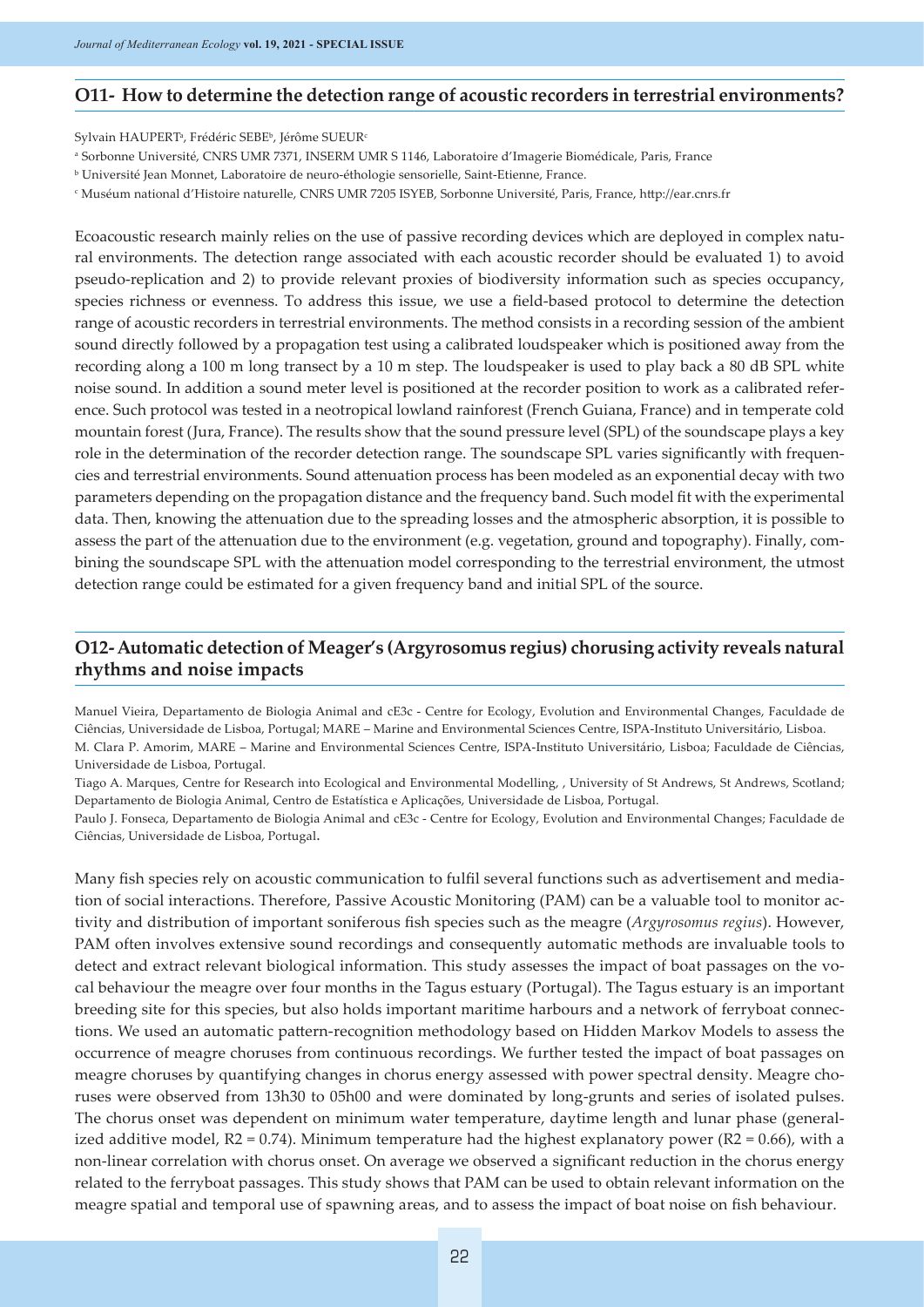#### **O13- SIMON | eco acoustic – Scientific Monitoring Data Management and Online Repository for Eco Acoustics**

Köhler, Christian, science data management, ganzgraph, Bonn, Germany Orth, Thorsten, web solution developer, ganzgraph, Bonn, Germany Riede, Klaus, Zoological Research Museum Alexander Koenig, Bonn, Germany

Affordable and efficient acoustic logger like the AudioMoth pave the way for large scale audio monitoring. However, data handling and management remains challenging, especially in longrunning field studies. With SIMON we want to help monitoring projects to focus on their research without the need to create their own data management and storage solution. SIMON is a combination of hard- and software tools to extract recorded data from the audio loggers and to store them in an online data repository, accessible by a set of APIs. A portable data collector based on a Raspberry Pi 4 automatically reads the audio data once connected to the audio logger, adds metadata like date, time and location and caches them in an internal storage. The data collector is equipped with a touch screen for easy handling and runs on a standard USB power supply including portable USB power banks. Once the data collector is connected to the internet via WiFi or cable, the cached audio files are automatically uploaded to the online repository for further processing. The repository runs on a standard LAMP web server (Linux, Apache, MySQL, PHP). Besides the audio data itself, a database stores all available metadata in the Darwin Core format. Both audio and metadata are available online complying to the TDWG Access Protocol for Information Retrieval (TAPIR) for a seamless integration into existing systems. A web based user interface for data annotation will be implemented in a future version. An automated signal detection based on individual threshold levels and an AI (artificial intelligence) animal sound detector will follow in our quest to provide a full integrated audio monitoring data management solution to the scientific community.

#### **O14- Soundscape and landscape relationship in the tropical Andes. Can acoustic complexity reflect the landscape ecological integrity?**

Sánchez-Giraldo, C., Grupo Herpetológico de Antioquia GHA, Instituto de Biología, Universidad de Antioquia, Medellín, Colombia. Correa Ayram, C., Instituto de Investigaciones de Recursos Biológicos Alexander von Humboldt IAvH, Bogotá D.C., Colombia. Daza, J.M., Grupo Herpetológico de Antioquia GHA, Instituto de Biología, Universidad de Antioquia, Medellín, Colombia

The tropical Andes, currently under severe land-use transformations and recognized as a priority region for biodiversity conservation, is in urgent need for rapid assessment of their landscape conditions in order to make informed decisions in management and conservation. Soundscape complexity has acquired a paramount role as a biodiversity monitoring tool as it may provide reliable information about the configuration and ecological integrity of the landscape. However, how soundscape complexity and ecological integrity are related in Andean environments, as well as the factors affecting this relationship require still a thorough understanding. We studied how the soundscape complexity reflects the ecological integrity of a heterogeneous landscape on the northern Andes of Colombia, and tested whether this relationship is affected by different spatial and temporal scales. We collected 16964 1-min acoustic recordings from 31 sampling sites between May-July 2018 and estimated nine acoustic indices (AIs) to quantify soundscape complexity. Additionally, from remote sensing data, we derived an ecological integrity index (EII) based on fragmentation, connectivity, and habitat quality indicators. Mixed-effects models were fitted to assess the relationship between each AI and the EII, including the sampling site as a random effect. Five AIs were found associated with changes in the EII, indicating higher evenness of the acoustic activity and levels of the biophonic signals in sites with higher integrity. Relationships between AIs and the EII were stronger at a smaller spatial scale and responded to soundscape daily variation. The acoustic evenness index and the number of frequency peaks were the best indicators of the changes in ecological integrity. Both AIs can be integrated with remote sensing as a powerful tool for landscape monitoring and offer new perspectives for the understanding of soundscape spatial patterns. Our results show that soundscape analysis is a promising approach for the monitoring and conservation planning of acoustically unknown Andean landscapes.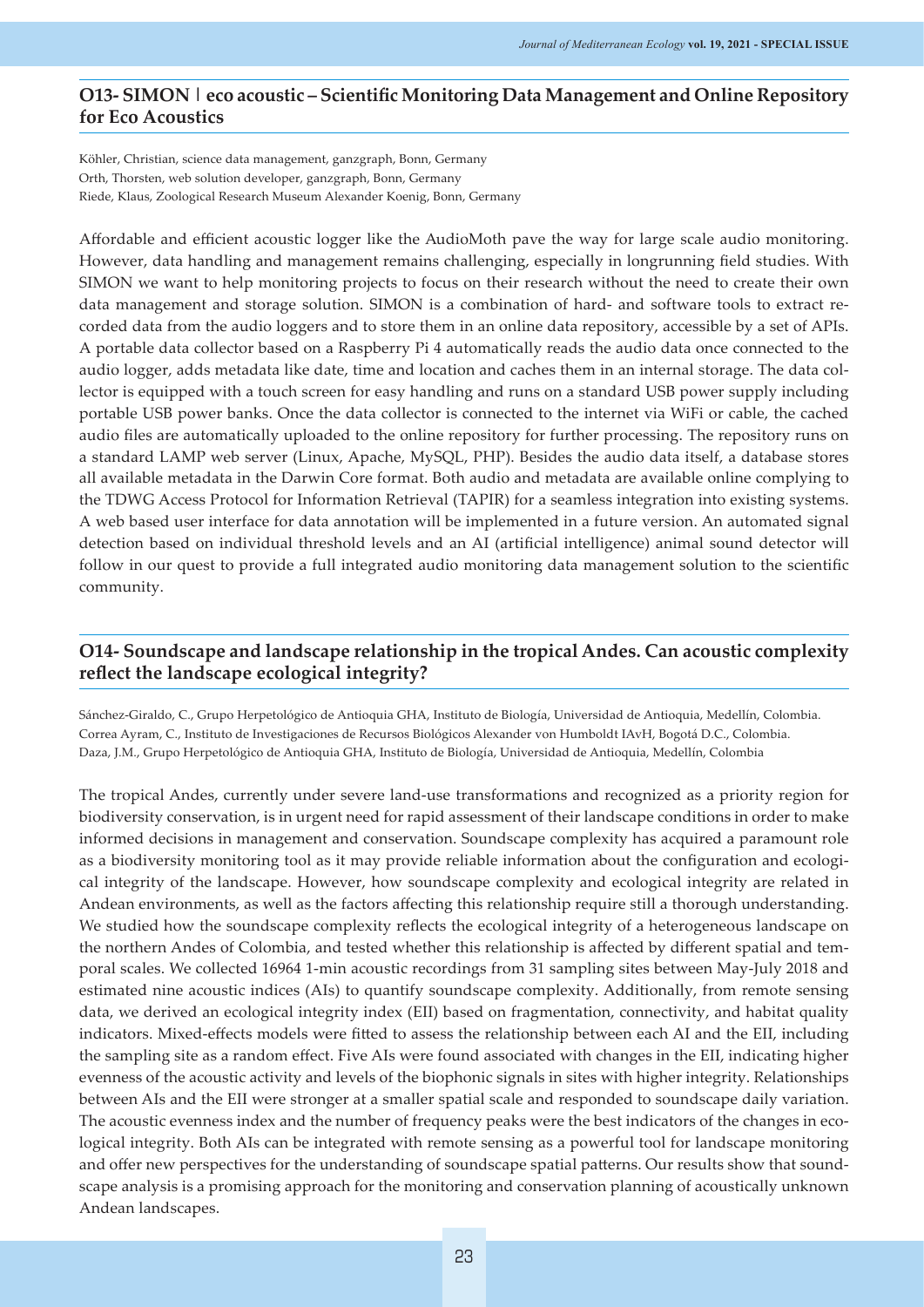#### **O15- Application of a sample space for the characterization of shaded coffee plantation soundscape**

Juan Almedia Universidad libre, Colombia

The plot of the frequencies that build soundscapes (power spectrum) has been used to show some of their distinctive characteristics. The application of a discretized sample space is proposed to describe, in a concise manner, the contribution of different frequency signals in a soundscape on a yearly scale. A sample space composed of frequency and intensity combinations was used to describe the shapes of power spectrums and their recurrence. The number of elements of the sample space was set so that each element had a low probability of being found in random samples. In this way, the statistical confidence in the occurrence and recurrence of the elements is increased, making it possible to validate traits in the soundscape. According to their occurrence, it was established that there are "base", "temporary" and "sporadic" combinations of frequency-intensity. When the relative frequencies of the frequency-intensity combinations were plotted versus the number of analyzed power spectrums, it was observed that few combinations predominate in the soundscape. Further, the distribution of the relative frequencies of the combinations tends to stabilize with time; a potential function described the relative frequency of the combinations. It was found that a logarithmic accumulation curve described the relationship between the analyzed power spectrums and the detected combinations in each of the proposed frequency sections; such a function was useful to validate the sampling method.

#### **O16- Walking in the Footsteps of Stuart Gage: My Transformation into Ecoacoustics**

Timothy C. Mullet, Ph.D.Kenai

Fjords National Park, U.S. National Park Service, Seward, Alaska U.S.A

There was a time when I seriously thought that studying sound in the sub-freezing temperatures of Alaska's snow-covered, subarctic winter was a fool's endeavor. The field of Ecoacoustics was undefined at the time and the science of soundscape ecology hovered in the ambiguity of competing ideas, philosophies, and uncertainty. My efforts to understand sound's role in nature felt distant and unobtainable as a doctoral student in 2009, and the methods to quantify sound and analyze it for ecological inference seemed beyond my imagination. Failure was imminent. Yet, a stroke of luck came to me in 2011 that would change my life, both personally and professionally, forever. Although I do not recall how I met Professor Stuart H. Gage, I vividly recall the impact he had on my development as a struggling Ph.D. student. Stuart was not only among the most brilliant minds I have ever encountered, his gentle nature, unwavering patience, and ability to connect with me intellectually and emotionally steered me in the direction of success. Together, we not only pushed the envelope of his own meticulously-thought out methodologies, but we accomplished what many thought was impossible. In a short time, Stuart introduced me to some of the greatest scientists and philosophers of the 21st century. I became both colleague and friend to Bernie Krause and Almo Farina, among many others. Stuart graciously introduced me to a community, a family, of like-minded scientists who not only embraced my ideas but fostered my individual growth to expand on their work in my own part of the world. Through Stuart, I became a contributing author to the first book on Ecoacoustics and an invited member to the International Society of Ecoacoustics. In his memory, I will present to you the story and the science of how Stuart changed my life and how Stuart helped me blaze a path to change the way we perceive and understand the natural world. I may fight back tears in the process. However, it will not simply be out of my sadness for losing him, but the joy and light he has brought to my life.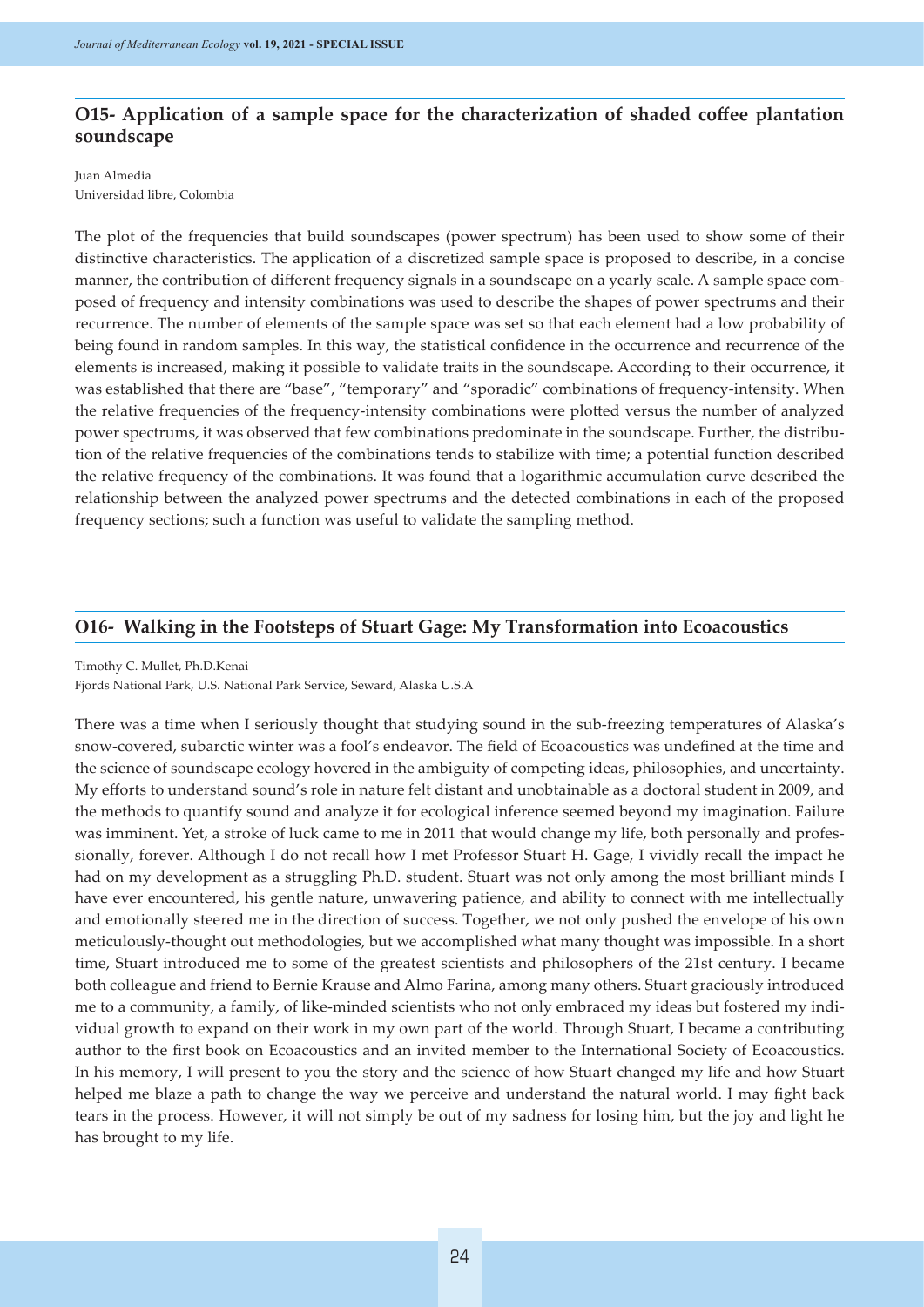#### **O17- Acoustic indices applied to biodiversity monitoring in a tropical rainforest of Costa Rica**

Mónica Retamosa Izaguirre<sup>1</sup>, David Segura Sequeira<sup>2</sup>, Jimy Barrantes Madrigal<sup>1</sup>, Manuel Spínola Parallada<sup>1</sup>, and Oscar Ramírez Alán<sup>31</sup>

<sup>1</sup> Instituto Internacional en Conservación y Manejo de Vida Silvestre, Universidad Nacional, Costa Rica, <u>mretamos@una.cr</u>

3 Escuela de Ciencias Biológicas, Universidad Nacional, Costa Rica

Acoustic monitoring is used to assess biodiversity across large spatial and temporal scales. Nevertheless, extracting meaningful information from large data sets might be exceedingly time consuming; for this reason, acoustic indices have been proposed as proxies for biodiversity monitoring. We examined the relationship between acoustic indices and bird indices in two sites at the Braulio Carrillo National Park (BCNP) with different environmental conditions (impact on the structure of the vegetation and exposure to vehicular noise along highway 32), and discuss the utility of acoustic indices as indicators for biodiversity monitoring in tropical rainforests. We sampled the soundscape and bird community (using point counts) in 12 sampling points per site, during four visits to each site from June 2017 to August 2018 . We recorded sounds continuously at dawn and dusk, and for 10 minutes each hour in between, during two consecutive days per visit; and conducted four bird counts per visit (dawn and dusk). We conducted a correlation analysis between 11 acoustic indices and 4 indices derived from bird point counts. We also used random forest to analyze the ability of all acoustic indices to predict each bird index. Alternatively, we assessed the value of acoustic indices to classify data according to the degree of forest perturbation related to highway 32. Bird abundance, richness, and diversity were positively correlated with complexity and acoustic evenness indices. However, the bird indices were negatively correlated with the acoustic diversity index. Predictions of bird indices using acoustic indices presented a low explained variance (range: 0.009 - 0.14) and a high normalized root mean square error (range: 0.22 - 0.82). The classification of the sites was conducted with a high average precision of 0.93 (sd = 0.08). Acoustic indices seem to be more promising for assessing ecological condition than levels of biodiversity in tropical rainforests.

#### **O18- Does vegetation structure shape the acoustic features of Lincoln's Sparrow songs?**

Natalie V. Sanchez<sup>1</sup>, Branko Hilje<sup>2</sup>, Erin M. Bayne<sup>1</sup>

1 . Department of Biological Sciences, University of Alberta, Edmonton, AB, T6G 2R3, Canada

2 . Council on International Educational Exchange, Monteverde, 60109, Costa Rica

Song variation within passerine birds has typically been explained by social interactions or local adaptations to a particular environment. In sparrows, there is evidence of songs adapting to certain vegetation structure even if theirs songs are simple or highly variable. For a less studied sparrow, the Lincoln's Sparrow (*Melospiza lincolnii*), we aimed to describe the variation on its songs' across different ecosystems in Alberta, Canada using autonomous recording units. To explain differences in acoustic features along the province, we used geographic location of songs and vegetation structure. For this, we first created a song catalog to classify song types and syllable types. Then, we measured the acoustic structure of songs and unique syllables found for each male using spectrogram and power spectra view. We performed multivariate analysis testing for the effect of space and vegetation on acoustic features. We identified 68 individuals, 69 songs and 127 syllable types. We did not find evidence of geographic structure in terms of song types demonstrating high syllable sharing across Alberta. Birds sang higher-frequency songs in open areas such as grass and shrubs. Finally, unique syllables were lower in frequency in coniferous forest (denser vegetation). Therefore, Lincoln's Sparrow adjusted their songs by vegetation type. This study is a contribution to the understanding of song variation of a common sparrow at a large geographic scale.

<sup>2</sup> Reserva Natural Las Arrieras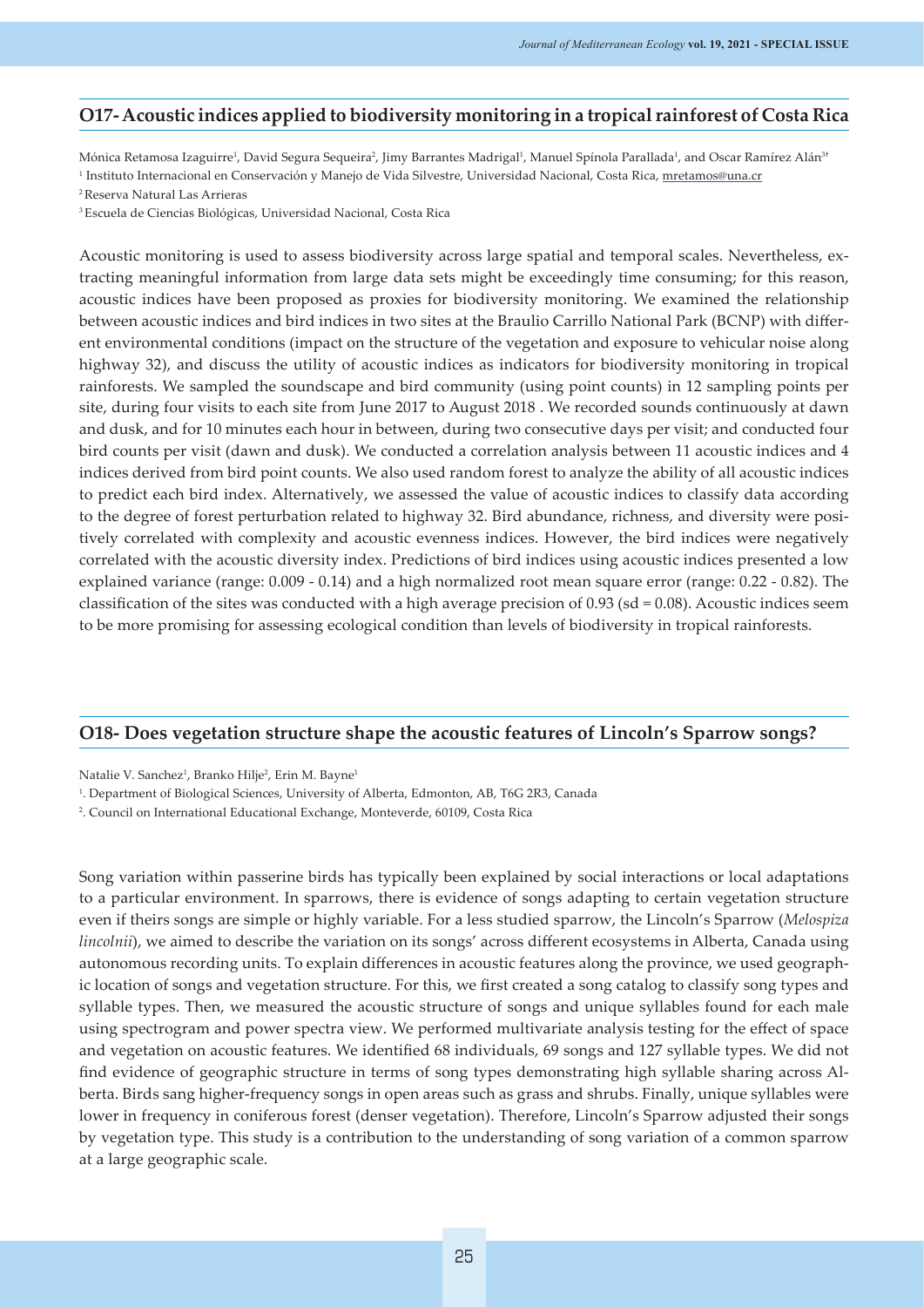#### **O19- Eco-acoustic-arts: teaching qualitative ecoacoustics through sonic arts, birds & environmental sensitivities**

#### Hellier, R.

University of California Santa Barbara, California, USA - hellier@music.ucsb.edu

Teaching qualitative ecoacoustics through eco-acoustic arts opens up possible pathways for undergraduate students to develop deep and broad ecological sensitivities and knowledges. Focusing specifically on morethan-human birds sounds and engaging the core concept of ecoacoustics as the ecological investigation and interpretation of environmental sound, the course *Sonic arts, birds & environmental sensitivities* was created and taught within the context of a music department in a research university (University of California, Santa Barbara). Through the concept of sounding as an inspirational process to explore entanglements of scientific research and cultural formations, students used a range of qualitative and quantitative methods, practices and processes, including sensory ethnography, ethography, uses of ArcGIS (as sound mapping), and digital technologies. In particular, the course enabled students to undertake fieldwork during the COVID-19 lockdown, utilizing their own recording and listening technologies to engage with birds in their locale, translating these ecoacoustic data into embodied and emplaced knowledge, and into communicative, artistic responses. Recognizing the poetic-political potential of eco-acoustic-arts as activism, this course provides a model for analogous contexts in multiple educational settings integrating environmental arts and sciences.

#### **O20- Zeuneriana marmorata and Uromenus annae (Insecta: Orthoptera): songs from the verge of extinction**

Filippo Maria Buzzetti

Fondazione Museo Civico di Rovereto - Borgo Santa Caterina, 41 - 38068 Rovereto Tn

*Zeuneriana marmorata* (Fieber, 1853) and *Uromenus annae* (Targioni-Tozzetti, 1881) were once believed to be extinct or nearly so. Both are inserted in the IUCN Red List of European Orthoptera. Z. marmorata ranges in the Adriatic coast of North East Italy and Slovenija inland. Its presence was dramatically affected during the past by habitat loss and pesticide use. The remnant populations are now being studied by an international conservation project. The bioacoustic comparison of the male calling song from different populations is investigated to clarify any difference between populations. *Uromenus annae* is a striking species endemic of Sardinia (Italy) were it lives in scattered populations. Thought to be extinct, it has been rediscovered in 2018 and its male calling song has been recorded for the first time. This instigated further researches that found more living populations.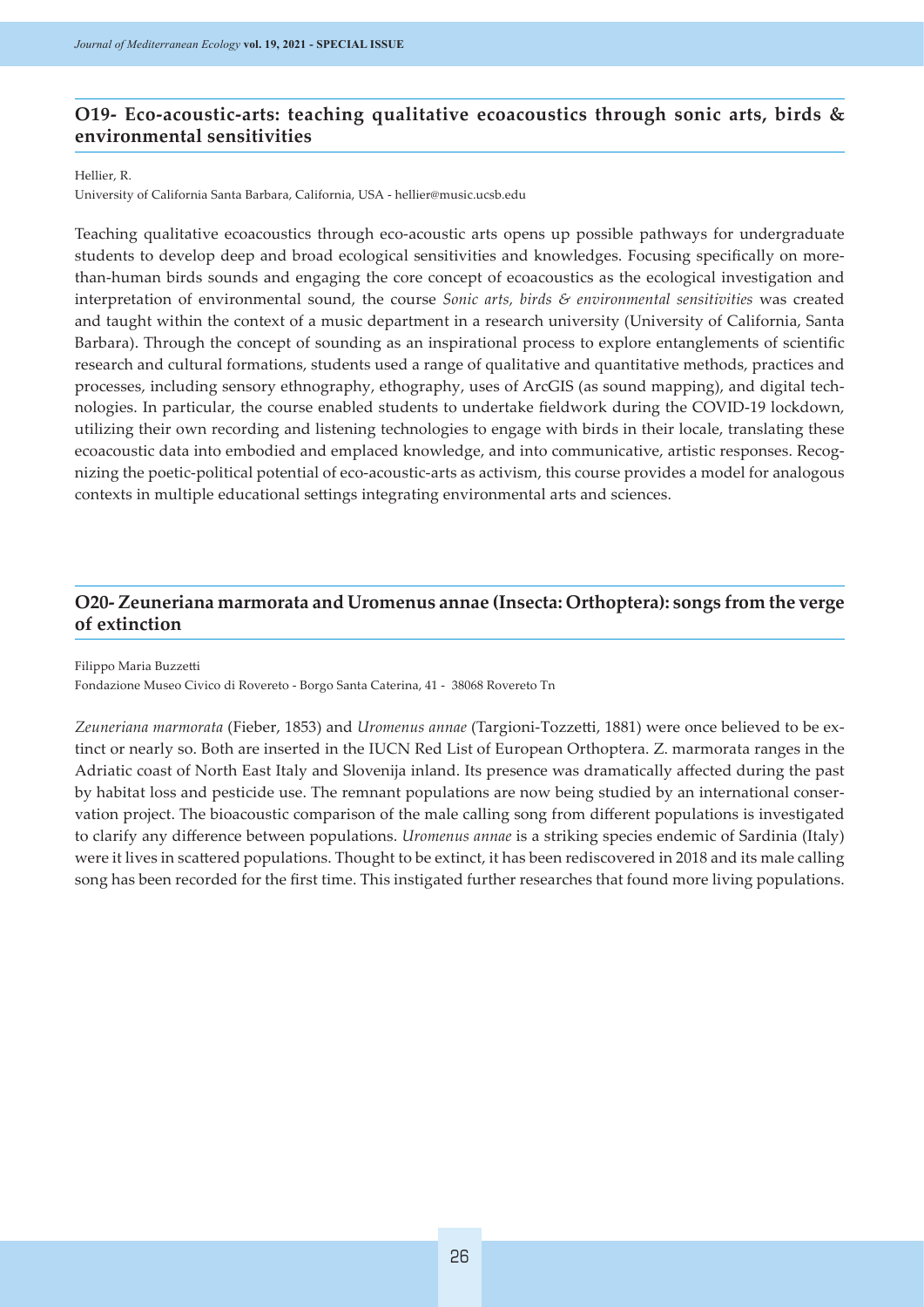## **Thursday 24**

#### **O21- Miniature recorders embedded in radio transmitters help to elucidate behaviours and inform monitoring practices in a New Zealand endemic flightless bird**

Alberto De Rosa<sup>1x</sup>, Daryl Olsen<sup>2</sup>, Isabel Castro<sup>1x</sup>, Stephen Marsland<sup>4x</sup>

x AviaNZ - Making Sure New Zealand Birds Are Heard - http://www.avianz.net

<sup>1</sup> Massey University, Palmerston North, Aotearoa New Zealand

2 Kiwitrack Ltd, Havelock North, Aotearoa New Zealand

3 Victoria University of Wellington, Wellington, Aotearoa New Zealand

We describe the development of a miniature acoustic recorder that can be fitted into the radio transmitter of the North Island Brown Kiwi (NIBK | Apteryx mantelli, Bartlett), a New Zealand native nocturnal, ground dwelling bird. Our aim is to obtain sufficiently accurate data to determine whether this species produces recognisable individual calls. As well as providing useful information about behaviour, this will also assist in the establishment of a link between between the number of vocalisations detected and the number of calling birds present. We have equipped birds from two high density populations with these 'microrecorders' and deployed traditional ARUs in both their resting and foraging areas. By comparing the vocal activity of individuals with the community level we can inform acoustic based population density estimates, providing a method to establish both the number of silent birds and the distribution of vocalisations over the vocal individuals. Employing these devices on a larger scale, including multiple kiwi populations of known different densities could eventually lead to (passive) acoustic population density estimates, which would be useful for conservation decisions.

#### **O22- Sound event detection in long-term recordings using changepoints**

Julius Juodakis, Stephen Marsland, and Nirosha Priyadarshani School of Mathematics and Statistics, Victoria University of Wellington, Wellington, NZ

Passive acoustic recordings have emerged as an efficient means to monitor populations of vocalizing species, and also provide unique data for studying animal behaviour in natural environments. However, the processing of such data is currently limited by the ability to efficiently and reliably detect target sounds, which are often sparse in long-term recordings and overshadowed by environmental noise. We present a new sound event detector based on changepoint theory. A wavelet pre-filter is used to extract a set of frequency bands from the recordings. The filtered data is then analysed to localise any changes in power. Transient signal changes are separated from longer shifts in the background noise, using a maximum length bound. Training requires only a small amount of data to set this bound and other parameters. In contrast to existing methods, this framework allows us to establish theoretical guarantees of the detector's accuracy and computational complexity. New statistical and algorithmic developments to support these claims are presented. We applied the method to acoustic surveys of two bird species in New Zealand: Australasian bittern and little spotted kiwi. The detections by the proposed and reference methods were reviewed, and used in a population inference method (spatial capturerecapture). Compared to commonly-used detectors, the proposed method consistently produced fewer false alarms, leading to two-fold higher precision of the inferred population size. This shows that survey data can be analysed more efficiently if the workflow design is driven by the ecological goals. Potential application examples for other types of sounds are demonstrated as well.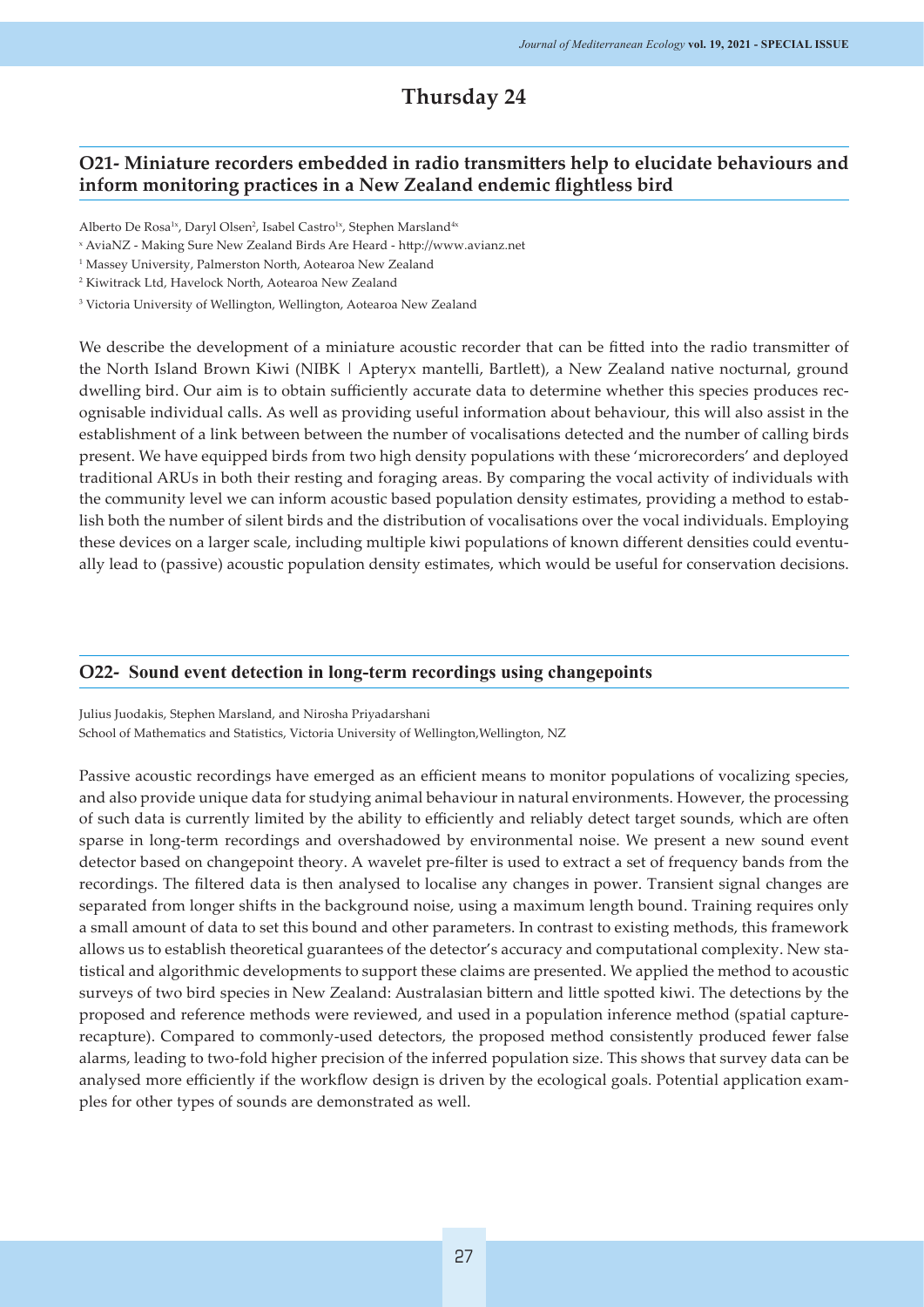#### **O23- Individual recognition in rifleman, Acanthisitta chloris: Machine learning classification helps identify individual bird calls from audio recordings**

Moran, I.G., Biological Sciences, University of Auckland, Auckland, New Zealand, Young, N., Centre for eResearch, University of Auckland, Auckland, New Zealand, Loo, Y.Y., Biological Sciences, University of Auckland, Auckland, New Zealand, Cain, K.E., Biological Sciences, University of Auckland, Auckland, New Zealand.

Machine learning classification is increasingly used to identify individual bird vocalizations from audio recordings. Machine learning classifiers capable of recognizing individual vocalizations are essential tools to answer questions about animal vocal behaviour such as seasonality of vocalizations and vocal interactions between individuals. In our study, we created machine learning classifiers to recognize individual birds in hundreds of hours of recordings. Our aim is to understand how rifleman recognize each other's vocalizations. We hypothesized that if individual vocal recognition is accurately performed by machine learning algorithms, then similarly, birds should be using similar vocal parameters to differentiate between one another. We first developed and trained a machine learning classifier using zebra finches vocalizations. We then collected audio recordings from wild rifleman, a basal passerine species endemic to New Zealand whose vocal behaviour at nests is not well known. We found that our trained classifier successfully discriminated between individual zebra finches. We found that random forest models based on Mel-frequency Cepstral Coefficients (MFCC) performed better than Keras Models which are call-type independent models working regardless of what call type zebra finches were making. We predicted that our classifier will perform equally on discriminating between individual rifleman's nest calls. In order to gain new insight into animal vocal recognition and vocal behaviour, machine learning classifiers are a tool that can help identify individual bird calls.

#### **O24- Diversity favours the old: metrics of avian diversity increase in aging regrowth Acacia woodlands of semi-arid eastern Australia**

Doohan, B. School of Biology & Environmental Science, Queensland University of Technology, Brisbane, Australia. Fuller, S. School of Biology & Environmental Science, Queensland University of Technology, Brisbane, Australia.

Understanding how native fauna use regrowth vegetation is critical because of increased land clearing rates and biodiversity loss, yet it remains poorly studied in Australia's semi-arid regions. This study used acoustic sensors to monitor avian diversity in three different age classes (new regrowth <15 years, intermediate regrowth 15-30 years, and old growth >30 years) of Acacia dominated, predominately mulga (*Acacia aneura*) woodlands in south-west Queensland. Manual analysis of 300 random minutes from 15 days of dawn recordings per site made during 2017 revealed that species richness, functional diversity and phylogenetic diversity increased with time since last clearance, with statistically significant differences between new regrowth and old growth. Each age class had unique species, yet intermediate regrowth and old growth shared a large number of species suggesting a convergence in species composition. Overall, results of this study show that while old growth vegetation sustains the highest level of biodiversity, intermediate and new regrowth still support a range of bird species. Therefore, regrowth mulga vegetation should be protected as it represents important habitat for avian biodiversity in semi-arid Australia.

In a follow-up study in the three age classes, recordings collected during the same time period over three years (2017-2019) were analysed using 18 acoustic indices. GLMMs revealed that three indices (mid frequency cover, high frequency cover and acoustic complexity) showed some relationship with avian species richness. However, modelling revealed that random effects (site and time) explained more variation than species richness. Remote sensing greenness data (soil adjusted vegetation index) varied over the three years reflecting local climatic changes and ephemeral conditions. Further studies are required to determine whether ecological factors, such as shifts in avian community composition and functional groups, insect activity, and phenology, are drivers of the patterns observed.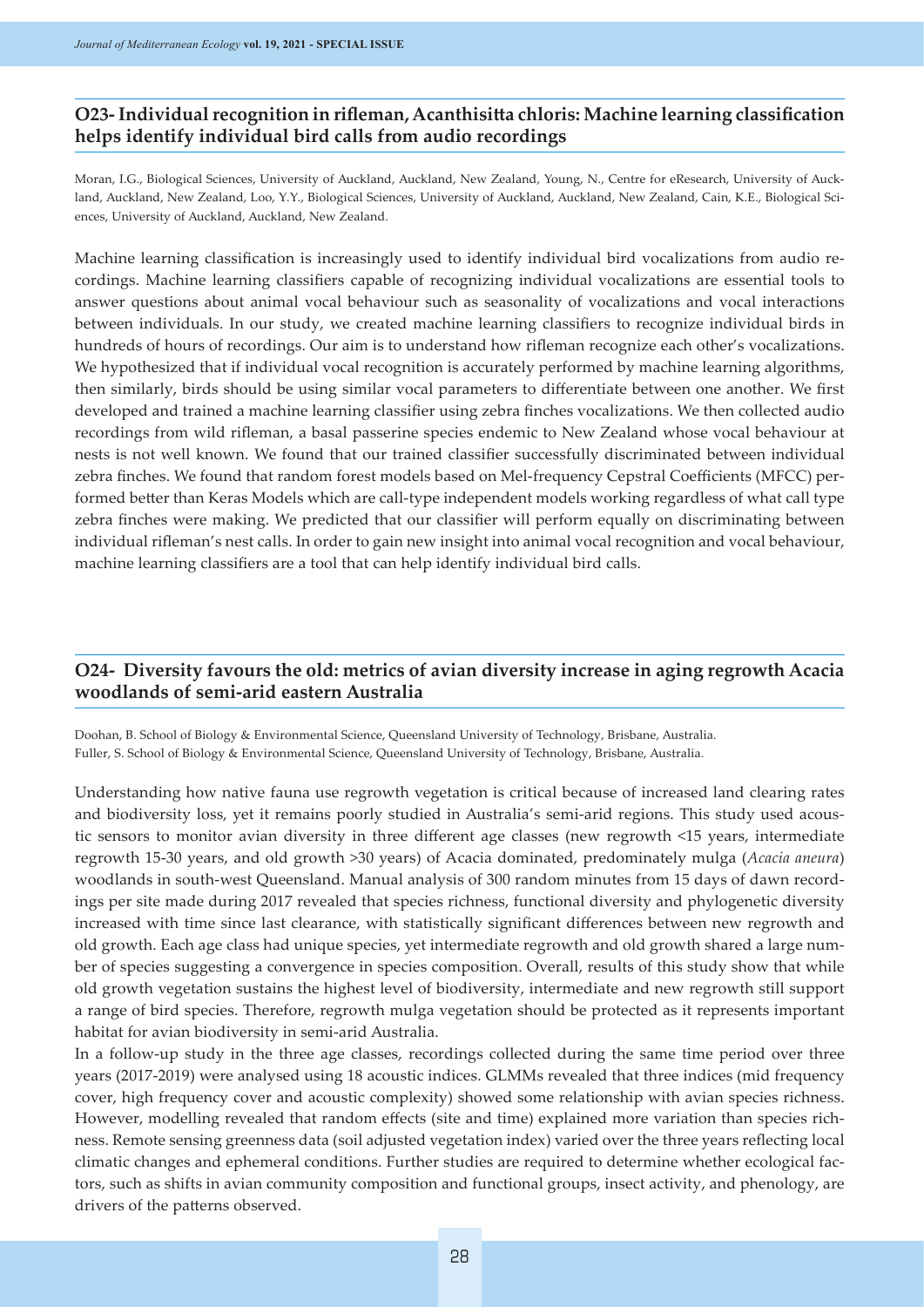#### **O25- The soundscape patterns of urban spaces with varying degrees of connectivity in metropolitan Seoul**

#### Soyeon Chae

Interdisciplinary Program of EcoCreative, Ewha Womans University, Seoul 03760, R Korea

Urban green spaces differ in size as well as in connectivity. Theories predict that species richness may increase with size or connectivity of habitats, but the effects of size and connectivity on soundscape are not well studied. Using GIS and Graphab, we selected 4 sites with four classes of area (1000, 10000, 100000, over 1000000 m2) and four classes of connectivity, as well as habitat type, in metropolitan Seoul. To record soundscapes of these sites, we used Audiomoth 24h twice a month unitl may to august in 2019. We measured 10  $\alpha$  indices (spectral entropy, acoustic complexity index, acoustic evenness index, acoustic richness index, normalized difference soundscape index, acoustic entropy index, bioacoustics index, acoustic diversity index, amplitude index, temporal entropy) for each 24h recording. The acoustic complexity was low in sites with low connectivity. Size was a significant factor for  $\alpha$  indices only between the biggest sites and the other lower classes sites. Thus, patterns of  $\alpha$  indices during daytime were similar among sites with three lower classes of size. Our findings show that connectivity is more critical for determining patterns of soundscape in relatively small urban green spa

#### **O26- Biotremology as a new tool of ecoacoustics**

Imane Akassou<sup>1</sup>,<sup>2</sup> Marco Ciolli<sup>2</sup>, Valerio Mazzoni<sup>1</sup>

1 Research and Innovation Centre, Fondazione Edmund Mach, San Michele all'Adige (TN), Italy

2 Department of Civil, Environmental and Mechanical Engineering, University of Trento, Trento, Italy

Biotremology is the study of the production, perception, and transmission of mechanical vibrations through a substrate. Research in the field of biotremology has contributed to improve the understanding of insect behavior, ecology, and evolution. However, due to the technical challenges encountered in field trials, less research is devoted to investigating the interactions between insect vibrational signaling and the environment. We developed and tested an approach that could be implemented as a monitoring tool of insect vibrational signals occurring in an agroecosystem and evaluated the effect of environmental factors on the vibrational signaling of the insect community composing its vibroscape. The approach consisted of recording vibrational signals throughout the day and in different parts of an organic vineyard. Results show that the signaling activity was highly influenced by environmental factors. High temperature and wind velocity represented unsuitable conditions for insects which therefore significantly reduced their signaling activity. The approach allowed us to determine the daily signaling pattern of the two vineyard pests Scaphoideus titanus and Halyomorpha halys and the spatial occurrence of their signals. Our conclusion is that biotremology techniques could be profitably used, as a new tool of ecoacoustics, to monitor not only quantitative information but also biodiversity associated to insect vibrational signaling in ecosystems. In particular, in agroecosystems, this method could be employed to compare the environmental quality of cultivated areas at different management systems.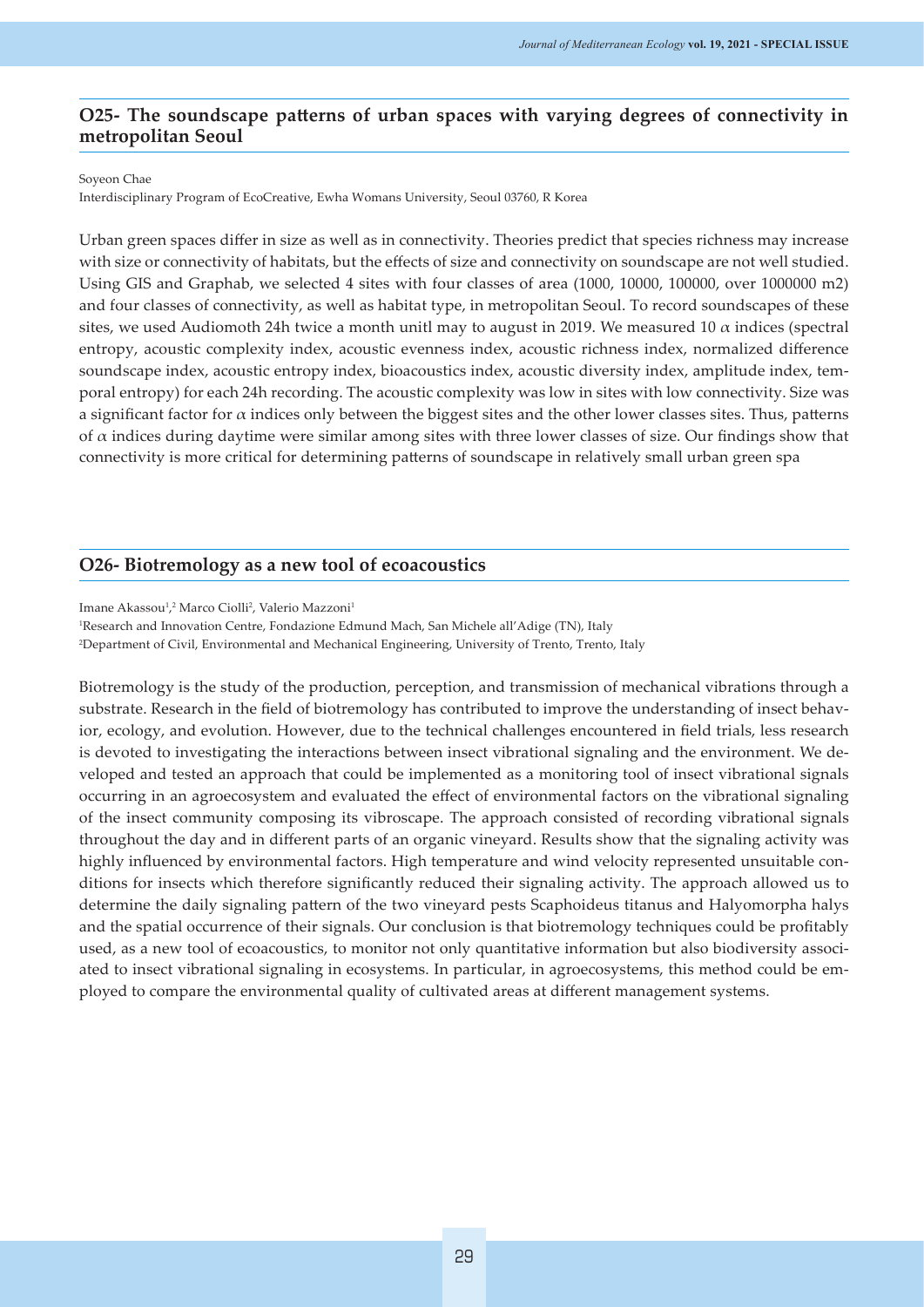#### **O27-** *Sonosfera* **– An ecoacoustic theatre for science-based listening experiences**

#### Monacchi, D.

Department of New Technologies and Music Languages, State Conservatory G. Rossini, Pesaro, Italy

Several field recording campaigns have been conducted, over the past 19 years, in undisturbed primary equatorial rainforests in Amazon, Africa and Borneo, within the scope of the project "*Fragments of Extinction* - the sonic heritage of ecosystems", generating complex three-dimensional data sets for archival, ecoacoustic analysis and public sharing. Due to the extreme hi-definition and space-preservative characteristics of the multichannel data collected, these soundscape recordings of animal communities required an increasingly sophisticated technology to be then properly rendered to audiences. The Eco-acoustic Theatre has been developed as a concept and instrument to fill this gap and enable science-based listening experiences of entire ecosystems.

From the first project in 2006, a series of different realizations of permanent and mobile spaces (S.P.A.C.E. Soundscape Projection Ambisonics Control Engine at Conservatorio G. Rossini, IT; Mobile Space at ECSITE-MUSE, IT; Soundscape Theatre at Naturama Natural History Museum, DK) have constituted the engineering basis for the construction of the *Sonosfera (*Sonosphere*)*, a functional theatre for ecoacoustics which optimizes all passive-acoustics and electroacoustic characteristics, employing the most advanced custom-built audio technologies. This mobile 16 tons theatre is a 10-meter diam. amphitheatre which hosts 60 people at the centre of a 45 loudspeakers array and an ultra hi-definition 360° screen for scientific visualizations.

The *Sonosfera*® opened in December 2019 to the public in Pesaro UNESCO Creative City of Music - Italy; it represents a unique spherical 'machine' to enable both sensorial perception of complex sonic habitats and visualization of spatial and spectral characteristics of ecosystems.

#### **O28- Polycultures show higher acoustic diversity than monocultures in a Panamanian tree diversity experiment**

Sandra Müller, Geobotany, Faculty of Biology, University of Freiburg, Freiburg, Germany

Linda Oschwald, Geobotany, Faculty of Biology, University of Freiburg, Freiburg, Germany

Michael Scherer-Lorenzen, Geobotany, Faculty of Biology, University of Freiburg, Freiburg, Germany

Catherine Potvin, Department of Biology, McGill University, Montreal, QC, Canada & Smithsonian Tropical Research Institute, Panama City, Panama

The analysis of soundscapes offers easy, rapid and sustainable methods for assessing biodiversity. Recently the quantification of regional or global acoustic variability in sounds and the analysis of soundscapes has evolved into an important tool for biodiversity conservation, especially since case studies confirm relationships between land-use management, forest structure and acoustic diversity. Tree diversity experiments like in Sardinilla, Panama examine the influence of tree species richness on various facets of diversity and ecosystem functioning. Diurnal sound recordings made in dry and wet seasons, combined with the experimental design of different tree species mixtures, offer possibilities to also investigate acoustic diversity as a function of diurnal and temporal patterns as well as vegetation structure. In the frame of this study, different acoustic indices were calculated to investigate acoustic diversity within ( $\alpha$ -diversity) and between different tree species mixtures (β-diversity). Acoustic α-diversity was highest at night, dusk and dawn, which confirmed former studies stating dusk and dawn as being acoustically richest, and could be related to vocalizing insect species being most active at night and dominating the vocalizing community in Sardinilla. The dry season was more acoustically diverse than the wet season, which might be due to the dominance of insects rather than amphibians. During all seasons and day phases, except for day-time recordings during the dry season, monocultures showed a lower acoustic diversity than polycultures (2-4 tree-species-mixtures). This aligns with findings that monocultures had lower forest structural diversity than polycultures. Beta-diversity was highest between monocultures and polycultures. In conclusion, this study confirms that biodiversity, as measured by acoustic diversity, of tropical plantations can be substantially increased by planting two or more tree-species instead of monocultures.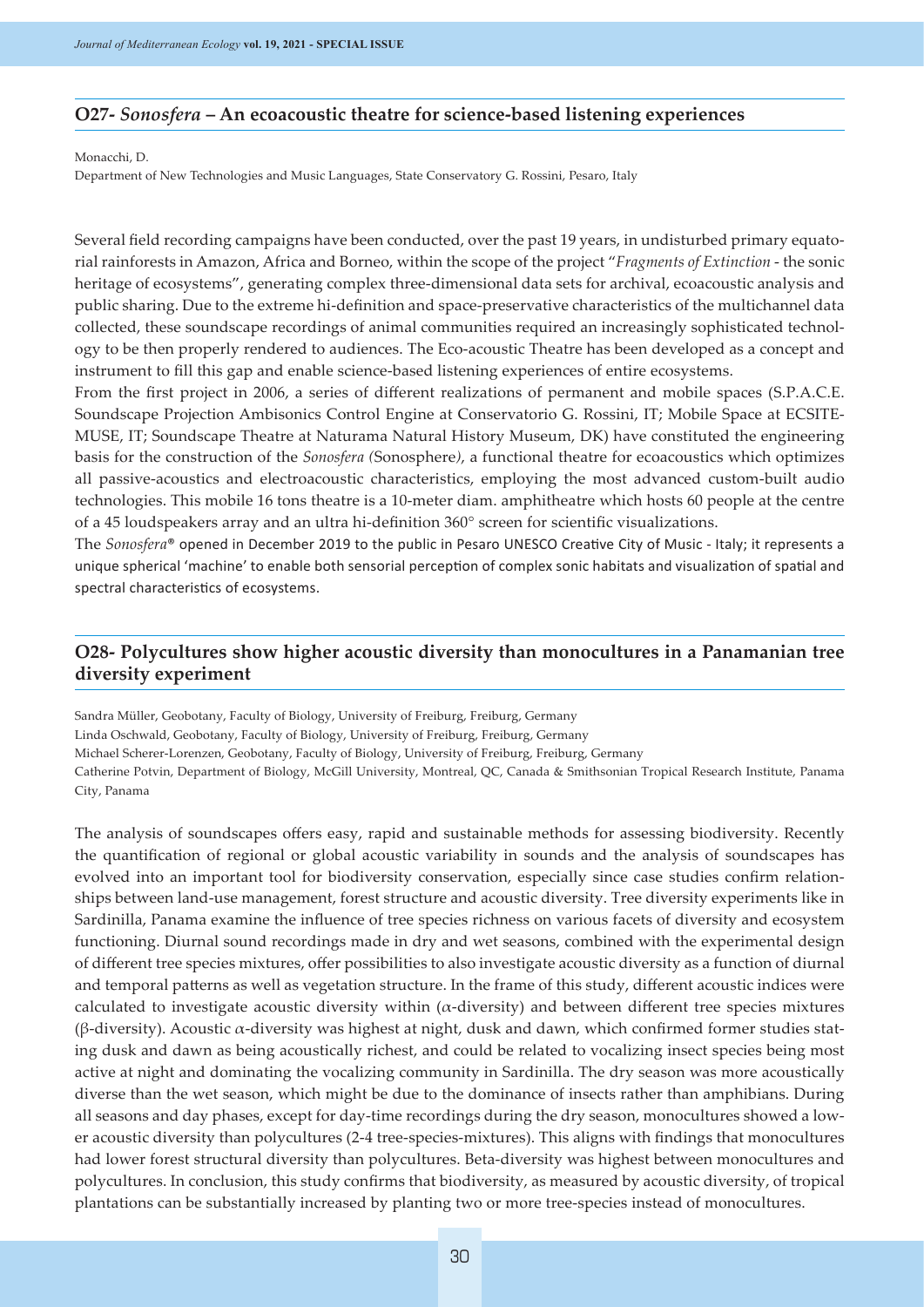#### **O29- Assessing the presence and species richness of owls and woodpeckers through bioacoustics in two differently managed Alpine forests**

Alessia Portaccio(1), Andrea Favaretto<sup>(2)</sup>, Thomas Campagnaro(1), Giovanni Trentanovi(1), Tommaso Sitzia<sup>(1)</sup> 1) Department of Land, Environment, Agriculture and Forestry, Università degli Studi di Padova, V.le dell'Università 16, 35020 Legnaro, PD (Italy) 2) Via De Leva 2, 35128, Padova, Italy

Birds present large differences in species-specific responses to forest features such as structure and composition, and therefore they act as an indicator of forest ecosystem biodiversity. Woodpeckers and owls, specifically, are considered important forest naturalness indicators and their presence reflects those of numerous other forestdwelling species. Because of their habits and behaviour, they are more difficult to detect than the passerine species, and therefore the implementation of the bioacoustics discipline is suited to the survey of such taxa. In the present study we collected data about the presence and species richness of owls and woodpeckers in relation to the main forest structure and composition variables (basal area, dominant height, tree species diversity, living trees' vegetational conditions, canopy closure percentage, total deadwood volume, decomposition stage) in two forest sites which share similar ecological characteristics, but differ in terms of management: Cajada (non-intensively managed) and Tovanella (abandoned). Both Cajada and Tovanella forests report the presence of bird species belonging to the taxa of woodpeckers and owls, which are indicators of the forest at late-successional stages. In Cajada we contacted woodpeckers and owls a significantly higher number of times than in Tovanella, and the decomposition stage of deadwood and the level of canopy closure seem to the main explanatory factors of such results. Since management practices in Tovanella have been only recently abandoned we think that our results might change in the future. Therefore, further research is needed, also to better assess how sustainable forest management might conserve key forest features which are crucial for the thriving of most demanding owls and woodpeckers.

#### **O30- Does noise matter ? Passive Acoustic Monitoring reveals the co-occurring presence of two threatened sympatric vocal species (***Sciaena umbra* **and** *Umbrina cirrosa***; Sciaenidae) in highly anthropized Venice inlets**

Marta Picciulin1\*, Chiara Facca1, Marta Bolgan2, Matteo Zucchetta3, Riccardo Fiorin4, Federico Riccato4 and Stefano Malavasi1 Department of Environmental Sciences, Informatics and Statistics, Ca' Foscari; University of Venice, Venice, Italy Laboratoire de Morphologie Fonctionnelle et Evolutive, Institut de Chimie, Université de Liège, Belgium Institute of Polar Sciences, ISP-CNR, Venice-Mestre, Italy; Laguna Project S.N.C., Venice, Italy

Human impacts on marine ecosystems are accelerating, and the number of fish species listed in the Red List is growing. In the Mediterranean Sea, seven of the 10 bony fishes defined as Threatened by the IUCN are known to be vocal, including the shi drum (Umbrina cirrosa) and the brown meagre (Sciaena umbra). As a result, non-invasive Passive Acoustic Monitoring (PAM) can be used to pinpoint their distribution at sea. This is of particular interest since these species are closely related, elusive, sympatric, vocal sciaenids.

During summer 2019, three PAM surveys were conducted on a total of 40 listening points along the three tidal inlets of the Venice lagoon (Italy), which connect the open sea to one of the principal ports of the Northern Adriatic Sea. Here, the calls of both species have been recognized according to their temporal features: shi drum sounds were made up of a lower number of longer pulses with a different envelope, repeated at a lower rate than those of the brown magre. Call discrimination highlighted a partially overlapping distribution of the two species, inhabiting these highly anthropized inlets. Furthermore, S. umbra was found to emit longer sounds, with a higher number of faster repeated pulses during the chorus; these sound features are related to spawning activities in captive Sciaenids and were therefore used as proxy of spawning events in the study area. A cluster analysis based on S. umbra vocalizations separated the listening points in three areas; the areas in which vocal activity was highest were also characterized by the highest noise levels and number of vessel passages. This indicates that S. umbra spawning grounds are located in the noisier areas of the inlets, despite vessel noise is known to affect the efficiency of fitness-related behaviors. Results are discussed in a conservation perspective.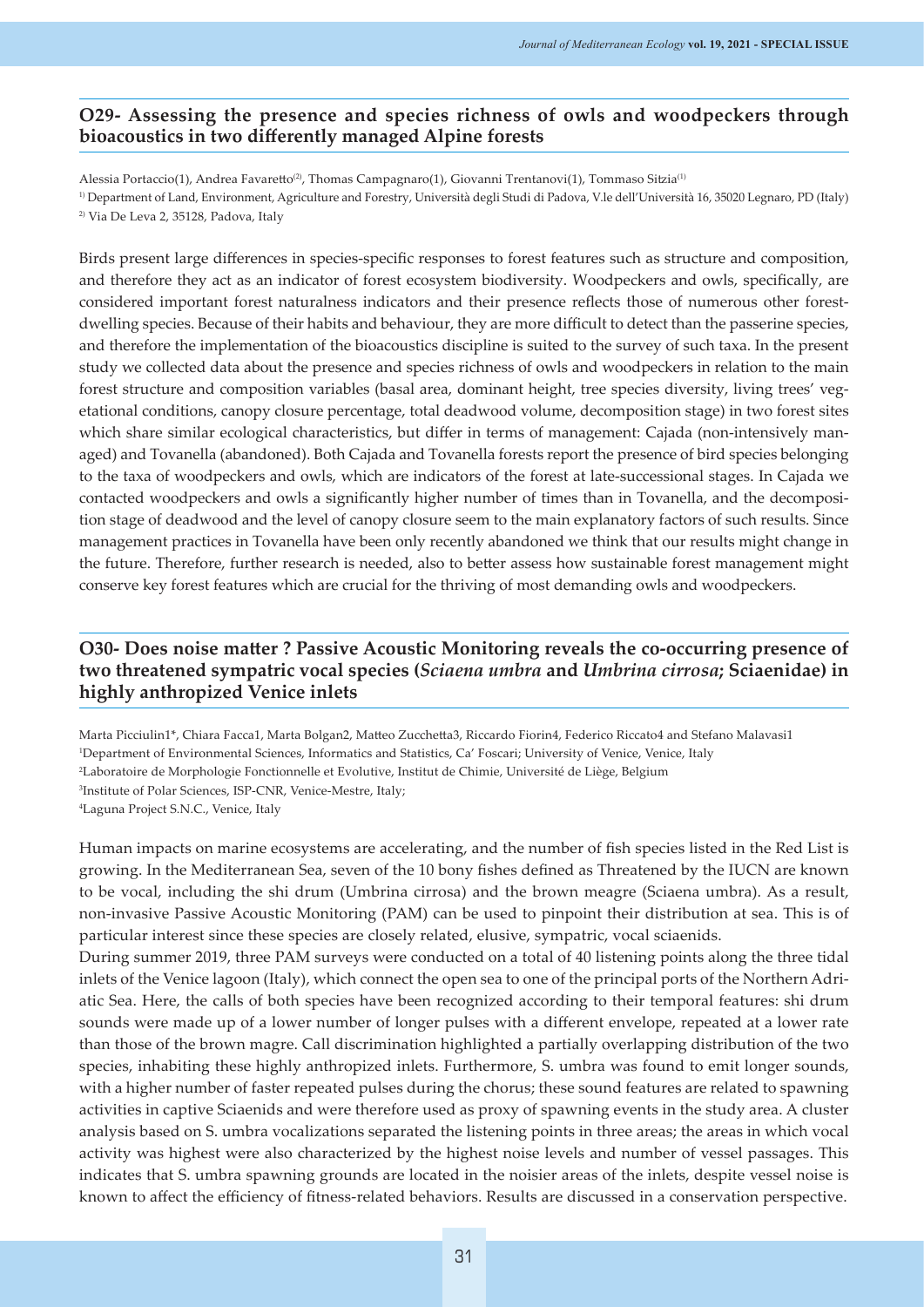#### **O31- Data mining soundscapes for Orthoptera monitoring: challenges and opportunities**

Riede, K., Zoological Research Museum Alexander Koenig, Bonn, Germany

The majority of acoustically signalling species are insects. Orthoptera often dominate tropical soundscapes : most o f the 7,720 known katydids (Tettigonioidea ) and 5,780 crickets (Grylloidea) stridulate [1]. Adding about 4,000 short horned grasshoppers singing mainly in grasslands, there is an estimated total of 17,500 sound producing Orthoptera, plus hitherto undescribed species. Ecoacoustic data sets are a most valuable data source for Orthoptera bioacoustics: once properly archived, they could be (re)used for detection of threatened species or data mining for hitherto unidentified Orthoptera song patterns. Here I present some general features of Orthoptera songs in complex soundscapes from Borneo and South America, including ultrasound recordings made with programmable audiomoth recorders. Up to 20 Orthoptera signals were detected in a single sound track, from overall sets of about 100 insufficiently identified Orthoptera species at the respective localities. In contrast, soundscapes from Greece allow species determination thanks to reliable, well curated song libraries and a well-known limited set of species. It is evident that these data are highly relevant for Redlist Threat Assessment, monitoring of conservation measures and species discovery. Taking into account the high number of ecoacoustic projects worldwide, there is a huge potential for datamining Orthoptera songs, if ecoacoustic datasets would be freely accessible. While bioacoustic sound archives can be federated via Global Biodiversity Information Facility ( www.gbif.org ) protocols, this is much more difficult for ecoacoustic datasets, due to their size and complexity. I describe requirements for data management such as stable URLs and metadata annotation within snippets extracted from soundscape recordings, which could serve as a first step towards an acoustic file interchange protocol, resulting in improved data sharing and efficient re use. [1] Higher classification and species numbers from Cigliano, M.M., H. Braun, D.C. Eades & amp; D. Otte. Orthoptera Species File . Version 5.0/5. 0 9/02/2020 ] http://Orthoptera.SpeciesFile.org

#### **O32- Using acoustic monitoring to measure the effect of forest management intensity on bird and bat communities**

Taylor Shaw, Geobotany, Faculty of Biology, University of Freiburg, Freiburg, Germany

Raluca Hedes, Chair of Wildlife Ecology and Management, Faculty of Environment and Natural Resources, University of Freiburg, Freiburg, Germany

Grzegorz Mikusiński, School for Forest Management, Swedish University of Agricultural Sciences SLU, Skinnskatteberg, Sweden

Resident birds in boreal forests can serve as indicators of habitat quality and are often species of conservation interest, particularly in multifunctional forests also used for timber production. It would therefore be useful to establish reliable methods for monitoring their presence and activity during the critical winter season and to evaluate the degree to which structural features in forest patches provide habitats useful for their winter survival. In establishing these methods, we will have efficient ways to identify patches of high conservation value for birds. We employed three monitoring approaches in 19 sites in a Swedish boreal forest landscape to identify the optimal method for monitoring resident birds in winter. We conducted a vegetation survey, traditional point count surveys and collected automated acoustic recordings from December - February, 2019. First we directly compared species richness values derived from point count and bioacoustic monitoring methods. Bioacoustic species identification yielded additional metrics of bird activity that point counts cannot: the number of cumulative bird identifications per site (No. Visits), number of observed flocking events per site (No. Flocks), and the number of recordings containing multiple species (non-flocks) simultaneously (No. Multiple Birds). We tested the response of all point count and bioacoustic metrics to variables of structural heterogeneity and complexity. Lastly, using an ecoacoustic approach, we calculated six of the most common acoustic indices and tested if any could effectively reflect the relationships between bird activity and vegetation structure described above. This is the first winter acoustic study to monitor bird assemblages in detail; it employed both bioacoustic and multi-index ecoacoustic approaches, and the results we will present provide strong evidence that automated acoustic recording can be an effective and superior method for monitoring resident forest birds in winter, providing a high-resolution ability to identify links between bird diversity and different components of structural complexity.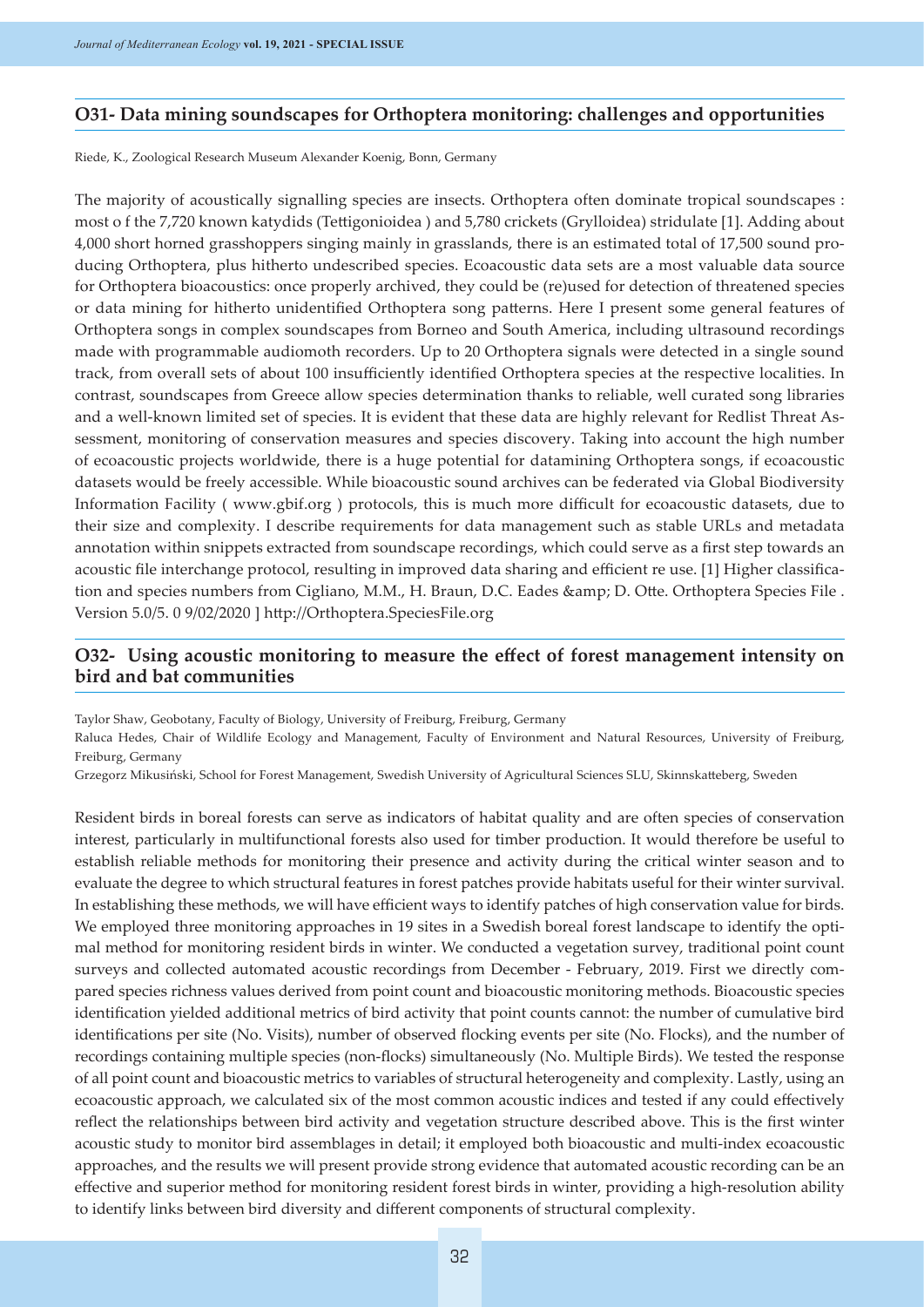#### **O33- Trade-off between song complexity and colorfulness in parid birds**

Tietze, D.T., Center of Natural History, Universität Hamburg, Hamburg, Germany Hahn, A., Center of Natural History, Universität Hamburg, Hamburg, Germany Johansson, U.S., Department of Zoology, Swedish Museum of Natural History, Stockholm, Sweden

Complex singing as well as plumage coloration of male birds are honest signals for potential partners and provide information about the males, $\hat{A} \hat{o}$  quality. To function as honest signals, both traits must be costly for the males. Due to limited resources, we expect a trade-off between the expression of both traits. This study researches the relation between song complexity and plumage coloration in tits (Paridae). These belong to the songbirds (Oscines) and show great variability in song and plumage coloration across species. For statistical analysis we implemented a phylogenetically generalized model of least squares containing potential explanatory variables. In the best model, body size besides colorfulness had a negative impact on song complexity: Large colorful tits sing less complex and vice versa. This result supports the hypothesis of a trade-off between costly traits and their likely intense signal function. This study contributes to the better understanding of how sexual selection influences diversification of traits.

#### **O34- The application of Direction Of Arrival methods for animal localisation**

David Warren Wallis Aarhus University, Denmark

Multilateration with Time Difference Of Arrival (TDOA) is the standard method for locating animals from their calls. An alternative method is to use compact microphone arrays, measuring only a few millimetres in size, to obtain Direction Of Arrival (DOA) measurements. Locations are found by triangulating angle measurements from two or more arrays. A ground location can be found from two arrays positioned on one edge of the monitored area. This is useful if the site has restricted access, for example one edge of a wetland area or the bank of a lake. There is particular benefit for locating flying animals (bats and birds). We have developed a two-dimensional array that measures azimuth and angle of elevation. A point in space can be found by triangulating the unit direction vectors recorded by each array. We will show models of the error estimates for two- and three-dimensional localisation methods. We will also introduce 'Flightpath', a web application that is being developed to process DOA recordings for animal localisation.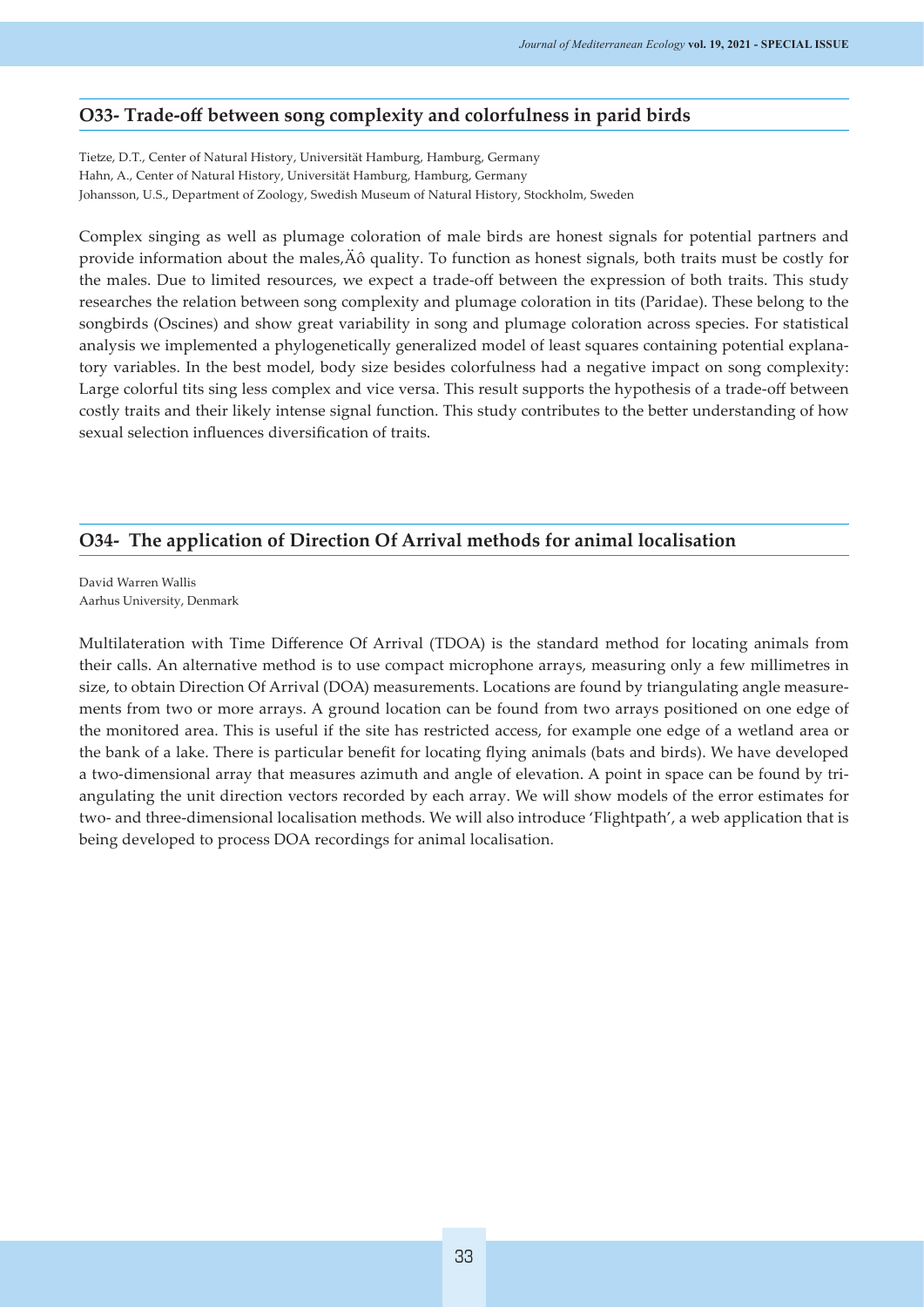#### **O35- Songs of a fishing bat: echolocation call variation of the greater bulldog bat across the Neotropics**

Arias-Aguilar, A., Bird and Mammal Evolution, Systematics and Ecology Lab, Graduate Program in Animal Biology, Universidade Federal do Rio Grande do Sul, and Brazilian Bat Research Society, Brazil.

Rodríguez-Herrera, B., Escuela de Biología y Centro de Investigaciones en Biodiversidad y Ecología Tropical, Universidad de Costa Rica. Ramos Pereira, M.J., Bird and Mammal Evolution, Systematics and Ecology Lab, Graduate Program in Animal Biology, Universidade Federal do Rio Grande do Sul and Brazilian Bat Research Society, Brazil; Centre for Environmental and Marine Studies, Universidade de Aveiro, Portugal.

Climate is a crucial factor for the evolution of bat echolocation calls, mostly due to its effect on atmospheric sound absorption. Indeed, according to the Sensory Drive hypothesis species' echolocation call frequencies will vary along the latitudinal gradient in response to different conditions of atmospheric attenuation. The lineages of Neotropical fishing bats are perfect models to test this hypothesis. So, here, by means of acoustic monitoring and analysis, echolocation calls from bat populations of the greater bulldog bat, Noctilio leporinus, from North, Central and South America will be used to test if differences in humidity and temperature across the geographic and climatic ranges of the species will result in different call frequencies. Despite the fact that in the last years the use of acoustic monitoring has increased in the Neotropical region, studies on echolocation behaviour are still very scarce. Indeed, the variation in the echolocation calls of the greater bulldog bat along its geographic distribution has never been studied. The results of our study will shed light on how bats adapt their echolocation behaviour to local weather conditions and on the subsequent implications for lineage diversification. Ultimately, this will potentially help us understand how other bats will cope with present and future climate changes and to identify priority populations and habitats for conservation efforts.

#### **O36- Bats of the neglected Brazilian-Uruguayan savanna: occupancy, diversity and conservation**

Costa, Cíntia Fernanda da., Programa de Pós-Graduação em Ecologia, Universidade Federal do Rio Grande do Sul, Porto Alegre, Rio Grande do Sul, Brasil; Brazilian Bat Research Society.

Ramos Pereira, Maria João., Programa de Pós-Graduação em Biologia Animal, Universidade Federal do Rio Grande do Sul, Porto Alegre, Rio Grande do Sul, Brasil; Centre for Environmental and Marine Studies, Universidade de Aveiro, Aveiro, Portugal; Brazilian Bat Research Society

The conversion of open habitats into monoculture forest systems or their degradation through intensive use for agriculture and livestock production affects the activity, diversity and occupation of organisms at different spatial scales. The BrazilianUruguayain savanna is the least officially protected of all Brazilian biomes. There is a significant gap of knowledge on bats of these South American grasslands, especially in what concerns aerial insectivores. Indeed, no acoustic monitoring has ever been made in the region, knowingly the best method to detected this guild, that potentially makes up the majority of bat fauna of the region. We monitored 75 sites placed 1.5 km apart, from November 2019 to January 2020. We calculated different landscape metrics to determine the degree of connectivity in each site. The sites were grouped into scarcely, medium and highly connected, composing the classes of land-use in concentric spatial buffers from 100 m to 1000 m around each sampling site. We sampled bats using automated sound-detectors (Audiomoths), programed to record cuts of 15 seconds every two minutes, for five days in each site. We also coupled automated temperature and humidity sensors to each active Audiomoth to obtain detailed information on the weather conditions associated with each sound record. We obtained over 20,000 hours of recordings, and presently the acoustic data is being processed in the laboratory. Using the history of detection and non-detection of each species, we will build hierarchical occupation models, using the landscape variables as occupancy predictors and the microclimatic variables as detection predictors. Our results should contribute to fill several knowledge gaps on bat occupancy, ecology and diversity patterns in the Brazilian-Uruguayan savanna. In parallel, we should be able to increase the acoustic library of Brazilian bat calls allowing the expansion of the horizons of bioacoustics research in the country.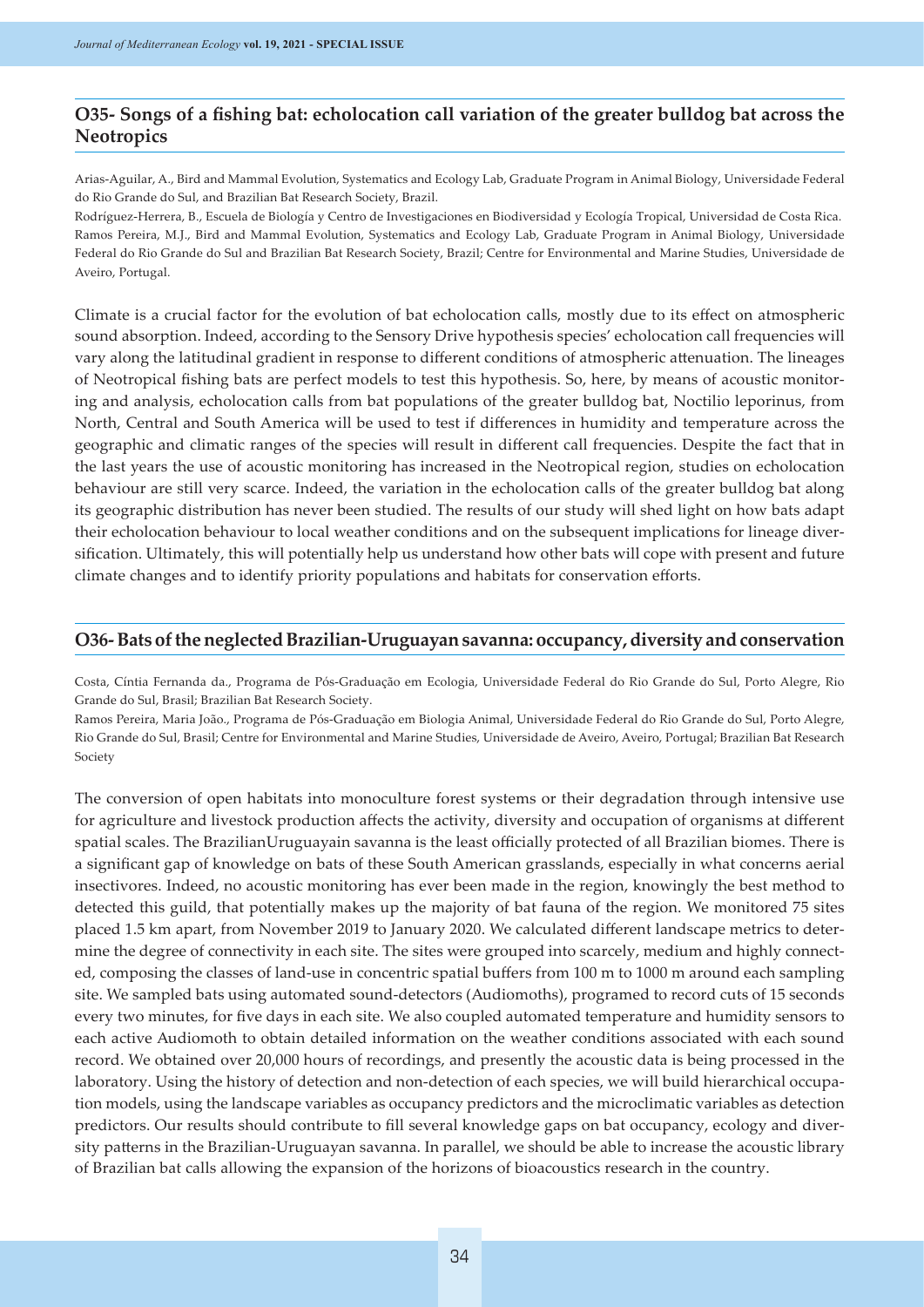#### **O37-Acoustic measures of bird communities in a thinned and burned coastal plain pine forest**

Cahalan, G. D., The Nature Conservancy, Maryland, USA. Landau, D., The Nature Conservancy, Maryland, USA.

In the face of climate change and urban development land managers are faced with increasingly difficult choices on how to maintain the biological integrity of protected areas. To support the decisions made by protected area managers, tools and methods to quickly measure and assess trends and outcomes from management actions are needed. Our current study in an Atlantic seaboard coastal plain forest examines how prescribed fire and timber harvesting impact bird diversity and singing activity using a soundscape analysis. In 2008 The Nature Conservancy started to restore sites planted in loblolly pine (Pinus taeda L.) using controlled burns and timber harvests at the Nassawango Creek Preserve, a protected conservation area. This area is visited by a high number of migratory birds and has been designated an Important Bird Area by the Audubon Society. This setting allowed us to compare bird communities in thinned and burned stands to unmanaged areas with similar forest types. We found a higher quality soundscape as measured by the mean normalized difference soundscape index (NDSI) in the thinned and burned site with lower mean trees per hectare. In addition, the thinned and burned forest had higher mean acoustic complexity and bioacoustic indices (ACI and BI). We also found that since 2005, the population of prairie warbler (Setophaga discolor) declined at the unburned site as the canopy closed and became more homogeneous. In contrast, prairie warbler continues to persist in nearby burned forest of approximately the same age. Prescribed fire combined with targeted timber management can increase the available habitat conditions required by different species of birds in a loblolly pine plantation.

#### **O38- Monitoring vessel use and characterizing acoustic species assemblages in the soundscapes of two Australian marine parks**

Jessica A. McCordic<sup>1</sup>\*, Annamaria I. DeAngelis<sup>1</sup>, Logan Kline<sup>2</sup>, Candace McBride<sup>3</sup>, Giverny Rodgers<sup>3</sup>, Timothy J. Rowell1, Jeremy Smith<sup>3</sup>, Jenni Stanley<sup>4</sup>, Andrew Read<sup>5</sup>, Sofie M. Van Parijs<sup>1</sup>

<sup>1</sup> Northeast Fisheries Science Center, National Marine Fisheries Service, National Oceanic and Atmospheric Administration, 166 Water Street, Woods Hole, MA 02543, USA

<sup>1\*</sup> under contract to Northeast Fisheries Science Center, National Marine Fisheries Service, National Oceanic and Atmospheric Administration, 166 Water Street, Woods Hole, MA 02543, USA

2 University of Maine, 5755 Nutting Hall, Orono, ME 04469, USA

3 Parks Australia, GPO Box 787, Canberra, ACT, 2601, Australia

4 University of Waikato, School of Science, New Zealand

5 National Marine Science Centre, Southern Cross University, 2 Bay Drive, Coffs Harbour NSW 2450, Australia

Soundscape ecology characterizes acoustic interactions within an environment, integrating biological, geological, and anthropogenic sound sources. In this study we assessed the overlap of biological sound sources and vessel transit in time and frequency to establish a baseline measure of soundscapes within two marine National Park Zones (NPZs) along the east coast of Australia: Cod Grounds Marine Park and Solitary Islands Marine Park. Although transit through the areas and general use is permitted, fishing and other extractive activities are prohibited within the NPZs, and acoustic recordings were originally used to inform park managers of vessel activity patterns. This study presents a noninvasive, high resolution method of simultaneously assessing human activity and the presence of multiple species. In each of the NPZs, recorders were deployed twice during the austral winter (33–35 days, 2018 and 60-69 days, 2019) and once during the austral summer (35–71 days, 2018–2019) to determine whether the soundscape of each site exhibited seasonal differences in anthropogenic or biological sound sources. The resulting acoustic recordings allowed us to determine hourly presence of sounds throughout the recording periods between 20 Hz and 24 kHz in frequency. Biological sources at both sites included dolphins, continuous snapping shrimp, diel patterns of fish choruses, and seasonal presence of singing humpback whales. Anthropogenic sources were largely dominated by vessel transit, which was further classified into distant vessels and closer approaches likely within the NPZ. Additional deployments are forthcoming in more remote marine parks aimed at understanding patterns of vessel use and soundscapes throughout diverse habitats.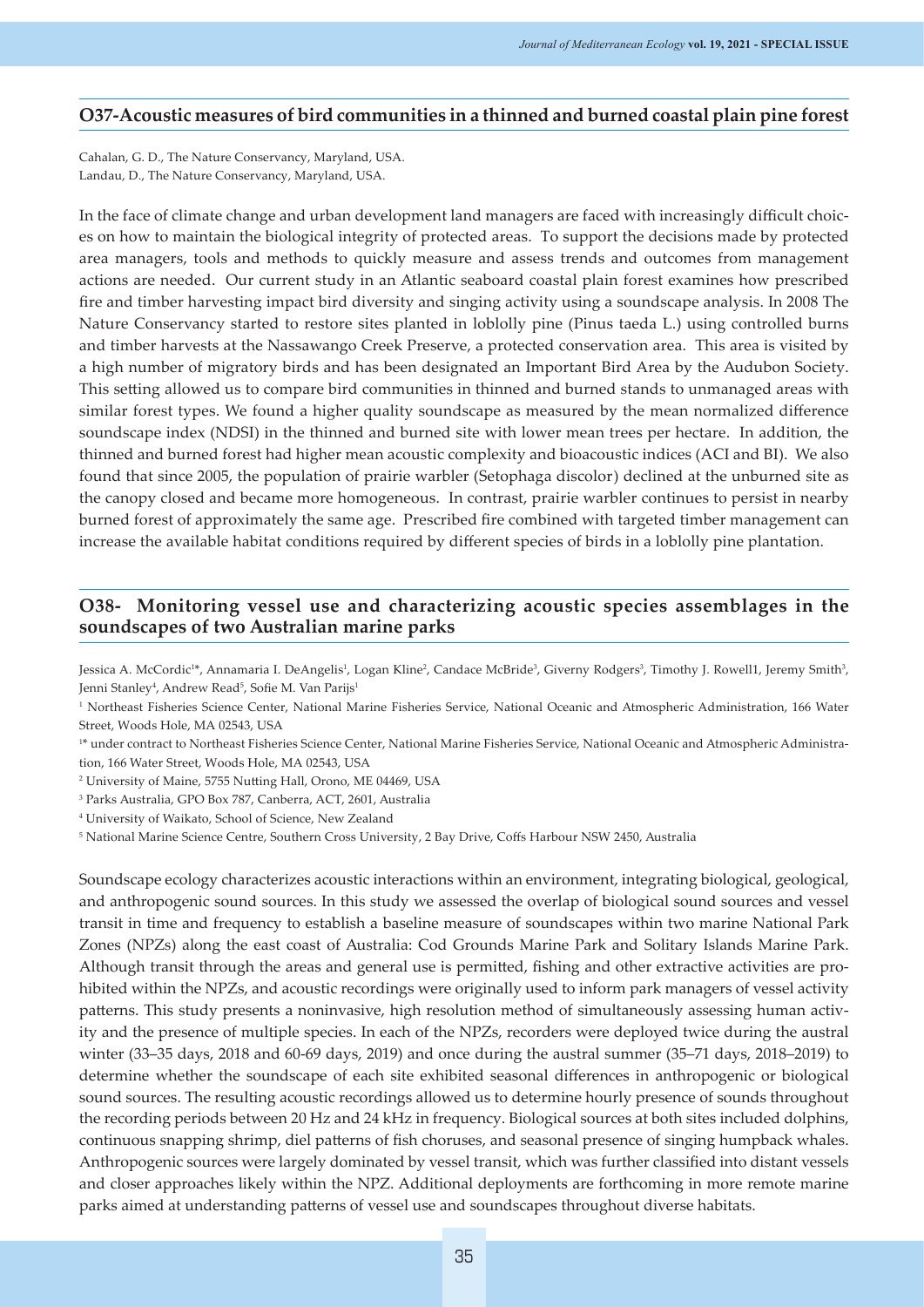#### **O39- Assessing soundscape disturbance through hierarchical models and acoustic indices: a case study on a shelterwood logged northern Michigan forest**

Doser, J., Department of Forestry, Michigan State University, East Lansing, USA Finley, A., Department of Forestry, Michigan State University, East Lansing, USA Kasten, E., Clinical and Translational Sciences Institute, Michigan State University, East Lansing, USA Gage, S., Department of Entomology, Michigan State University, East Lansing, USA

Assessing the effects of disturbances on wildlife is a necessary conservation task. The soundscape is a critical habitat component for acoustically communicating organisms, but the use of the soundscape for assessing disturbance impacts has been relatively unexplored until recently. Here we present a broad modeling framework for assessing disturbance impacts on soundscapes, which we apply to quantify the influence of a shelterwood logging on soundscapes in northern Michigan. Our modeling approach can be broadly applied to assess anthropogenic disturbance impacts on soundscapes. The approach accommodates inherent differences in control and treatment sites to improve inference about treatment effects, while also accounting for extraneous variables (e.g., rain) that influence acoustic indices. Recordings were obtained at 13 sites before and after a shelterwood logging. Four sites were in the logging region and nine sites served as control recordings outside the logging region. We quantify the soundscapes using common acoustic indices (Normalized Difference Soundscape Index (NDSI), Acoustic Entropy (H), Acoustic Complexity Index (ACI), Acoustic Evenness Index (AEI)) and Welch Power Spectral Density (PSD) values. We build two hierarchical Bayesian models to quantify the changes in the soundscape over the study period. Our analysis reveals no long-lasting effects of the shelterwood logging on the soundscape as measured by the NDSI, but analysis of H, AEI, and PSD suggest changes in the evenness of sounds across the frequency spectrum, indicating a potential shift in the avian species communicating in the soundscapes as a result of the logging. Multiple model validation techniques (i.e., comparison of parameter estimates and the widely applicable information criterion (WAIC)) reveal our proposed hierarchical Bayesian models outperform more simple models used for hypothesis testing. Acoustic recordings, in conjunction with this modeling framework, can deliver cost efficient assessment of disturbance impacts on the landscape and underlying biodiversity as represented through the soundscape.

#### **O40- Passive acoustic monitoring for identification and location of a migratory fish spawning areas in a tropical Andean river**

Muñoz-Duque, S., Natural and Exact Sciences Faculty, University of Antioquia, Medellín, Colombia. López-Casas, S., The Nature Conservancy, Bogotá, Colombia Jiménez-Segura, L., Natural and Exact Sciences Faculty, University of Antioquia, Medellín, Colombia. Rivera-Gutiérrez, H., Natural and Exact Sciences Faculty, University of Antioquia, Medellín, Colombia.

Hydropower expansion poses multiple threats to biodiversity of rivers around the world. One of the most notable aspects is the loss of migratory fish spawning areas due to fragmentation and changes of the environmental characteristics in such areas, affecting fish recruitment. To apply comprehensive management strategies for migratory fish in rivers basins impacted by hydroelectric development, it is necessary to identify and locate their spawning areas. These areas of importance for fish reproduction have been identified, among other techniques, through passive acoustic monitoring (PAM), however there are very few cases of PAM application in tropical river systems. Our objective in this project was to bioacoustically characterize spawning sounds of a migratory fish species (Prochilodus magdalenae) and validate PAM to identify and locate spawning areas of this fish in the Magdalena River Basin, Colombia. As a result of our project, the spawning sounds for this species was characterized and two spawning sites were successfully located in the Magdalena River Basin. Train of pulses presented a dominant frequency, train duration, total number of pulses by train and interpulse interval values of 399 Hz, 2.3 s, 48.6 pulses and 49.0 ms, respectively. It is concluded that through PAM spawning areas of Prochilodus magdalenae can be located in the Magdalena River Basin. A greater number of soniferous fish species could be bioacoustically characterized in the area, providing important data that helps to prioritize conservation and management efforts for spawning key areas.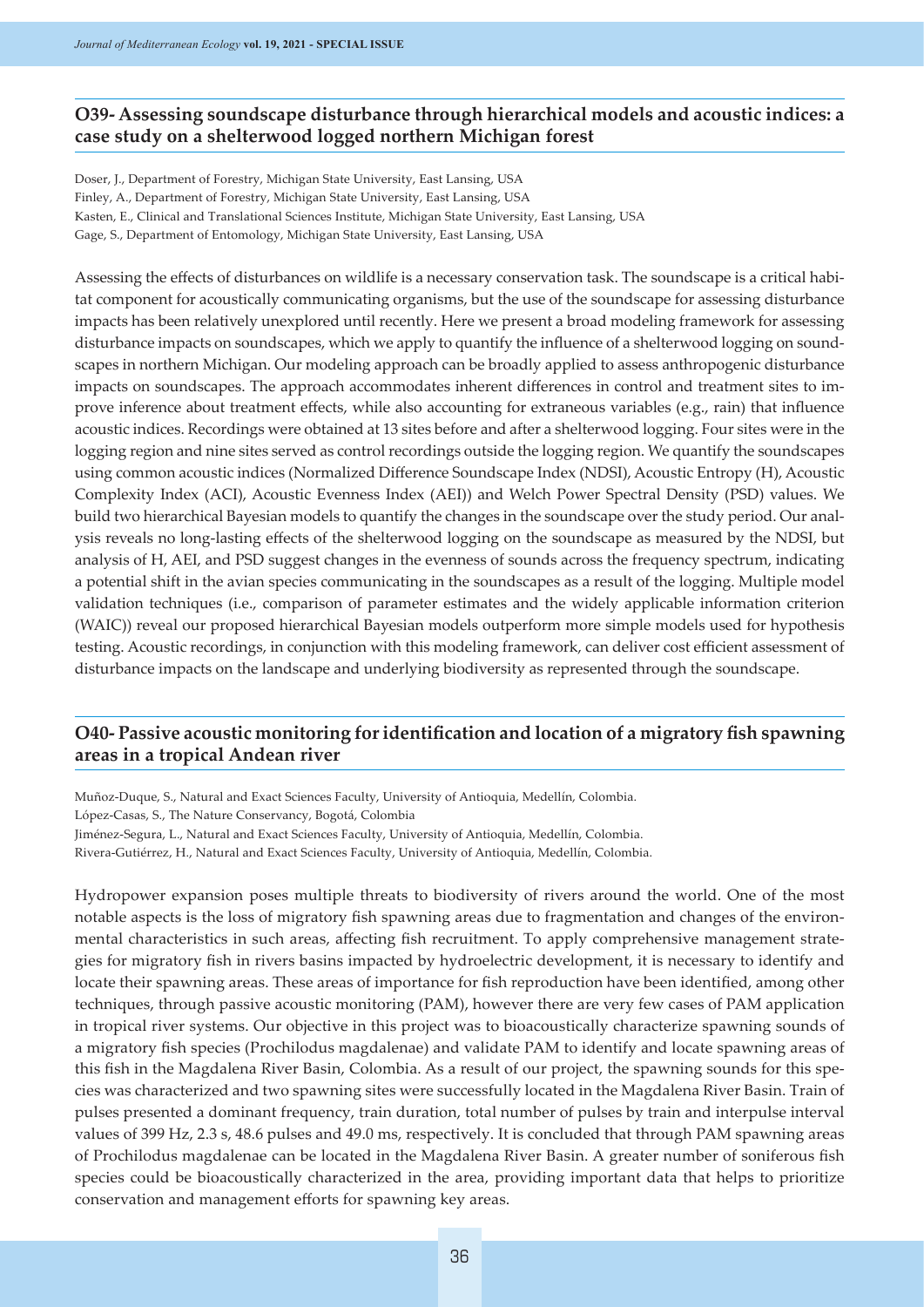#### **O41- Musical use of nature sounds - Perspectives from the second part of the 20th century**

Supervie, Armelle., Institut de Systématique, Évolution, Biodiversité (ISYEB), Muséum national d'Histoire naturelle/ CNRS/ Sorbonne Université/ EPHE, 57 rue Cuvier, 75005 Paris, France & amp; Éco-Anthropologie (UMR 7206), Muséum national d'histoire naturelle/ CNRS/ Univ. de Paris, Musée de l'Homme, 17, place du Trocadéro, 75016 Paris, France

Battesti, Vincent, Éco-Anthropologie (UMR 7206), CNRS/Muséum national d'histoire naturelle/Univ. de Paris: Musée de l'Homme, 17, place du Trocadéro, 75016 Paris, France Sueur, Jérôme, Institut de Systématique, Évolution, Biodiversité (ISYEB), Muséum national d'Histoire naturelle/ CNRS/ Sorbonne Université/ EPHE, 57 rue Cuvier, 75005 Paris, France

Ecoacoustics has been developed as a unique mix of science and arts. Here, we aim at understanding and exploring why and how nature soundscapes are embedded in musical practices. More specifically, we worked on the concept of "musicality". Why are nature sounds considered to be more musical than anthropophonic sounds? How does the use of nature sounds in music since the second part of the 20th century deconstruct and question the concept of "musicality"? These essential issues about the interweaving of music and sounds from the environment, which transcend cultural boundaries, have been addressed by a study based on a review of musicological, ecoacoustics and ethnographic literature, and on interviews with field recorders and composers using nature sounds in their music. We identified three ways of considering musicality: as an acoustic structure, as a human process, and as a listening posture. We challenged the hypothesis that nature sounds possess an intrinsic structural musicality. We thus discussed the concept of harmony, melody, and rhythmic of natural sounds. We then questioned the way in which natural sounds are transformed into music, analysing the different processes, steps, and artistic styles of producing. Eventually, we discussed whether a specific posture of listening leads to finding musicality in nature sounds. We exposed different types of listening described by various authors, and commented on the notions of imagination, abstraction, and realism in the Western concept of musicality. The combination of ecology and social sciences leads to a unique interdisciplinary and creative approach to understanding how environmental sounds and music are connected.

#### **O42- The rise and fall of Biophony and the drivers of the acoustic space**

Sugai, L.S.M., Terrestrial Ecology Group, Science Faculty, Universidad Autónoma de Madrid, Madrid, Spain Desjonquères, C., Terrestrial Ecology Group, Science Faculty, Universidad Autónoma de Madrid, Madrid, Spain Silva, T.S.F, Biological and Environmental Sciences, Faculty of Natural Sciences, University of Stirling, Stirling, UK Siqueira, T., Instituto de Biociências, Universidade Estadual Paulista (Unesp), Rio Claro, Brazil Llusia, D., Terrestrial Ecology Group, Science Faculty, Universidad Autónoma de Madrid, Madrid, Spain

Ecoacoustics targets the properties and dynamics of environmental sounds as its main analytical unit. Biophony, being the collection of animal sounds, is perhaps the most enigmatic component of soundscapes. It contains multifaceted information about biodiversity, ranging from the identity of organisms to the output of eco-evolutionary processes. Here we begin by presenting the raise of research of animal ecology with passive acoustic monitoring in terrestrial ecosystems. We synthesize main aspects in almost two decades of research for distinct biological groups, research subjects, geographical distribution, and survey designs. Next, we address traditional hypotheses addressing the acoustic component of ecological communities that are considered theoretical backgrounds in ecoacoustics. Our approach combined species composition, phylogenetic, acoustic parameters, and body-size relationships of anuran signaling assemblages across gradients of environmental heterogeneity in the Pantanal wetlands of Brazil. First, we found little support for the hypotheses of acoustic partitioning and acoustic adaptation in structuring the acoustic space of assemblages,

arguing for the fall of these traditional hypotheses. Second, fine-temporal variation in community-wide activity was associated with environmental heterogeneity and phylogenetic relatedness, suggesting potential trade-offs between spatial and temporal partitioning. Altogether, our findings underscore the importance to address the ecological context of communities to better comprehend the dynamics and drivers of the biophonic component of soundscapes.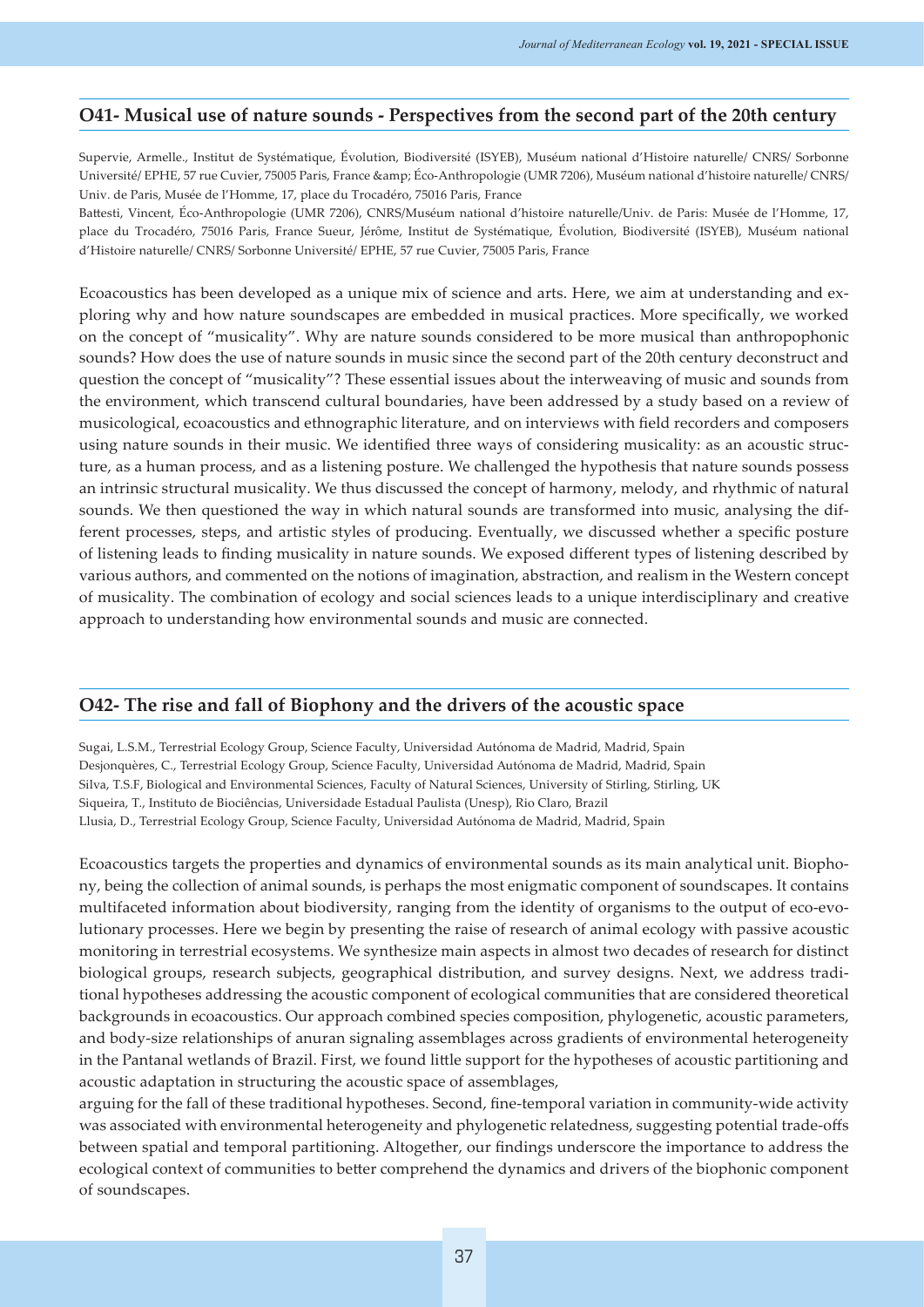### **Friday 25**

#### **O43- Singing in a noisy ocean: can male humpback whales cope with natural and anthropogenic noise?**

Girola, E., School of Veterinary Science, University of Queensland, Brisbane, Australia Noad, M., School of Veterinary Science, University of Queensland, Brisbane, Australia Dunlop, R., School of Veterinary Science, University of Queensland, Brisbane, Australia

The soundscape in the shallow waters off Eastern Australia is characterised by a variety of natural and anthropogenic sources. Amongst these, wind generated noise and vessel noise are constantly present, although their levels are variable. In the winter months, humpback whales travel through this area during their annual migration between feeding and breeding grounds. While in transit, the males produce complex series of vocalizations, known as songs, believed to be a reproductive display. Underwater noise can mask whale songs limiting their range and reducing signal clarity. This project investigates whether singing whales modify the characteristics of their vocalizations to compensate for changes in the soundscape to maintain efficient communications. Underwater noise and humpback whale songs were recorded using a fixed hydrophone array deployed off the Queensland coast. Due to natural variability, the recording period provided a range of wind noise levels. At the same time, a series of controlled experiments was carried out to expose nearby whales to variable levels of vessel noise. The recordings were analysed to look for correlations between the characteristics of the songs and noise levels. Results showed that when the soundscape was dominated by the wind, singing whales compensated for variable levels of noise by adjusting the source levels of their songs, but they did not modify the spectral and temporal parameters. During the experiments, when vessel noise was dominating the soundscape, there was no correlation between song characteristics and vessel noise levels; however, the singers adjusted their source levels to the underlying wind noise. This study found that male humpback whales do not sing as loudly as possible to communicate their fitness or to maximize their communication range and that, although they do not modify their sounds to compensate for anthropogenic noise, they regulate their songs based on the natural components of the soundscape.

#### **O44\_ Developing a fine-scale soundscape spatial model for measuring biodiversity in a semi-arid landscape**

Marina D. A. Scarpelli <sup>a</sup>, David Tucker <sup>a</sup>, Susan Fuller <sup>b</sup> and Paul Roe <sup>a</sup>

a QUT Ecoacoustics Research Group, School of Computer Science, Science and Engineering Faculty, Queensland University of Technology, Australia

b Queensland University of Technology, School of Biology and Environmental Science, Science and Engineering Faculty, Brisbane, Queensland 4001, Australia

Vegetation composition and structure and water availability are key determinants of the faunal communities found within semi-arid and arid ecosystem regions. This research will examine how soundscapes vary across spatially distinct but proximate vegetation communities in semi-arid Australia and identify the main drivers of this variation. Acoustic recorders were deployed at Bowra Wildlife Sanctuary in semi-arid western Queensland, Australia, along a transect at 200m intervals for 24 hours in August and October 2019. Bowra Wildlife Sanctuary has a mostly flat (low elevation) landform, and is dominated by Acacia woodlands, tussock grasslands, and Eucalyptus coolabah woodlands fringing ephemeral creek lines. Deployment points were selected using two main criteria: (1) to maximise the captured variability across multiple vegetation communities, and (2) to consider proximity to water, which is a valuable resource in semi-arid regions. Local weather data were also collected, as well as surrounding vegetation community and bird species richness data. Acoustic recordings were analysed using a suite of acoustic indices and clustering techniques. Preliminary data will be presented showing how cluster data can be combined with environmental variables to build a spatial model indicating the locations and features driving soundscape variability. Maps will be produced showing the soundscape at different points, and the soundscape patterns at different times of the day.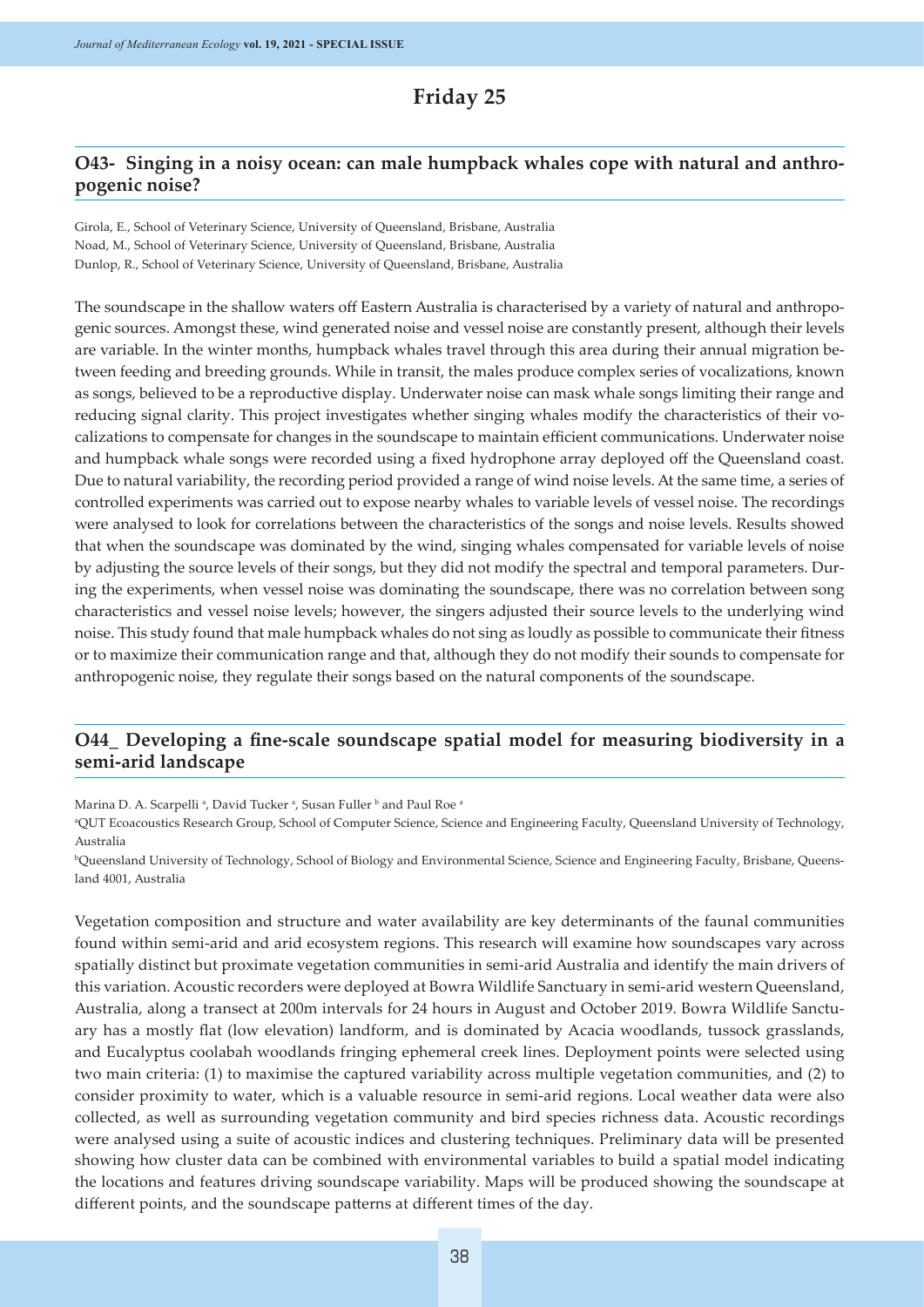#### **O45- What does Atlantic Forest soundscapes can tell us about landscape?**

Marina D. A. SCARPELLI<sup>1, a</sup>, Milton Cezar RIBEIRO<sup>2</sup>, Camila P. TEIXEIRA<sup>3</sup>

1 Environmental Analysis and Modelling Graduation Program – Federal University of Minas Gerais (UFMG) – Geosciences Institute, Minas Gerais, Brazil

2 Spatial Ecology and Conservation Lab (LEEC) – Sao Paulo State University (UNESP) – Biosciences Institute/Rio Claro, São Paulo, Brazil

3 UNIFEMM – Sete Lagoas University Centre – Minas Gerais, Brazil

a QUT Ecoacoustics Research Group, Science and Engineering Faculty, Queensland University of Technology, Australia

The ecoacoustics approach for environmental recordings analysis is used to understand and identify big patterns related to different sound sources, like animals, humans and the environment itself. Sounds can vary according to several features that can be on its nearby surroundings or in a distance, therefore they are very much reliant on scale. Since humans are changing the environment so much and we cannot account for all those changes in the same speed as they happen, we need fast evaluation tools, such as remote sensing and acoustic monitoring (the equivalent of spatial remote sensing for sounds). Considering that the scale of effect was never measured for soundscapes before, we tested different buffers sizes to assess at what scale different acoustic indices were responsive to. Also, we tested how natural vegetation cover influenced different acoustic indices. We recorded environmental sounds in Atlantic Forest areas during three months on the rainy season. Then we calculated different acoustic indices and the percentage of natural vegetation cover in different scales. Our hypotheses were corroborated by our results: different indices respond to different scales and their medians varied according to the amount of vegetation cover on the surroundings. More studies are needed in less fragmented areas, to test indices behaviour in a continuum, but we consider this work an important start to understand acoustic indices behaviour in tropical areas, especially in such degraded area as Atlantic Forest.

#### **O46- What can Mathematics teach us about the spectrogram?**

Listanti, V., School of Mathematics and Statistics, Faculty of Science, Victoria University of Wellington, Wellington, New Zealand Marsland, S., School of Mathematics and Statistics, Faculty of Science, Victoria University of Wellington, Wellington, New Zealand Priyadarshani, N., School of Mathematics and Statistics, Faculty of Science, Victoria University of Wellington, Wellington, New Zealand

Being easy and quick to read, the spectrogram is central to data analysis in bioacoustics. However, we rarely think about how to take advantage of its properties. When computing a spectrogram, we use Fourier Transform to turn a sound wave, a function of pressure and time, into a picture of energy in time-frequency plane. This picture is usually used to characterise and classify animal sounds or to design an automatic recogniser. We will discuss how a deeper understanding of the spectrogram can improve the analysis of real word data. As an example, we will present our work on the echolocation of the two New Zealand bats species: Lesser short-tailed, Mystacina tuberculata, and Long-tailed, Chalinolobus tuberculatus. We worked with data collected using the recorders at the disposal of New Zealand Department of Conservation (DOC). These devices record suspected bat pass into a compressed version of the spectrogram which retain sufficient information to recognise the echolocation calls. We will demonstrate a Convolutional Neural Network algorithm for the automatic detection and classification of these calls. Moreover, we will discuss how we can retrieve the lost original sound with spectrogram inversion. This technique is based on the mathematical definition of the Fourier Transform, which is the most exploited time-frequency representation (TFR) of signals. However, it is not flawless. Due to the uncertainty principle, there are limits in the time-frequency resolution, that cannot be corrected by its hidden parameters (e.g. window length, type or overlap). We will briefly introduce other mathematical tools that can be used as TFRs, discussing how to compare them and what can be the future developments.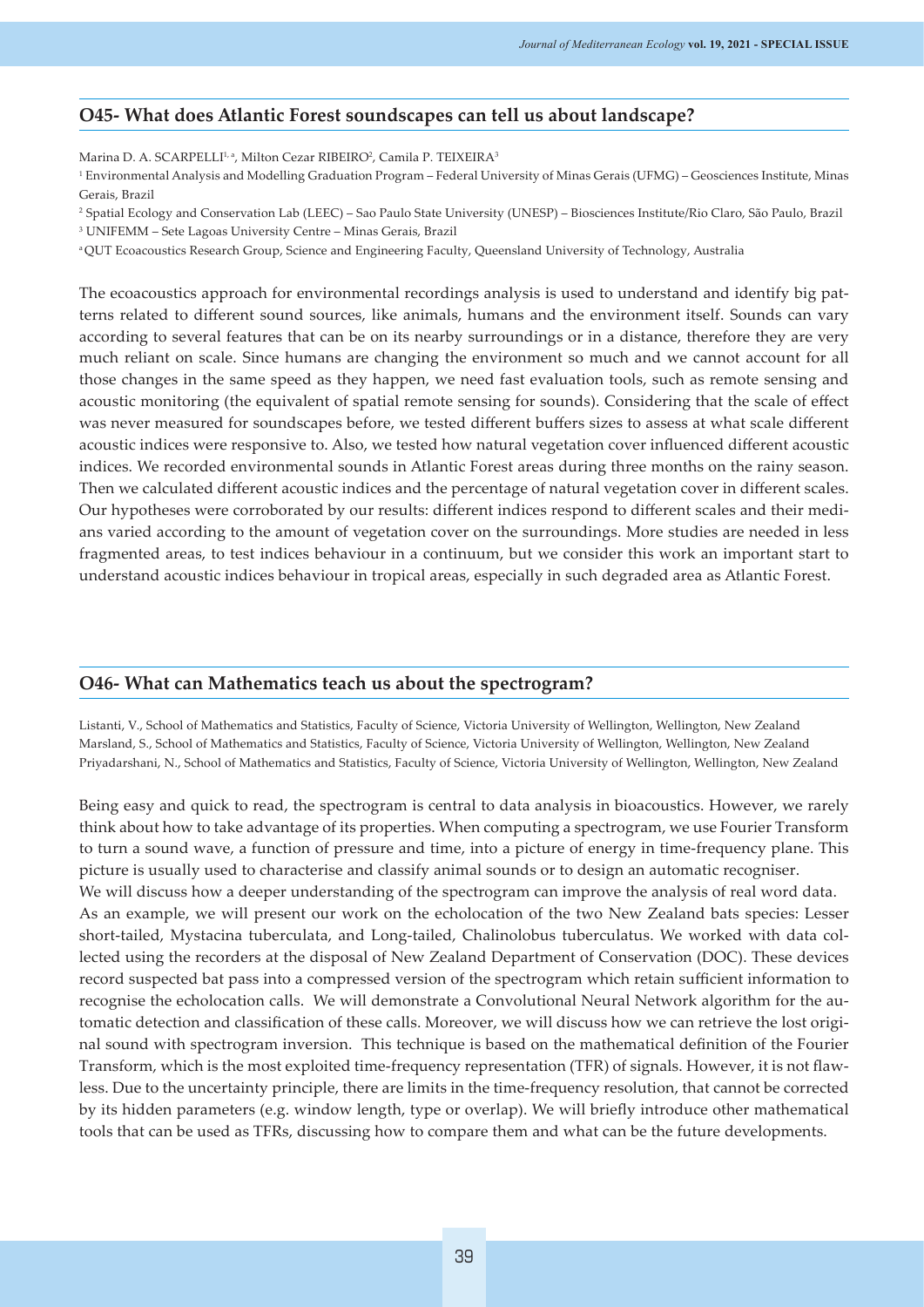#### **O47- Exploring phenological asynchrony between avian diversity and vegetation in temperate deciduous forests through bioacoustic monitoring and camera trapping**

Barnett, R., Institute of Biodiversity, Animal Health and Comparative Medicine. University of Glasgow, Glasgow, UK McGregor, A., Institute of Biodiversity, Animal Health and Comparative Medicine and School of Life Sciences. University of Glasgow, Glasgow, UK

White, S., Institute of Biodiversity, Animal Health and Comparative Medicine and School of Life Sciences. University of Glasgow, Glasgow, UK

Climate change has had significant effects on the phenology of spring-time vegetative growth and bird reproduction, however, increasing evidence exists that reproduction in long-distance migratory bird species is not keeping pace with the emergence of vegetation in temperate habitats. The aim of this study was to explore whether such asynchrony could be occurring in Scottish deciduous forests using acoustic monitoring and camera traps to track the phenologies of migrant birds and vegetation growth from January to July 2019. A series of images was obtained using time-lapse settings of camera traps to determine a 'greenness score' as vegetation emerged from winter dormancy. Simultaneous bioacoustic monitoring was used to estimate the arrival date of eleven species of singing passerine and the difference between green-up and arrival was calculated to measure the phonological interval. Acoustic indices were also calculated and compared against avian and invertebrate diversity, measured through mist-netting and trapping studies respectively, to determine whether acoustic diversity could be an effective measure of overall biodiversity before being compared with greenness index. The Bioacoustic Index was determined to be the most promising index for estimating avian diversity. The Bioacoustic Index and Normalised Difference Soundscape Index also showed strong positive associations with photoperiod, likely as a consequence of increased daylength triggering mating behaviour and increased bird song in the soundscape. Short-distance migrant species tended to arrive earlier than long-distance species, in keeping with trends observed elsewhere. In summary, there did appear to be phenological asynchrony between migrant birds and vegetation within these forests, however more work is needed to connect bioacoustic indices with measured avian and invertebrate diversity.

#### **O48- The acoustic diversity and complexity of the Maromizaha Forest Reserve, Madagascar**

Marco Gamba, Dept of Life Sciences and Systems Biology, University of Torino, Italy Valeria Torti, Dept of Life Sciences and Systems Biology, University of Torino, Italy Chiara De Gregorio, Dept of Life Sciences and Systems Biology, University of Torino, Italy Daria Valente, Dept of Life Sciences and Systems Biology, University of Torino, Italy Longo Miaretsoa, Dept of Life Sciences and Systems Biology, University of Torino, Italy Rose Marie Randrianarison, Group d'Étude et de Recherche sur les Primates de Madagascar, Antananarivo, Madagascar Teresa Raimondi, Dept of Life Sciences and Systems Biology, University of Torino, Italy Olivier Friard, Dept of Life Sciences and Systems Biology, University of Torino, Italy Livio Favaro, Dept of Life Sciences and Systems Biology, University of Torino, Italy Cristina Giacoma, Dept of Life Sciences and Systems Biology, University of Torino, Italy

The diversity of acoustic sensory systems and the complexity of acoustic stimuli in the environment shape how animals behave and interact with their surroundings. How the acoustic environment drives behavioral variation that can operate at short time scales can be ideally investigated in Madagascar rainforests. They represent a peculiar situation in which the human impact on managed forest areas led to the identification of different regions of increasing protection enforcement (e.g., touristic, research, and pristine). We focused our research on the ecoacoustics of different areas belonging to the touristic, research, and pristine regions. Our results showed that soundscape patterns changed significantly according to the different protection measures. The Acoustic Diversity Index of the pristine forest areas differed significantly from that of the research and the touristic regions, which instead did not show substantial differences between them. The Entropy H Index and the Acoustic Complexity Index showed that differences were mainly involving the research area versus the other two regions. We conclude that vegetation patterns strongly influence soundscape patterns in montane Malagasy rainforest and that this may result in behavioral adaptations of the critically endangered species living in these areas. In a scenario in which human impact determines an accelerated biodiversity loss, it will be essential to investigate how these indices may vary over time.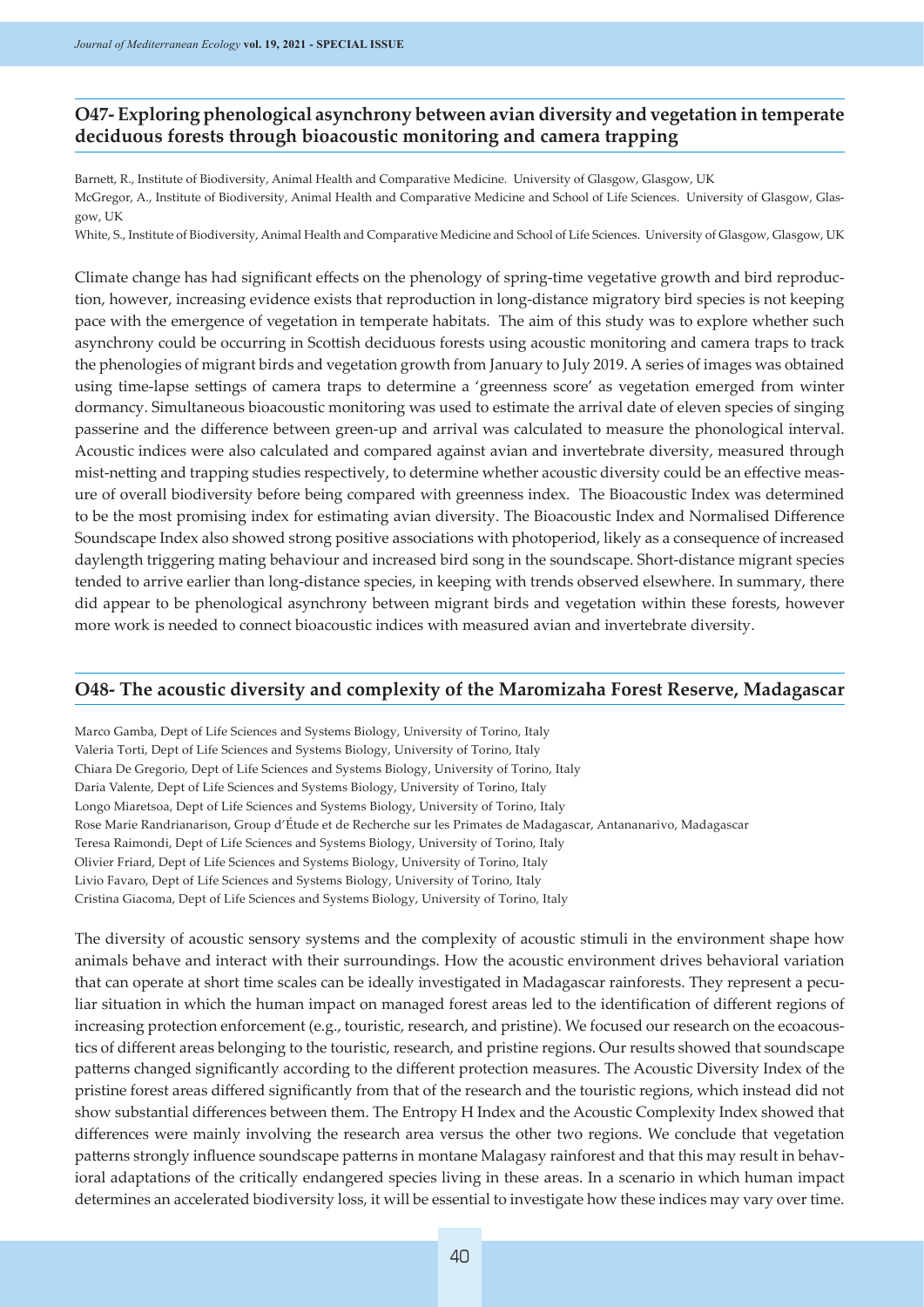#### **O49- At-sea acoustic tracking of seabirds: exploring the soundscapes of highly mobile predators during foraging**

Cerqueira, A. S., King's College London and ZSL Institute of Zoology, London, United Kingdom. Dawson, T. P., King's College, London, United Kingdom. Freeman, R., ZSL Institute of Zoology, London, United Kingdom. Phillips, R. A., British Antarctic Survey, Cambridge, United Kingdom.

Seabirds are very well-studied in comparison to other groups of animals with equivalent role in the marine environment; however, their behaviour at sea remains difficult to observe and understand, given that these animals are highly mobile, wide-ranging, can spend long periods of time in the open ocean and are often elusive. Recent advancements in the development of biologging technologies have led to the creation of improved, miniaturised sound recording devices that can be deployed directly on animals, enabling scientists to sample their soundscapes in a variety of settings, remotely.

In this study, we combine the use of miniature bird-borne audio recorders with GPS trackers to explore the soundscapes of two albatross species breeding at Bird Island, South Georgia, to investigate their behaviour and environmental context during foraging at sea. Our findings show that at-sea seabird sound recordings allow the precise characterisation of activities they engage in, helping to refine animal movement data, and that events detected through sound recordings are associated with the duration of seabirds foraging activities. We also found that seabird sound recordings permit pinpointing of specific locations at sea where birds congregate. Seabird soundscapes are a repository of useful information waiting to be explored, with potential to unveil new insights into seabird social behaviour and interactions with their environment. By developing our understanding of seabird activities during foraging and mapping the locations where specific behaviours at sea occur, we can inform policy to support seabird protection where and when it is most needed.

#### **O50- Acoustic monitoring of wetland habitats in dry regions (Kuwait): bird community dynamics related to migration**

Sarah Obaid, Institut de Systématique, Évolution, Biodiversité (ISYEB), Muséum national d'Histoire naturelle, CNRS, Sorbonne Université, EPHE, 57 rue Cuvier, 75005 Paris, France &

Frédéric Jiguet, Centre d'Écologie et des Sciences de la Conservation (CESCO), Muséum national d'Histoire naturelle, CNRS, Sorbonne Université, 57 rue Cuvier, 75005 Paris, France

Jérôme Sueur, Institut de Systématique, Évolution, Biodiversité (ISYEB), Muséum national d'Histoire naturelle, CNRS, Sorbonne Université, EPHE, 57 rue Cuvier, 75005 Paris, France

Wetland bird communities are particularly complex due to a mix between resident and migratory species. The arrival and departure of non-resident species induce important dynamics in terms of species richness and assemblage composition. These dynamics make the monitoring of wetlands rather complex. Wetlands in Kuwait play a very important role for biodiversity as a shelter for many migrant birds, a breeding habitat for residents and a non-breeding habitat for wintering birds, a foraging resource for many species. Artificial and constructed wetlands have helped with restoring several species that avoided coming to Kuwait. With the availability of shelters and food that these new wetlands offer, some species return back to winter or/and breed again.

So far, terrestrial eco-acoustic studies have mainly focused on tropical and temperate habitats but very rarely on open habitats such as wetlands. The main objective of this project is to use the eco-acoustic approach to monitor wetland sites in Kuwait, in order to better understand the local ecological dynamics and to help nature preservation. We plan to describe and monitor the wetland bird community dynamics of Kuwait at several sites. More specifically, we will comprehensively assess the bird population, phenology, turnover, and richness in Kuwait (objective 1), estimate of Alpha diversity using acoustic diversity indices (objective 2), and test the possibility to use acoustics to estimate the phenology of bird migration (objective 3).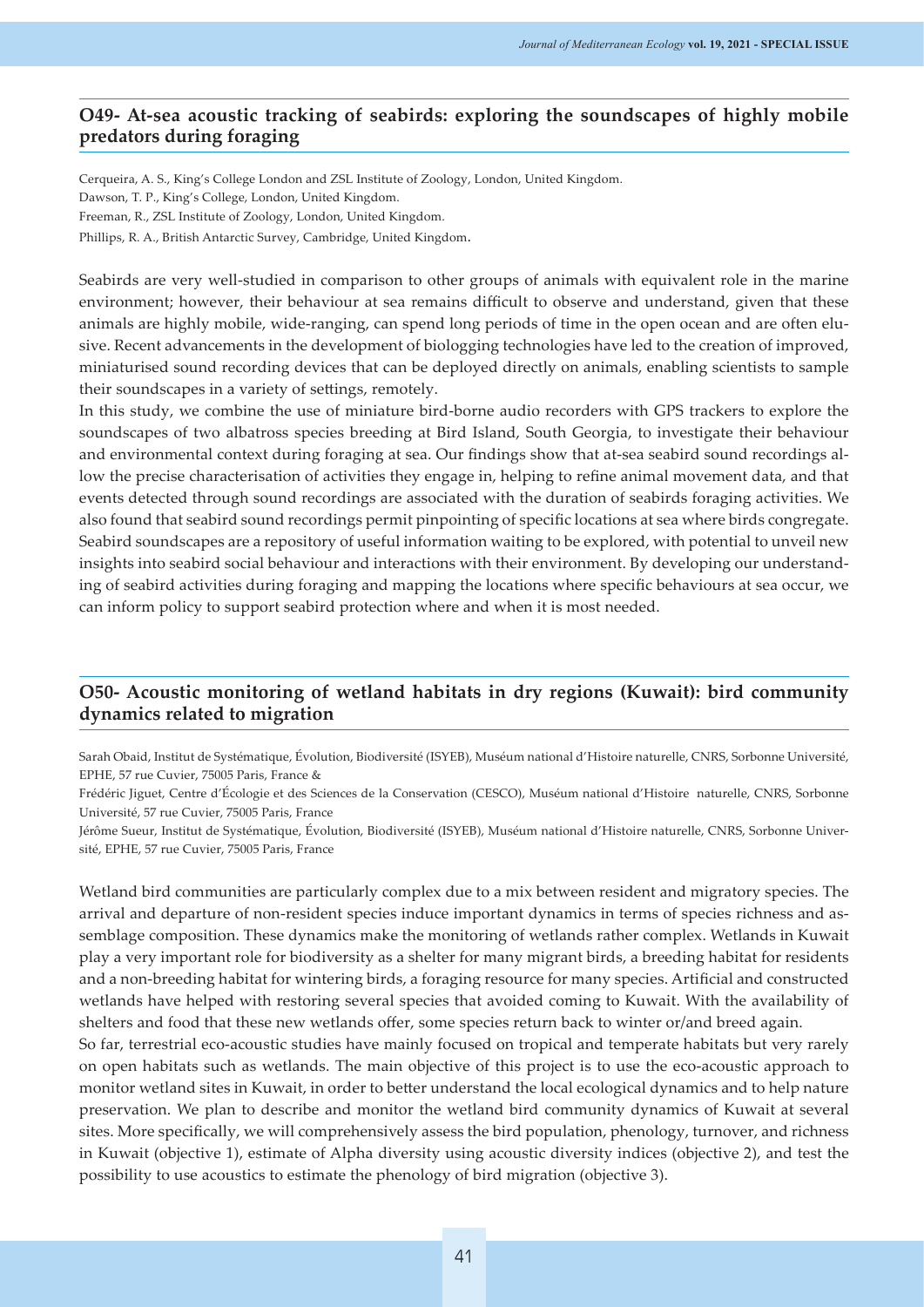#### **O51- Semiochemicals, semiophysicals and their integration for the development of innovative multi-modal systems for agricultural pests' monitoring and control**

Nieri, R., Department of Civil, Environmental and Mechanical Engineering, University of Trento, Italy; Research and Innovation Center, Fondazione Edmund Mach, 38010 San Michele all'Adige, TN, Italy

Anfora, G., Center for Agriculture, Food and Environment (C3A), University of Trento, 38010 San Michele all'Adige, TN, Italy; Research and Innovation Center, Fondazione Edmund Mach, 38010 San Michele all'Adige, TN, Italy.

Mazzoni, V., Research and Innovation Center, Fondazione Edmund Mach, 38010 San Michele all'Adige, TN, Ital

Rossi Stacconi, M. V., Research and Innovation Center, Fondazione Edmund Mach, 38010 San Michele all'Adige, TN, Italy.

Herbivorous insects are primarily thought to depend on olfaction and taste for their intra- and interspecific communication. Thus, semiochemicals (i.e., chemical signals) have been widely studied for pest management applications. However, given that pest behavior does not rely on just one communication modality, stimuli of physical nature, such as light, sounds and vibrations, can also be used to manipulate insect-insect or insectplant interactions. Moreover, stimuli of different natures can be combined in a multi-modal pest management program to increase the overall efficacy. Besides the widespread use of both chemical and physical signals in multimodal insect communication, the integration of stimuli has hardly been implemented for hardly any crop. This review introduces the term semiophysicals as opposed to semiochemicals and focuses on how pest behavior can be manipulated by discussing three main approaches; i) manipulation of pest orientation through attractive/repellent stimuli, ii) inhibition or promotion of specific pest behaviors and iii) interference with intraspecific communication through disruptive stimuli. For each approach, we provide examples of use of both semiochemicals and semiophysicals. Lastly, we describe the case study of the vineyard agroecosystem in the Trento province, where a multi-pest management program has been successfully developed, and we discuss future perspectives.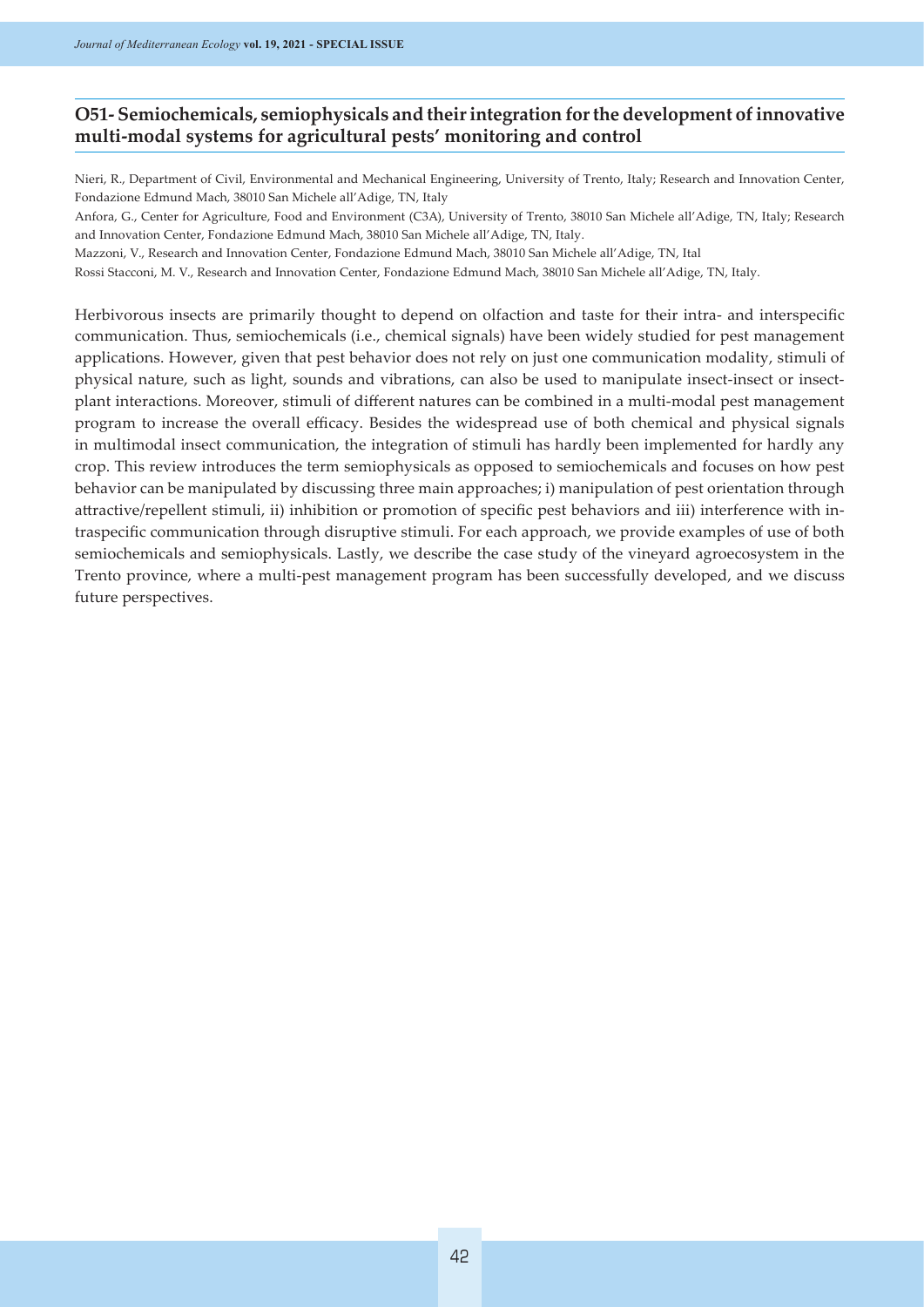#### **O52- Elucidating the acoustic dynamics of Indirana chiravasi with special emphasis on temperature and humidity**

Shashank Borkar<sup>\*,1</sup> and Nikhil Modak<sup>2</sup>

2 Bombay Natural History Society, Mumbai

Anuran amphibians use acoustic clues of their surroundings (extrinsic factors) to make their signals meaningful and decodable. Also, their morphology and anatomy (intrinsic factors) play an important role in responding to the environmental clues. Currently, we are investigating the effects of temperature and humidity of surroundings on the acoustic dynamics of Western Ghats endemic species Indirana chiravasi, from its type locality and role of body length, weight, and temperature of individual in responding to changes in surroundings. We realize the response of the species through call rate, average dominant frequency, atmospheric attenuation and speed of sound. The calls of fifty individuals which were recorded manually and analyzed for their temporal and spectral properties in Raven 2.0. We used Partial Least Square Regression (PLSR) approach to understand the interplay between dependent and predictor variables. The significance of the results was determined after Bonferroni sequential correction. Our results bolster known physical phenomenon that the speed of sound increases with increase in temperature ( $p < 0.0001$ ) while the same decreases with increase in humidity ( $p$ ) < 0.005). The atmospheric attenuation showed strong positive correlation to average dominant frequency (p  $< 0.0001$ ). Also, the average dominant frequency is strongly negatively correlated with body size (SVL) (p  $<$ 0.005). The call rate did not show any correlation with variations in temperature and humidity. To check if Temperature-Size rule fits to our model we checked dependency of SVL against Temperature. The SVL showed strong negative correlation ( $p < 0.0001$ ) with temperature which implies the fact that this species follows the temperature-size rule. However, this fact is worrying, as increase in temperature will favor smaller individuals which can produce higher frequencies than larger individuals which ultimately are attenuated more than lower frequencies thus taking a toll on acoustic facilitation of the species. These results become pertinent when we are expecting increase in average global temperature which may become acoustically detrimental to this species. Key Words: Biodiversity Hotspot, Climate Change, Temperature-Size Rule, Ecoacoustics

#### **O53- SOUND EARTH LEGACY**

Andrea Lamount Sound Earth Legacy

Summary; Sound Earth Legacy is a non-profit organization aiming to preserve the sounds of the earth and supporting pioneer scientific and environmental projects through sound and music. Discover their current projects in the presentation. The organization is open to new collaborations.

<sup>1</sup> Department of Zoology, Modern College of Arts Science and Commerce, Shivaji Nagar, Pune

<sup>\*</sup>shashankborkar57@gmail.com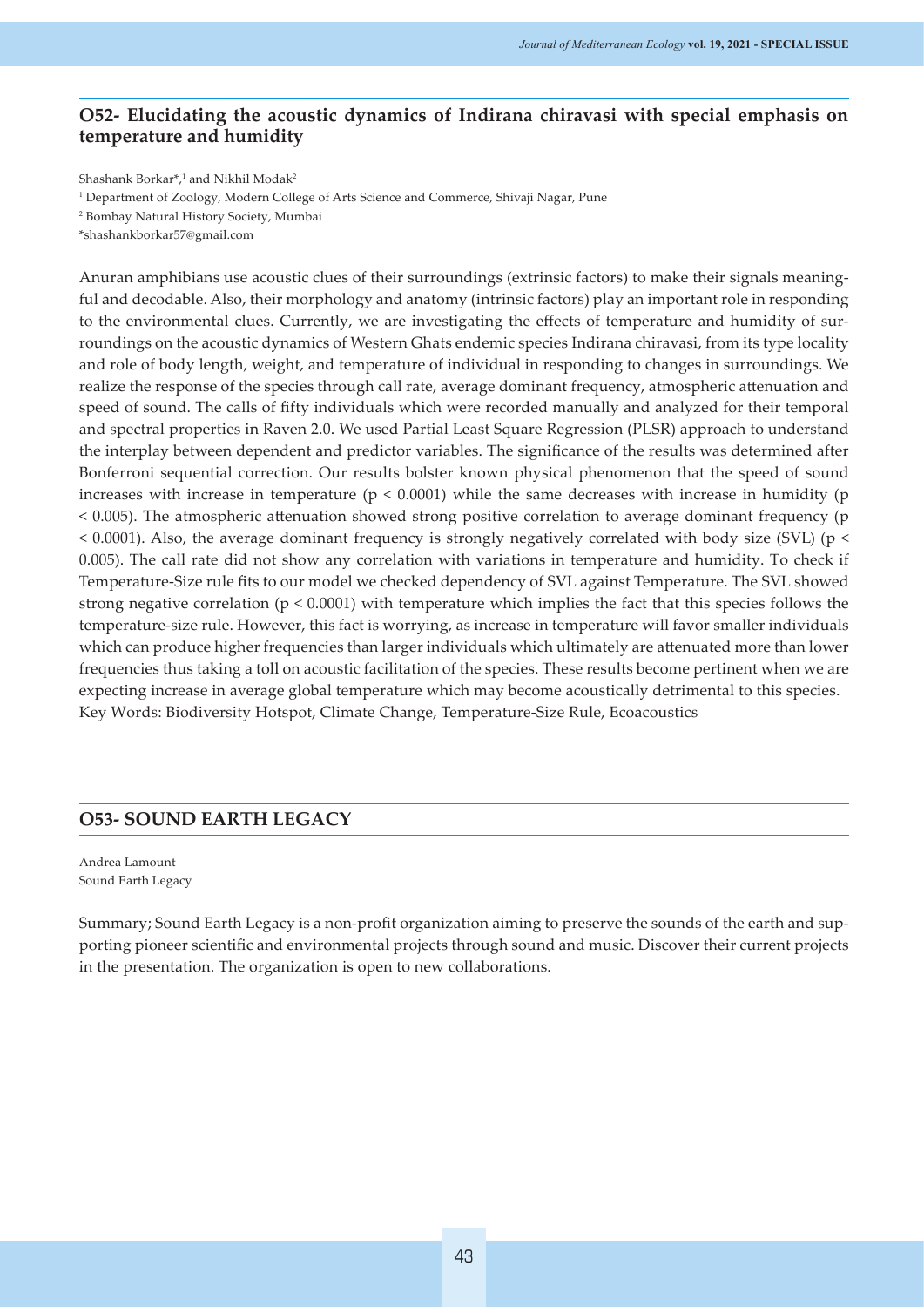#### **O54- Ecotremology - new insights into hidden ecosystems: a pioneer study in meadow habitats**

Šturm Rok, National Institute of Biology, Večna pot 111, SI - 1000 Ljubljana, Slovenia Juan José López Díez, National Institute of Biology, Večna pot 111, SI - 1000 Ljubljana, Slovenia Behare Rexhepi, National Institute of Biology, Večna pot 111, SI - 1000 Ljubljana, Slovenia Sueur Jérôme, Institut de Systématique, Évolution, Biodiversité (ISYEB), Muséum national d'Histoire naturelle, CNRS, Sorbonne Université, EPHE, 57 rue Cuvier, 75005 Paris, France Virant-Doberlet Meta, National Institute of Biology, Večna pot 111, SI - 1000 Ljubljana, Slovenia

In 2016, biotremology - study of mechanical communication by surface-borne waves, was defined as an independent scientific discipline. The transmission media (air vs solids) impose different constraints on signal propagation so organisms using different media follow different evolutionary paths.

In our work, we focused on meadow habitats from Slovenia. The vibroscape structure and dynamics were analyzed at different temporal scales, from diel variation to seasonal changes. Substrate vibrations were recorded from plant stems using laser vibrometers. Vibrational events were manually assigned to vibrational signal types (VST) according to their temporal and spectral characteristics. Vibrational signals are species- and sexspecific. Due to the lack of verified publicly available library of vibrational signals, only 13 out of 60 registered VSTs could be identified to species level.

The highest abundance of VSTs was observed at the beginning of July, when the vibrational community included 14 species with three VSTs dominating. The overlap of these signals in time and frequency domain was significantly smaller than it would be by chance. This reveal for the first time a partitioning of the vibroscape, which suggests existence of species interaction for communication channel. Diel variation in vibrational signaling activity was correlated with ambient temperature (Pearson  $r = 0.7$ ). Wind provided nearly constant background vibrational noise but higher wind velocities (> 0,8m/s) reduced the amount of biological component of vibroscape. Results also revealed differences in vibroscape composition between hairy sedge (*Carex hirta*) and hedge bedstraw (*Galium mollugo*) plants growing on the same meadow. The former included a higher VST richness and higher abundance turnover among individual plants, which may be attributed to plant geometry and host specific plant-animal interaction.

In summary, the vibroscape of a meadow revealed a rich and complex vibratory world which is not directly accessible to humans. Vibrational signaling is the most common form of mechanical communication, particularly common in arthropods, and as such, surface-borne mechanical waves are commonly present in environment and offer readily available and reliable source of information on ecological processes in hidden ecosystems.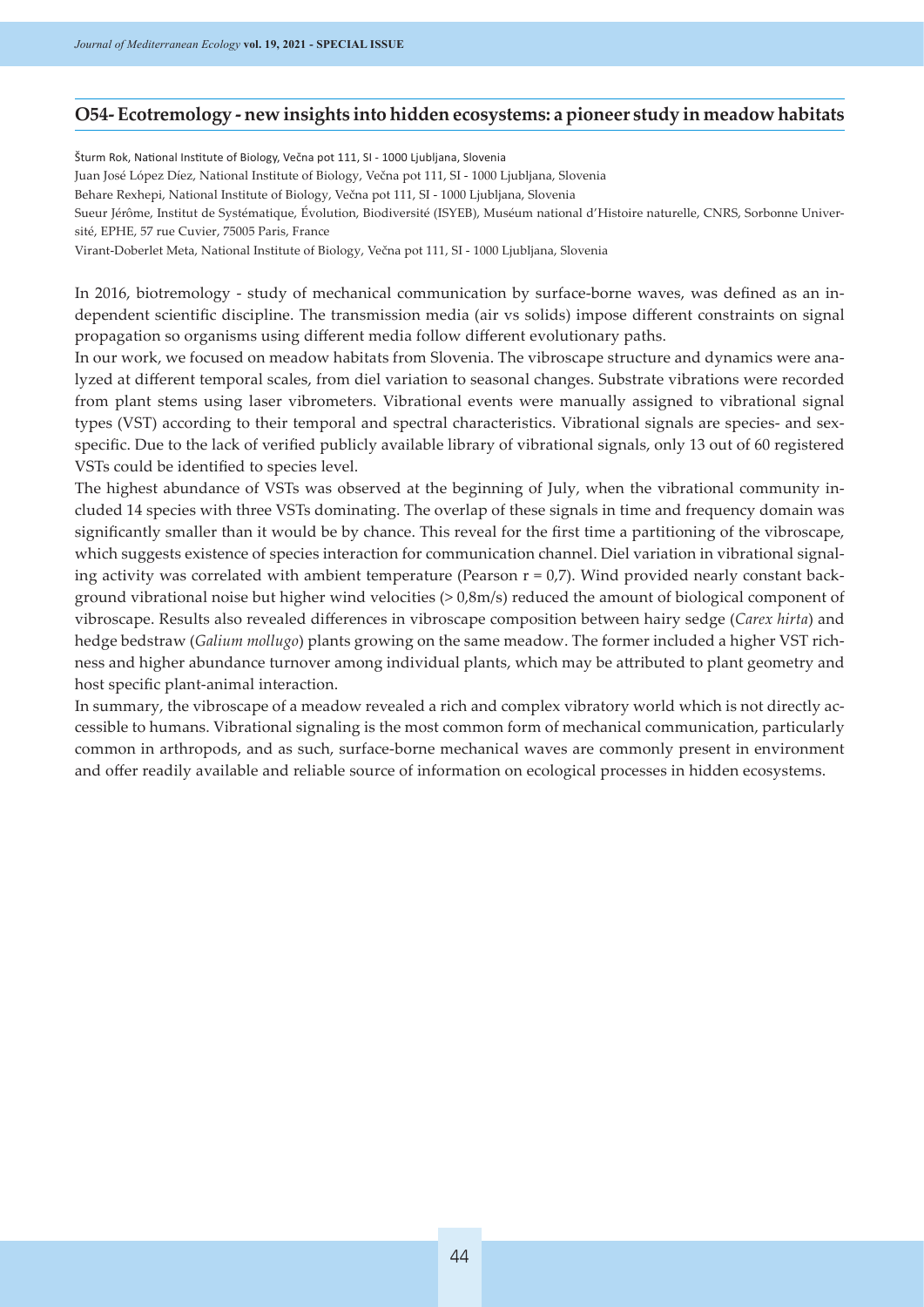#### **O55- Ecoacoustics as a novel tool for assessing pond restoration success: Results of a pilot study**

Jack Greenalgh - University of Bristol, UK

- 1. Ecoacoustics is increasingly being used to monitor species populations and to estimate biodiversity in marine ecosystems, but the underwater soundscapes of freshwater environments remain largely unexplored in this respect. Few studies exist concerning the acoustic diversity of ponds, but because aquatic plants and many arthropods such as Coleoptera and Hemiptera are known to produce sound, there is potential to use ecoacoustic techniques to monitor changes in biodiversity and conservation value.
- 2. This pilot study compares the underwater soundscapes of recently restored open-canopy ponds and unmanaged highly terrestrialized ponds situated in an arable agricultural landscape of North Norfolk, UK, in order to assess the benefits of farmland pond restoration.
- 3. Daytime sound recordings were made for 10 min in each pond and analysed primarily for arthropod stridulations. In addition, six commonly used acoustic indices were calculated to assess the soundscape biodiversity between the unmanaged and the restored ponds. The stridulations of three diving beetle species (Dytiscidae) were recorded in tank studies to assess the potential for individual species recognition from underwater sound capture.
- 4. Sound-type richness and abundance, as estimated by visually and aurally identifying arthropod stridulation from spectrograms, were significantly higher in the restored open-canopy ponds compared with the unmanaged terrestrialized ponds. In addition, the acoustic indices 'acoustic complexity' and 'biodiversity index' were significantly higher in restored open-canopy ponds than in unmanaged terrestrialized ponds.
- 5. The three dytiscid water beetle species recorded in a tank were found to produce distinctive and recognizable sounds, indicating potential to create an audio reference library that could be used for automatic acoustic monitoring of freshwater arthropods.
- 6. Pond soundscapes are rich in biological information and this study suggests that, with further development, automated passive ecoacoustic monitoring could be an effective non-invasive technique for assessing pond conservation value and pond restoration and management success.

#### **O56- Visualization and Data Science Advances in Soundscape Ecology**

Rosane Minghim, University College Cork, Ireland Liz Maribel Huancapaza Hilasaca, University of S˜ao Paulo, Brazil Fabio Felix Dias, University of S˜ao Paulo, Brazil Moacir Ponti, University of S˜ao Paulo, Brazil

The Science and Technology of soundscape ecology is bound to have a growing impact in the way natural environments are studied, managed and monitored. The amount and complexity of the data collected demand the development of better computational strategies that can evolve to automatic and semi-automatic data processing. At the current stage of data handling in soundscape ecology, the user must be in the center of the discovery process and there is the need for focused effort in developing and adapting data and visual analytics strategies to meet the challenge. Some of the challenges regarding the development of proper tools are:

1. the scale: the same source (recordings) is meant to support a large number of studies, from evaluation of diversity to recovering and estimating presence and abundance of particular species;

2. labelling: for many different applications, accelerating and automating labelling processes is paramount; and

3. feature analysis: from extracted features to neural network embeddings it is necessary to understand and explain to final users what they are meant to represent.

In this presentation we report on latest results and current developments in tackling these issues for the case of soundscape ecology. We describe tools for landscape and species discrimination by means of both extracted features and neural network embeddings. We reflect on the application of multidimensional visualisation and active learning strategies to support the labelling processes, and we illustrate the application of feature analysis strategies and their role in understanding segregation of soundscapes.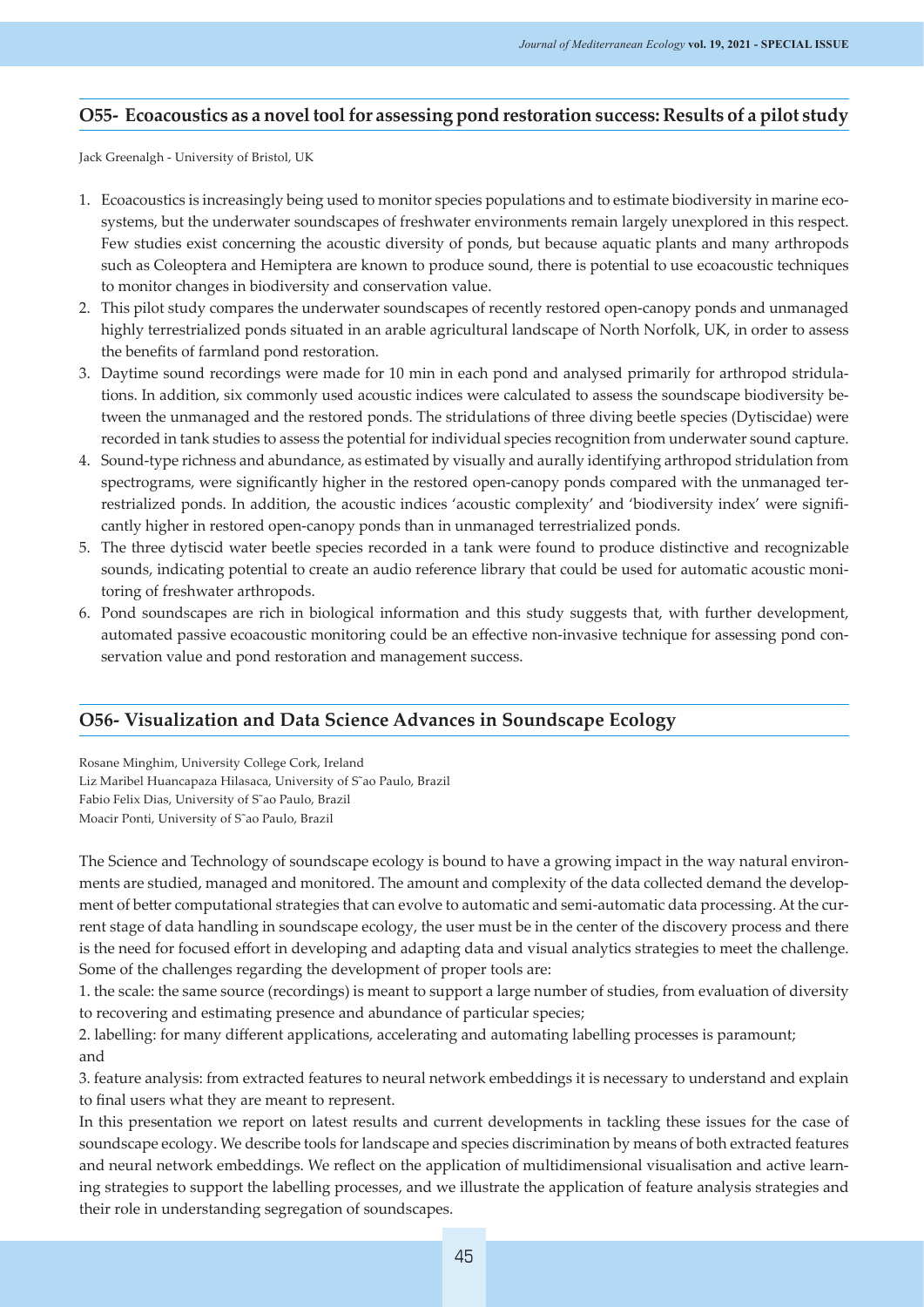#### **O57- Can we estimate marine biodiversity using sound recordings? Application of acoustic indices at Mozambique Island coral reefs**

Manuel Vieira, Departamento de Biologia Animal and cE3c - Centre for Ecology, Evolution and Environmental Changes, Faculdade de Ciências, Universidade de Lisboa, Portugal; MARE – Marine and Environmental Sciences Centre, ISPA-Instituto Universitário, Lisboa. Ricardo Duarte, Universidade Eduardo Mondlane, Maputo, Mozambique

Paulo J. Fonseca, Departamento de Biologia Animal and cE3c - Centre for Ecology, Evolution and Environmental Changes; Faculdade de Ciências, Universidade de Lisboa, Portugal.

Passive acoustic monitoring (PAM) is emerging as an easy, efficient and non-invasive tool to evaluate and monitor the marine environments. Interest in surveying techniques based on acoustic indices is growing among marine ecologists. However, the relation between acoustic indices and biodiversity is not clear for marine habitats. In this study we have tested the potential of three acoustic indices, namely the sound pressure level, the acoustic complexity index, and the temporal entropy, using 24h of acoustic continuous recordings on several sampling points at Mozambique Island coral reefs, to evaluate fish biodiversity. Fish species richness was visually surveyed at each recording place. Sound pressure level was used to segment the recording in percentiles of energy. Indices were averaged for three frequencies bandwidths: 10-1000 Hz, 1000-2000 Hz and full bandwidth up to 22050 Hz. The acoustic complexity index on the frequency bandwidth from 1000-2000 Hz was positively related with fish diversity (R2= 0.4). The average sound pressure level showed also a positive relation with fish diversity, especially if excluding the 0.01 and 0.99 percentiles. Temporal entropy showed no relations with fish diversity. These results suggest that bioacoustics indices can be used as a cost-effective tool to monitor marine environments, but further investigation is needed to interpret the indices values and standardize its use across habitats.

#### **O58- Bats on Waterways inside a City: Bioacustic Research in Brescia (Lombardy, Italy)**

Vincenzo Ferri, Christiana Soccini,

Centro Studi Naturalistici Arcadia, via Valverde 4, 01016 Tarquinia, Italy.

Urban waterways are important habitat for wildlife including bats: along them there may be important roosting sites, as crevices in stone work of old and modern bridges and they are also important foraging areas for these threatened mammals.

In the course of a broader research on distribution and situation of Chiroptera populations, bioacoustic surveys were carried out to record attendance and foraging activity of bats on waterways inside the city of Brescia. In the urban context rivers, streams and drainage ditches represent the only line of ecological permeability and connection between residual elements of naturalness in this territory.

Most of accessible sections of Garza and Garzetta torrents, of Mella river and of Naviglio Grande, N. Cerca and N. Inferiore were surveyed. Some sections, from historical times with a completely underground course, have been monitored at the beginning and end of the underground section. Searches were carried out between months of May and September of 2019, in 25 stations, with 13 bioacoustic detection sessions and 75 locations of 4 hours, for a total of 300 hours of recording, using 6 audio-ultrasonic microphones: 2 Ultramic 384K and 4 Ultramic 384K BLE (Dodotronic Srl, Castel Gandolfo, Italy), with sampling frequency of 384 kHz, on SD memory cards in wav files. Bioacoustic analysis of 1113 recorded bat passes (BP) allowed identification of 7 Chiroptera species, including Myotis daubentonii and Miniopterus schreibersii; Pipistrellus kuhlii (57.32% of the BP), Hypsugo savii (21.02%) and Pipistrellus pipistrellus (16.08%) were most common and ubiquitous species. General average Activity Index detected was 3.71 BP / h, with a maximum of 9.75 BP / h. Simultaneous use of ultrasonic detectors at the ends of investigated underground sections of Garza torrent has proved that bats do not roost there, but that they go on uncovered sections to feed flying invertebrates (Diptera Culicidae, Tipulidae, Chironomidae and Simulidae) in emergency from water or flying towards surrounding public lights.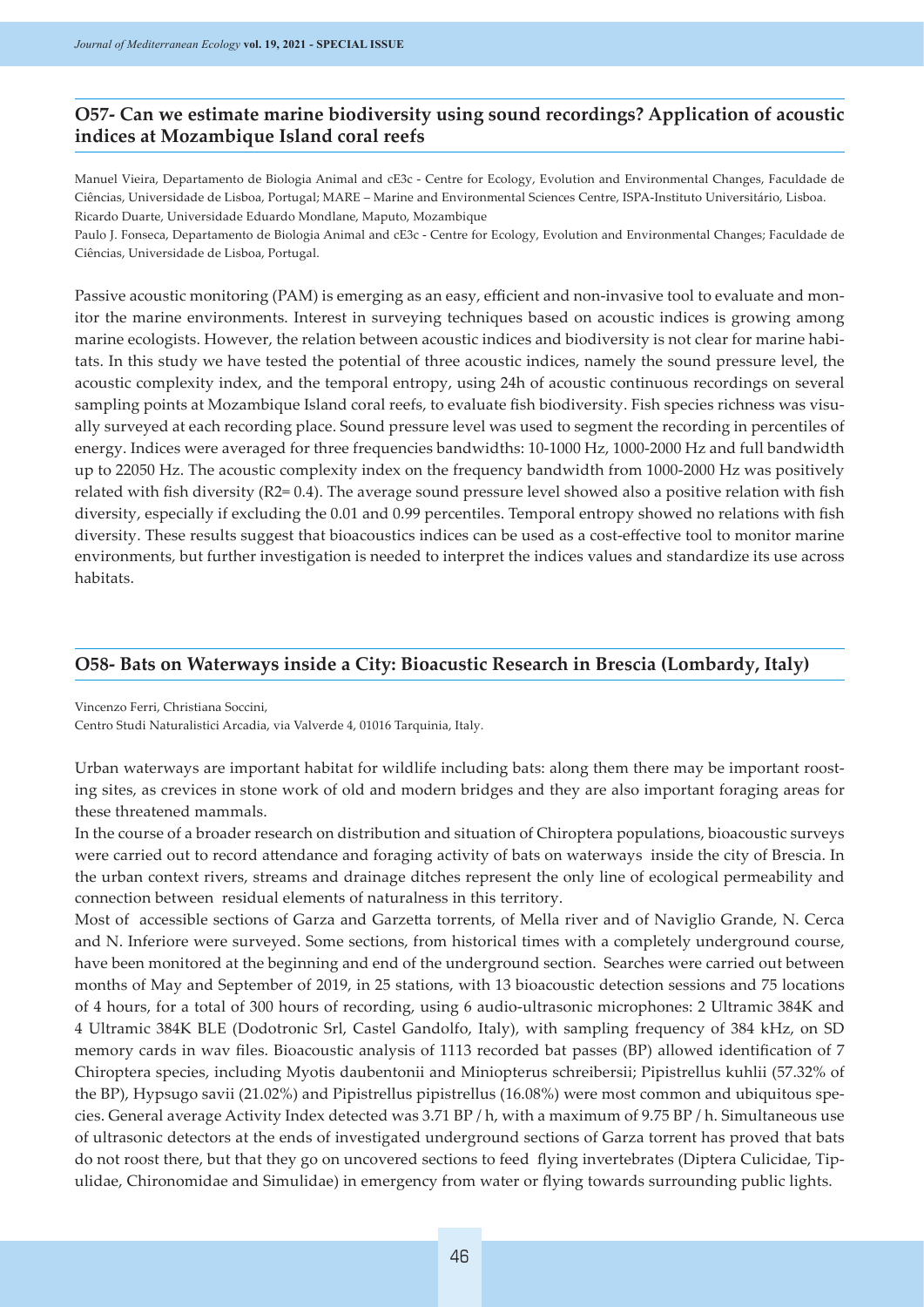#### **O59- Listening to climate change: a framework to forecast species spatial and phenological shifts using acoustic monitoring**

Llusia, D., Terrestrial Ecology Group, Science Faculty, Universidad Autónoma de Madrid, Madrid, Spain Desjonquères, C., Terrestrial Ecology Group, Science Faculty, Universidad Autónoma de Madrid, Madrid, Spain Márquez, R., Biodiversity and Evolutionary Biology Department, Museo Nacional de Ciencias Naturales, Madrid, Spain Beltrán, J.F., Department of Zoology, Universidad de Sevilla, Sevilla, Spain De Marco, P., Instituto de Ciências Biológicas, Universidade Federal de Goiás, Goiânia, Brazil Villén-Pérez, S., Global Change Ecology and Evolution group, Department of Life Sciences, University of Alcalá, Alcalá de Henares, Spain

Ecoacoustics offers a promising basis to explore the capacity of species to deal with climate change. The use

of eco-physiological data has been suggested to develop mechanistic models as a key tool in climate change research, although there is still a vast lack of information. Now passive acoustic monitoring may assist in filling this gap. Recording species calling behaviour over their distribution ranges allow us to estimate the climatic breadth of calling performance and provides a baseline for predictive models. Here, we introduce a general and transferable methodological framework to combine acoustic and biogeographic information aiming at forecasting both phenological and geographical shifts of calling behaviour in response to climate change. We develop two complementary approaches: a boundary model that is based on the recorded climatic breadth of calling and a regression model that fits acoustic activity and climate using generalized linear models. Using a study case based on a continuous acoustic monitoring of populations located at the thermal extremes of the species range, we test these two models, predicting present and future climatic suitability for calling behaviour of Iberian frogs. Both models have high and similar prediction accuracy, and forecast a phenological advance of acoustic activity and a northward and westward shift of suitable climatic conditions for calling behaviour by 2050 under RCP8.5 climatic scenario. Our results suggest that climate change could drive phenological and geographical shifts in the calling activity of the studied species. Our study demonstrates how acoustic monitoring techniques represent a valuable opportunity for the field of climate change research.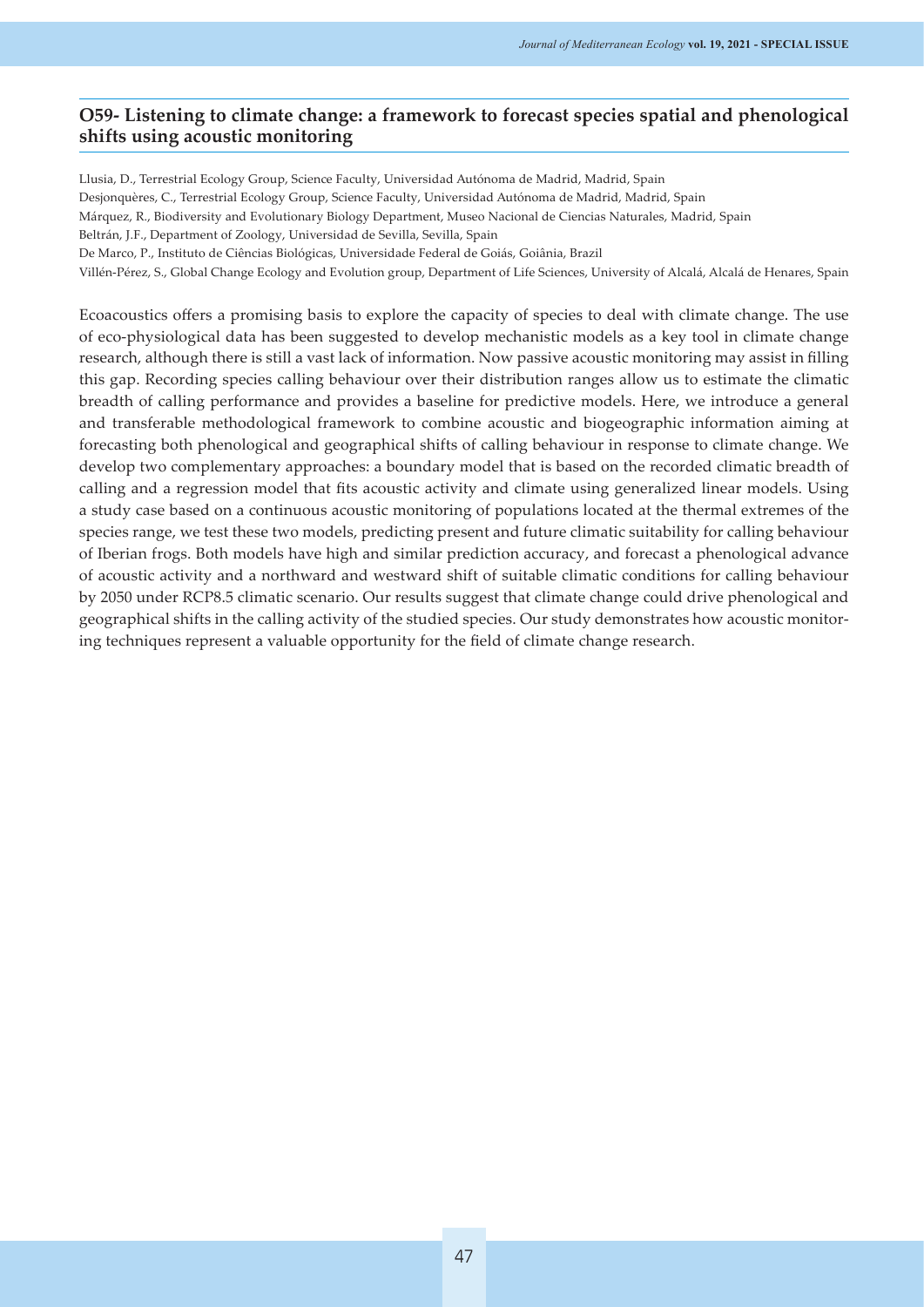#### **O60- Biogeography of fish sounds: Acoustic communities are tuned by the habitat**

Lucia Di Iorio<sup>1,2</sup>, Manon Audax<sup>1</sup>, Philippe Lenfant<sup>2</sup>, Julie Deter<sup>3,4</sup>, Cédric Gervaise<sup>1</sup>, Pierre Boissery<sup>5</sup>

- 1 CHORUS Institute, 115 rue des Alliés, 38100 Grenoble, France
- 2 CEFREM, Université de Perpignan, 52 avenue Paul Alduy, 66860 Perpignan

3 Andromède Océanologie, 7 place Cassan – Carnon plage, 34130 Mauguio, France

4 MARBEC, Univ Montpellier, CNRS, IFREMER, IRD, Place Eugène Bataillon, 34095 Montpellier, France

5 Agence de l'Eau Rhône Méditerranée Corse, Imm Le Noailles 62 La Cannebière, 13001 Marseille, France

Monitoring marine biodiversity and understanding their drivers across geographic scales is essential to preserve ecosystems functions and associated services. Monitoring marine habitats, their responses to environmental pressures or management actions is often challenging, in particular at large scales. Ecoacoustics is a promising avenue, yet the drivers of acoustic community composition remain unknown, as well as to which extent acoustic biodiversity can reflect environmental status and the effectiveness of protection measures. Here we unveil the biogeography of fish sounds of 27 coralligenous reefs across the North-Western Mediterranean, covering 2000km and three regions. We also applied community ecology principles to the fish sounds of a marine protected area (MPA) with different protection levels to evaluate how habitat and protection levels shape acoustic fish communities. We found 28 putative coralligenous fish sound types, which is twice as much as recorded in other Mediterranean habitats making coralligenous reefs an acoustic hotspot. 40% of these sounds are not found in other coastal habitats, thus likely specific to coralligenous reefs. Acoustic diversity differed between geographical regions. Ubiquitous sound types were identified, among these, sounds from top-predator species, and others more specifically related to the presence of ecosystem engineers (red coral, gorgonians), which are key players in maintaining habitat function. Depth, percent of coralligenous outcrops and habitat condition were the main determinants of acoustic community composition indicating that acoustic fish communities are related to benthic assemblages. We also found that acoustic community composition and diversity were mainly driven by the MPA's protection levels. Fully protected sites were more diverse and hosted more sounds from a few high-level predators than partially protected sites. This work reveals that acoustic biodiversity can contribute to habitat biogeography, depict habitat conditions, be indicative of protection levels, and infer information on ecosystem functioning. This is highly relevant for conservation and habitat monitoring.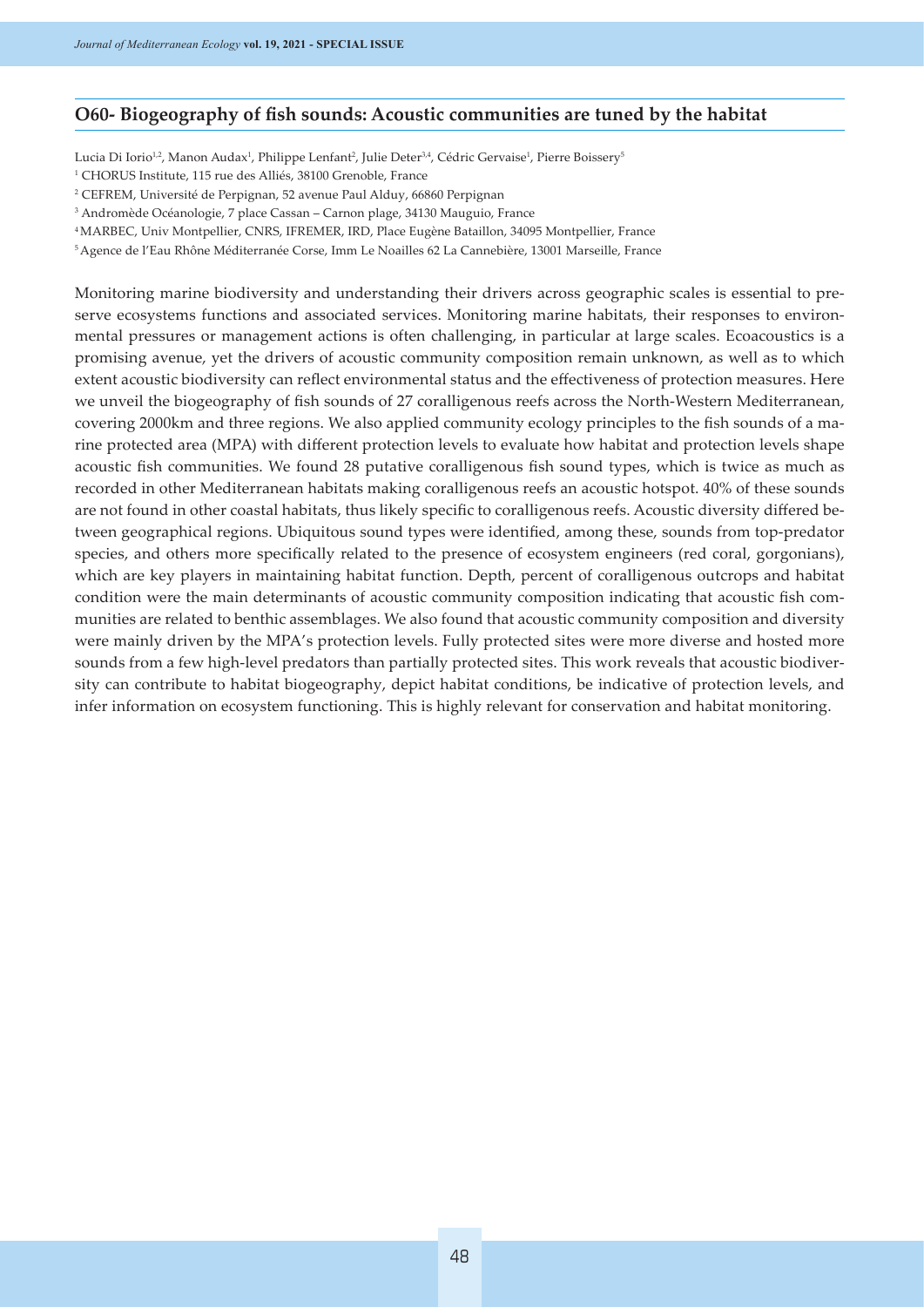#### **O61- Ecoacoustics in Support of Quiet Area Ecological Connectivity Plans**

Aggelos Tsaligopoulos, Acoustic Ecology Laboratory, Department of Environment, University of the Aegean, Mytilene, Lesvos, Greece, email: tsaligopoulos@env.aegean.gr

Stella Kyvelou, Department of Economics and Regional Development, School of Sciences of Economics and Public Administration, Panteion University of Social and Political Sciences, Athens, Greece, email: kyvelou@panteion.gr

Aimilia Karapostoli, School of Architectural Engineering, Democritus University of Thrace, Xanthi, Greece, email: akarapos@arch.duth.gr

Antonella Radicchi, Technical University Berlin, Institute of City and Regional Planning, Berlin, Germany, email: antonella.radicchi@tu-berlin.de Chris Economou, Acoustic Ecology Laboratory, Department of Environment, University of the Aegean, Mytilene, Lesvos, Greece, email: economou@env.aegean.gr

Yiannis G. Matsinos, Acoustic Ecology Laboratory, Department of Environment, University of the Aegean, Mytilene, Lesvos, Greece, email: matsinos@aegean.gr

Ecological connectivity is highly associated with conservation and could be described as the degree to which the landscape and hence the soundscape, facilitates or impedes the movement of species among resource patches at structural and functional level. Urban green areas and quiet areas offer a series of ecosystem services with a range of environmental, social and cultural opportunities for city dwellers. The specific areas could be perceived not as independent units, but as disconnected components of a landscape that require reconnection, within the urban environment. Apart from the structural characteristics of an urban landscape, environmental noise could pose as a non-physical barrier that impedes ecological connectivity at a functional level. The overall purpose of this research is to support the ecological connectivity scheme of two quiet areas in Mytilene (Lesvos Island, Greece). By means of sound recordings, several acoustic biodiversity indices, provided by the multidisciplinary field of ecoacoustics, were extracted. The noise maps created using noise prediction software highlighted the effects of noise amongst the two quiet areas. Furthermore, the visualization of the Acoustic Complexity Index inside and in between the two quiet areas highlighted the differentiation of the diversity levels and therefore the spots that are highly affected by noise at both, functional and structural level.

#### **O62- Soundscape and bird community at the Braulio Carrillo National Park, Costa Rica, related to highway 32**

Mónica Retamosa Izaguirre<sup>1</sup>, David Segura Sequeira<sup>2</sup>, Jimy Barrantes Madrigal<sup>1</sup>, Manuel Spínola Parallada<sup>1</sup>, and Oscar Ramírez Alán<sup>3</sup>'

<sup>1</sup> Instituto Internacional en Conservación y Manejo de Vida Silvestre, Universidad Nacional, Costa Rica, <u>mretamos@una.cr</u>

2 Reserva Natural Las Arrieras

3 Escuela de Ciencias Biológicas, Universidad Nacional, Costa Rica

Natural areas are being increasingly disturbed by vehicular traffic on roads. In Costa Rica, 41.2% of protected areas are directly or indirectly influenced by roads. Many studies have associated road disturbances with noise, but the possible causes are multiple and often times intercorrelated. We characterized the soundscape and bird community in two study sites at the Braulio Carrillo National Park (BCNP) of Costa Rica, selected according to the distance to highway 32, a national road of high vehicular traffic that crosses the BCNP: "Quebrada" (contiguous to the road), and "Ceibo" (20 km away from the road). We conducted four visits to each site from June 2017 to August 2018. We sampled the soundscape (using sound recordings), bird community (using point counts) and vegetation structure complexity (using vegetation plots and photos) in 12 sampling points in each area. We obtained 11 acoustic indices and 4 bird indices derived from point counts. Ceibo bird community was mainly composed by forest birds, while in Quebrada we also found birds from open areas. Quebrada presented a more open forest structure and lower density of trees and shrubs; lower evenness and higher acoustic complexity, higher bioacoustic activity and sound pressure level; higher bird abundance and richness. Ceibo showed a higher density of trees and shrubs, higher complexity of vegetation structure, higher proportion of biophonies than anthrophonies, and an acoustic community with higher diversity and entropy. Acoustic community seemed to be more diverse and better partitioned in the least disturbed site Ceibo; while less even in the most altered site Quebrada, where niches were created for open areas birds by the road effect on vegetation structure and the presence of the adjacent "Rio Sucio" river canyon. Soundscapes seemed to properly reflect the habitat condition, and are promising for evaluating the ecological condition of a site.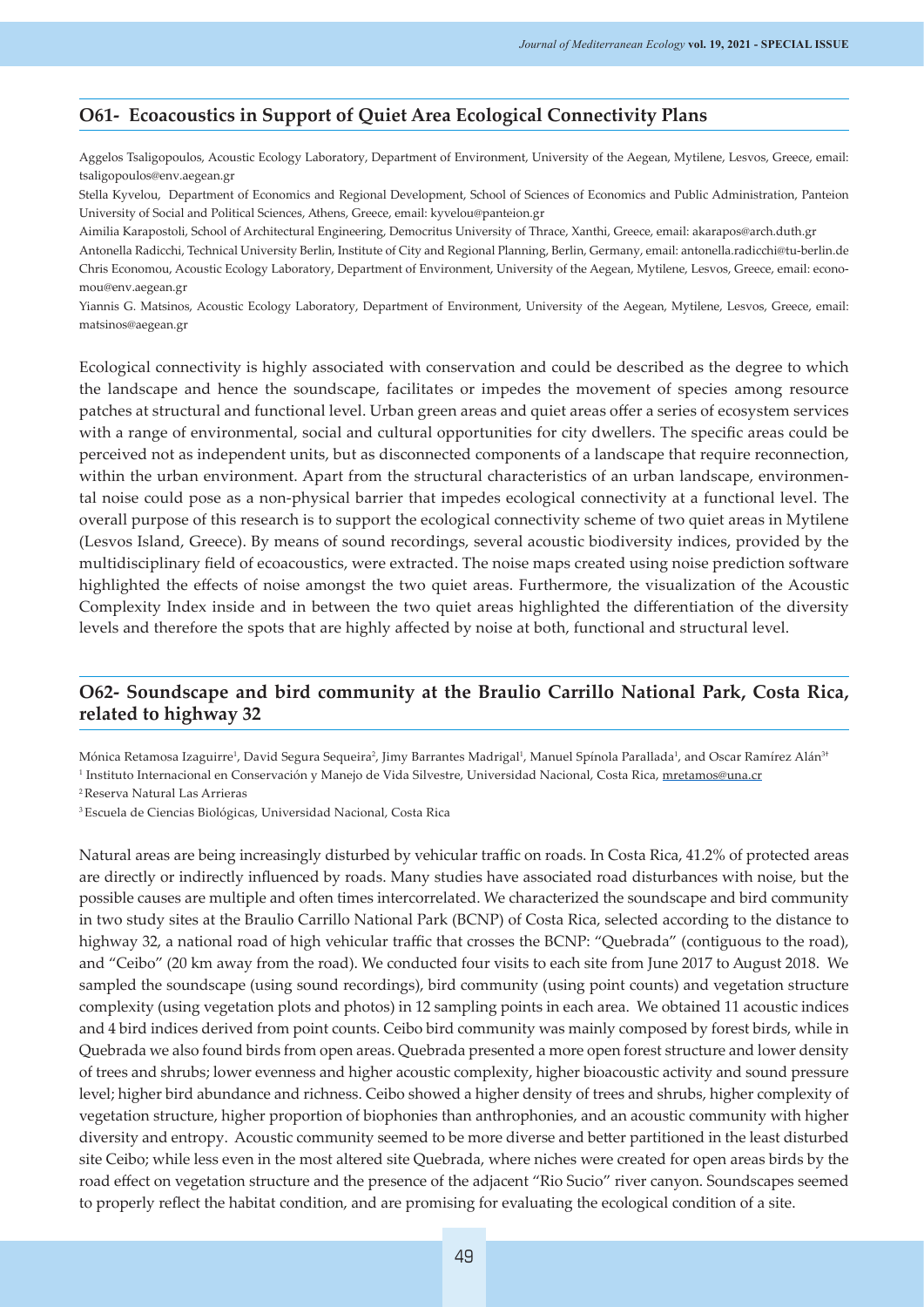#### **O63- Tuning acoustic communities: phylogenetic, functional and acoustic beta diversity**

Manzano, M.C.R., Programa de Pós-graduação em Evolução e Diversidade, Universidade Federal do ABC, São Paulo, Brazil. Sugai, L.S.M., Departamento de Ecologia, Universidad Autónoma de Madrid, Madrid, Spain. Sawaya, R.J., Centro de Ciências Naturais e Humanas, Universidade Federal do ABC, São Paulo, Brazil.

Llusia, D., Departamento de Ecologia, Universidad Autónoma de Madrid, Madrid, Spain.

How biophonies vary across ecological communities has been a central topic in Ecoacoustics. In each region, acoustic diversity is determined by local (alpha) and between-sites (beta) variation in sounds. While alpha diversity has been widely investigated, little is known about beta acoustic diversity. Anuran amphibians offer ideal models to tackle acoustic space-related questions and its relationship with acoustic diversity. As such, an increase in species richness is generally followed by increased local acoustic diversity. However, we still lack an understanding of how acoustic spaces vary between communities. Here, we investigated the acoustic features and composition of anuran communities in the Atlantic Forest by sampling ten different ponds in southeastern Brazil, between September 2018 and March 2019. Acoustic space can be characterized in different ways, mostly through the use of remote recorders. In this work, we explored an alternative approach based on directional recordings that estimate the occupation of frequency bins (10 classes between 650Hz and 6500Hz) for two acoustic parameters of advertisement calls: i) dominant frequency and ii) frequency ranges. We then calculated an overall beta diversity index based on the Sørensen-based multiple-site dissimilarity and assessed its turnover and nestedness components. We found a large variation in species composition and acoustic composition of communities based on dominant frequency, mainly determined by the turnover component. By evaluating communities' pairwise similarities, we observed that similarities in dominant frequency across communities were correlated with compositional similarities, different from what was observed for the frequency range. Such findings indicate that acoustic spaces derived from "high resolution", as dominant frequency, seem to be more efficient represent actual patterns of biological variation across communities. Still, it remains to explain the variation in cross-communities acoustic composition that are unrelated to compositional differences.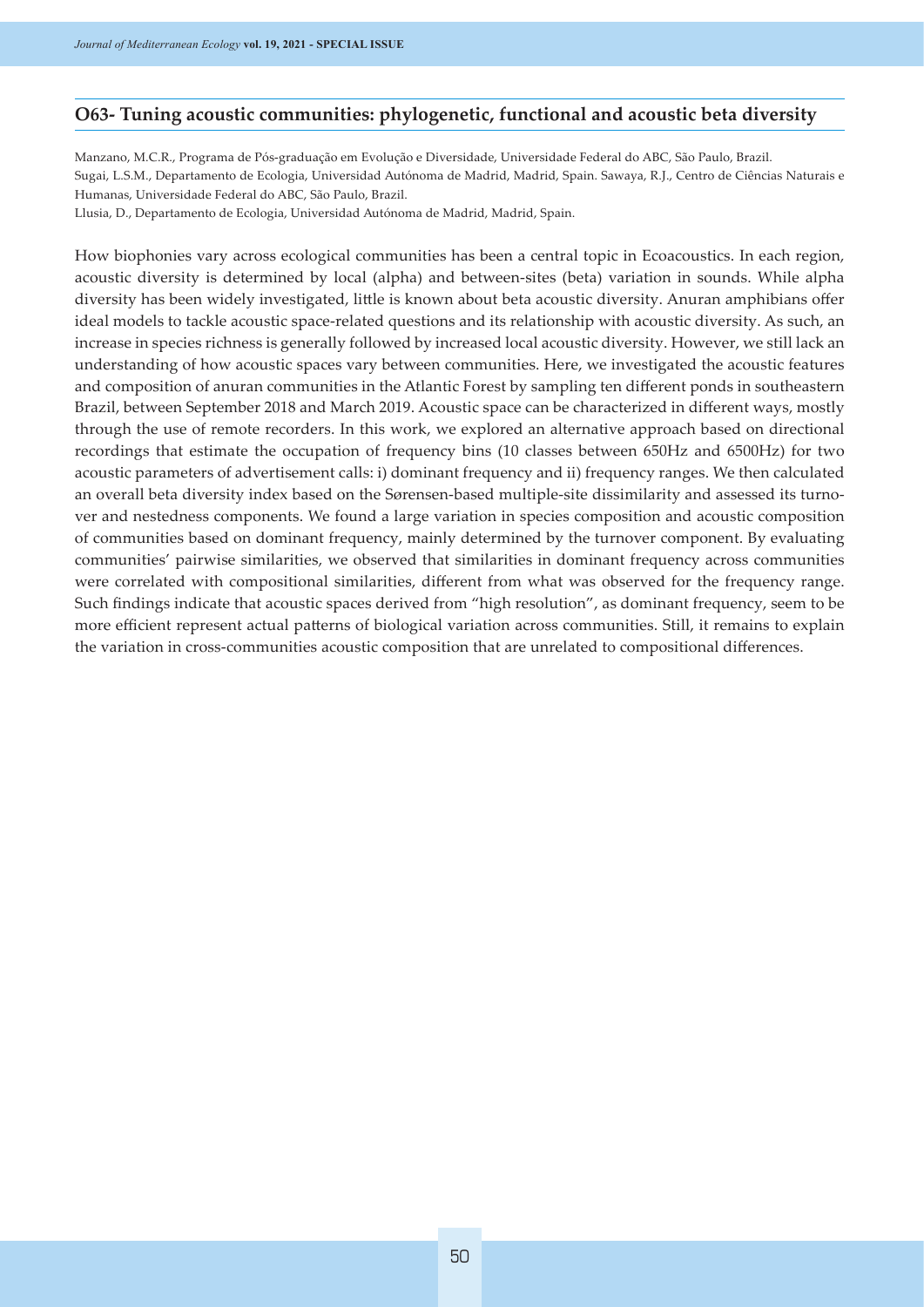#### **O64- What is a Soundscape ? : New perspectives based on a functional representation**

Grinfeder, E., Institut de Systématique, Évolution, Biodiversité (ISYEB), Muséum national d'Histoire naturelle, CNRS, Sorbonne Université, EPHE, Université des Antilles, 57 rue Cuvier, 75005 Paris, France and Equipe Audition, Laboratoire Psychologie de la Perception, Centre National de la Recherche Scientifique, Departement d'Etudes Cognitives, Ecole normale supérieure, Université Paris Sciences & Lettres, 29 Rue d'Ulm, 75005 Paris, France

Haupert, S., Institut de Systématique, Évolution, Biodiversité (ISYEB), Muséum national d'Histoire naturelle, CNRS, Sorbonne Université, EPHE, Université des Antilles, 57 rue Cuvier, 75005 Paris, France

Lorenzi, C., Equipe Audition, Laboratoire Psychologie de la Perception, Centre National de la Recherche Scientifique, Departement d'Etudes Cognitives, Ecole normale supérieure, Université Paris Sciences & Lettres, 29 Rue d'Ulm, 75005 Paris, France

Sueur, J., Institut de Systématique, Évolution, Biodiversité (ISYEB), Muséum national d'Histoire naturelle, CNRS, Sorbonne Université, EPHE, Université des Antilles, 57 rue Cuvier, 75005 Paris, France

The concept of soundscape was coined to describe a given acoustic environment and to highlight the complex ecosystemic mechanisms that explain its structure. Several definitions of soundscapes have been proposed based on musical, acoustical and ecological perspectives. However, the cause-effect mechanisms that underlie soundscapes are often overlooked. In addition, the term "soundscape" is often used in an ambiguous way, pointing to both objective and subjective realities. Through a transdisciplinary review, we tried to identify and understand the relationships between the main biotic and abiotic factors that condition non-anthropogenic terrestrial soundscapes. We used a source-filter approach to describe sound sources, sound propagation phenomena and receiver's characteristics. We crossed-referenced inter-disciplinary information in order to identify links between factors, sound sources and filters. We organized those relationships and the associated references in a functional diagram. Finally, we used this representation to question the different uses and meanings of the "soundscape" concept found in the literature. We then defined three separate operational notions : soundscapes, acoustic scenes and interpretations. This study brings a new systematic approach to soundscapes that can help ecoacousticians, bioacousticians, psychoacousticians and environmental managers to better understand soundscapes and protect natural areas in a more significant way.

#### **P65- An ecoacoustic study of urban forest landscape of National Capital Region of Delhi**

Jaiswal, A., School of Life Sciences, Jawaharlal Nehru University, New Delhi, India Oliveira, E.G., Department of Physiology & Behavior, Federal University of Rio Grande do Norte, Natal, Brazil Sousa-Lima, R.S., Department of Physiology & Behavior, Federal University of Rio Grande do Norte, Natal, Brazil Kumar, K., School of Environmental Sciences, Jawaharlal Nehru University, New Delhi, India

Ecoacoustic approach to characterize different soundscapes and its biological and non-biological components have become a widely accepted tool for monitoring habitats and its biodiversity in a particular environment. In present study, we selected five different forest sites in the National Capital Region of Delhi. We chose three different locations at each site, one at the edge of a road and others two within interior of the forest to also examine the effect of anthropogenic noise. We recorded 24h continuous ambient soundscape at these locations for consecutive five days using SWIFT autonomous recorders between April to June of 2019. We used AnalysisPrograms.exe developed by Ecoacoustics Research Group, University of Queensland to generate 24h false-colour spectrograms for visualization and to calculate different acoustic indices (AIs) for analysis. We investigated 1) how do the AIs vary across different forest sites and 2) how do they differ at locations with different anthropogenic noise conditions within each site. We examined particularly two indices namely Acoustic Complexity Index (ACI) and Normalized Difference Soundscape Index (NDSI). Our result showed that both the indices were significantly different at different forest sites showing high values for the site with high degree of native condition and minimal anthropogenic disturbance. However, within each forest site ACI values did not differ much at the three different locations but NDSI values were significantly able to reflect the varied presence of anthropogenic noise at the locations and were lower at locations close to road compared to the interior ones. The results shows the applicability of acoustic indices to characterize different habitats under different anthropogenic influences which can further be used for long term monitoring and conservation purposes.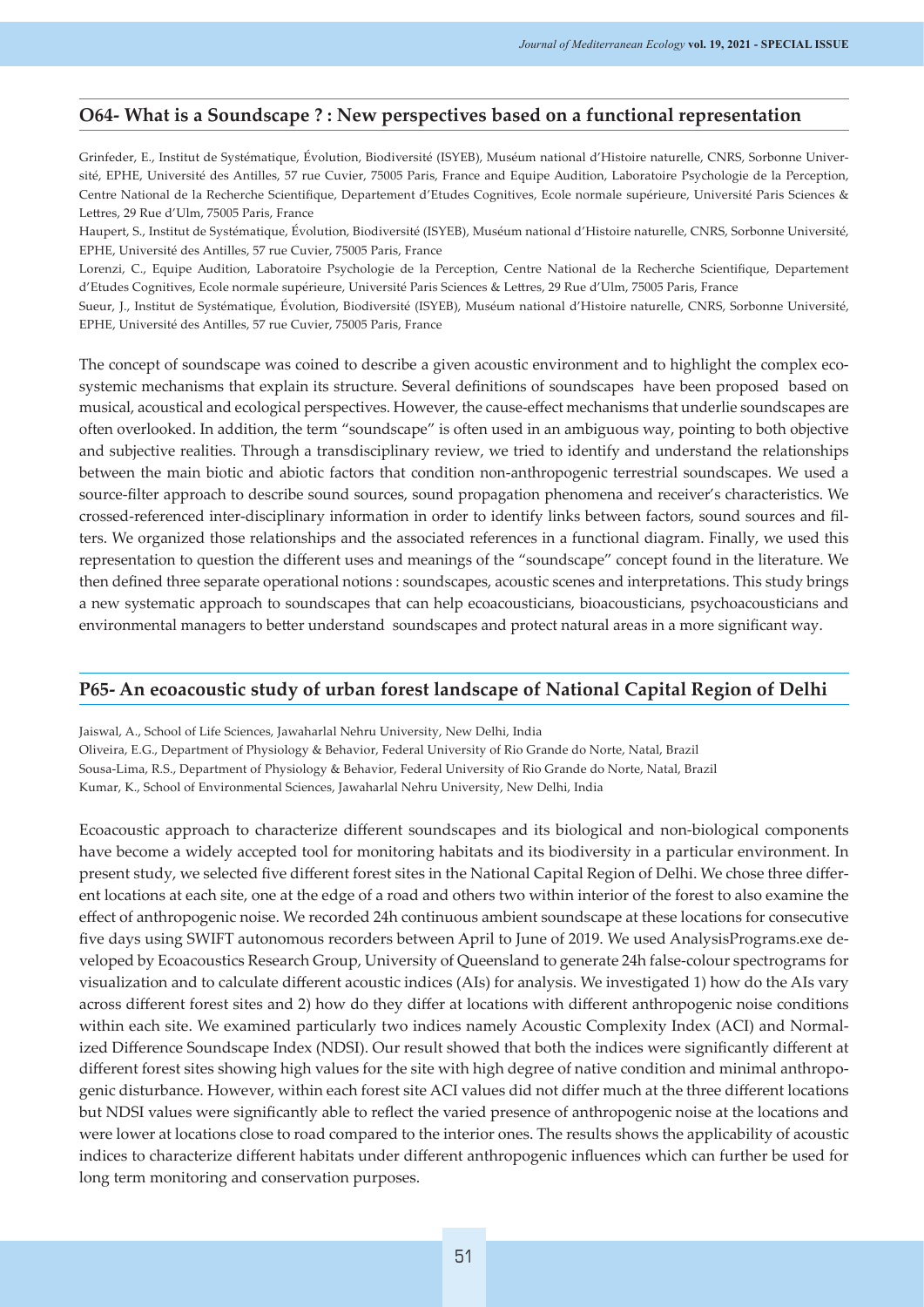#### **O66- Tropical acoustic diversity: monitoring of a seed disperser, the White throated toucan**

Ducrettet, M., Institut de Systématique, Évolution, Biodiversité (ISYEB), Muséum national d'Histoire naturelle, CNRS, Sorbonne Université, EPHE, 57 rue Cuvier, 75005 Paris, France

Forget, P.-M., Mécanismes adaptatifs et Évolution (MECADEV), Muséum national d'Histoire naturelle, CNRS, 1 avenue du Petit Chateau, 91800 Brunoy, France

Ulloa, J. S., Institut de Systématique, Évolution, Biodiversité (ISYEB), Muséum national d'Histoire naturelle, CNRS, Sorbonne Université, EPHE, 57 rue Cuvier, 75005 Paris, France & Instituto de Investigación de Recursos Biológicos Alexander von Humboldt, Av. Circunvalar No. 16-20 Venado de Oro, Bogotá D.C., Colombia

Yguel, B., Centre d'Écologie et des Sciences de la Conservation (CESCO), Muséum national d'Histoire naturelle, CNRS, Sorbonne Université, 57 rue Cuvier, 75005 Paris, France

Gaucher, P., Laboratoire Ecologie, Evolution, Interactions des Systèmes Amazoniens, USR 3456 CNRS,Université de Guyane, Cayenne, France

Princé, K., Université de Lyon, F-69000, Lyon ; Université Lyon 1; CNRS, UMR5558, Laboratoire de Biométrie et Biologie Evolutive, F-69622 Villeurbanne, France & Centre d'Écologie et des Sciences de la Conservation (CESCO), Muséum national d'Histoire naturelle, CNRS, Sorbonne Université, 57 rue Cuvier, 75005 Paris, France

Haupert, S., Sorbonne Université, CNRS UMR 7371, INSERM UMR S 1146, Laboratoire d'Imagerie Biomédicale, Paris, France

Sueur, J., Institut de Systématique, Évolution, Biodiversité (ISYEB), Muséum national d'Histoire naturelle, CNRS, Sorbonne Université, EPHE, 57 rue Cuvier, 75005 Paris, France

Seed dispersers play a key role in the structure and dynamics of tropical forests. At the time of the Anthropocene with direct (defaunation) and indirect (habitat degradation, climate changes) impacts on wildlife, monitoring seed disperser populations is crucial for tropical conservation. Using ecoacoustics methods, we tracked in a lowland forest of French Guiana the populations of a major seed disperser, *Ramphastos tucanus* the White throated toucan, in a context of human pressure (hunting, logging, agriculture). We deployed an acoustic survey based on nine automatic recorders over 29 days at the beginning of the rainy season. We gathered weather data and described with GIS tools the habitat used by *R. tucanus* around each recorder. The vocalizations of *R. tucanus* were automatically identified in 22,490 recordings through a template matching method that had an area under the curve (AUC) of the Receiver Operating Characteristic curve (ROC) of 0.9184. The variation of vocal activity at spatial and temporal scale was assessed with a generalized mixed model. The automatic system detected a total of 1,748 recordings with toucans' vocalizations. The rainfall could have a positive delayed effect on vocal activity so that *R. tucanus* seems to be more active before heavy rains. There is a diel pattern of *R. tucanus* vocalization with two peaks at 6 am and 6 pm. There was no major effect of habitat on vocal activity due to a few differences between recording sites. There was a higher vocal activity in the highest logged site compared to the agricultural one. Acoustics was a reliable strategy to monitor toucans as it revealed a clear temporal pattern and indicated a human footprint impact. This later impact could be related not only to the toucans but to the interaction within a community of seed dispersers.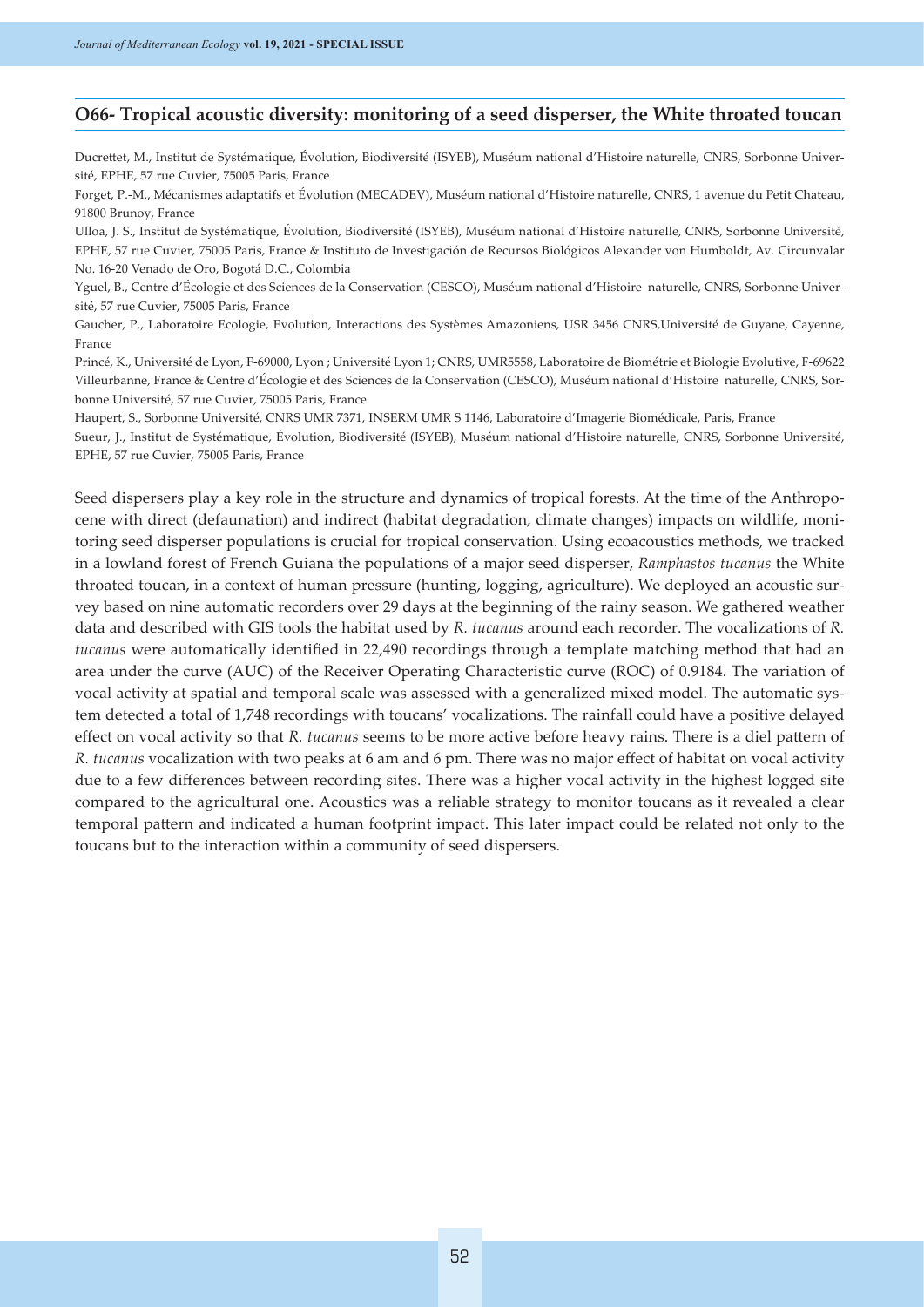#### **O67- Acoustic indices perform better when applied at ecologically meaningful time and frequency scales**

#### Oliver Metcalf

Manchester Metropolitan University, Manchester, UK

Acoustic indices are increasingly employed in the analysis of soundscapes to ascertain biodiversity value. However, conflicting results and lack of consensus on best practices for their usage has hindered their application in conservation and land-use management contexts. Here we investigate whether the sensitivity of acoustic indices to ecological change and fidelity of acoustic indices to ecological communities are negatively impacted by signal masking. Signal masking can occur when acoustic responses of taxa sensitive to the effect of interest are masked by less-sensitive acoustic groups, or target taxa sonification is masked by non-target noise. By calculating acoustic indices at ecologically relevant time and frequency bins, masking effects can be reduced and the efficacy of indices increased.

We test this on a large acoustic dataset collected in Eastern Amazonia spanning a disturbance gradient of undisturbed, logged, burned, logged-and-burned and secondary forests. We calculated values for two acoustic indices: the Acoustic Complexity Index and the Bioacoustic Index, across the entire frequency spectrum (0–22.1 kHz), and four narrower subsets of the frequency spectrum; at dawn, day, dusk and night. We show that signal masking impacts the sensitivity of acoustic indices and calculating acoustic indices at a range of narrower time–frequency bins substantially increases the classification accuracy of forest classes with random forest models. Furthermore, we found signal masking led to misleading correlations, including spurious inverse correlations, between biodiversity indicator metrics and acoustic index values compared to correlations derived from manual sampling of the audio data.